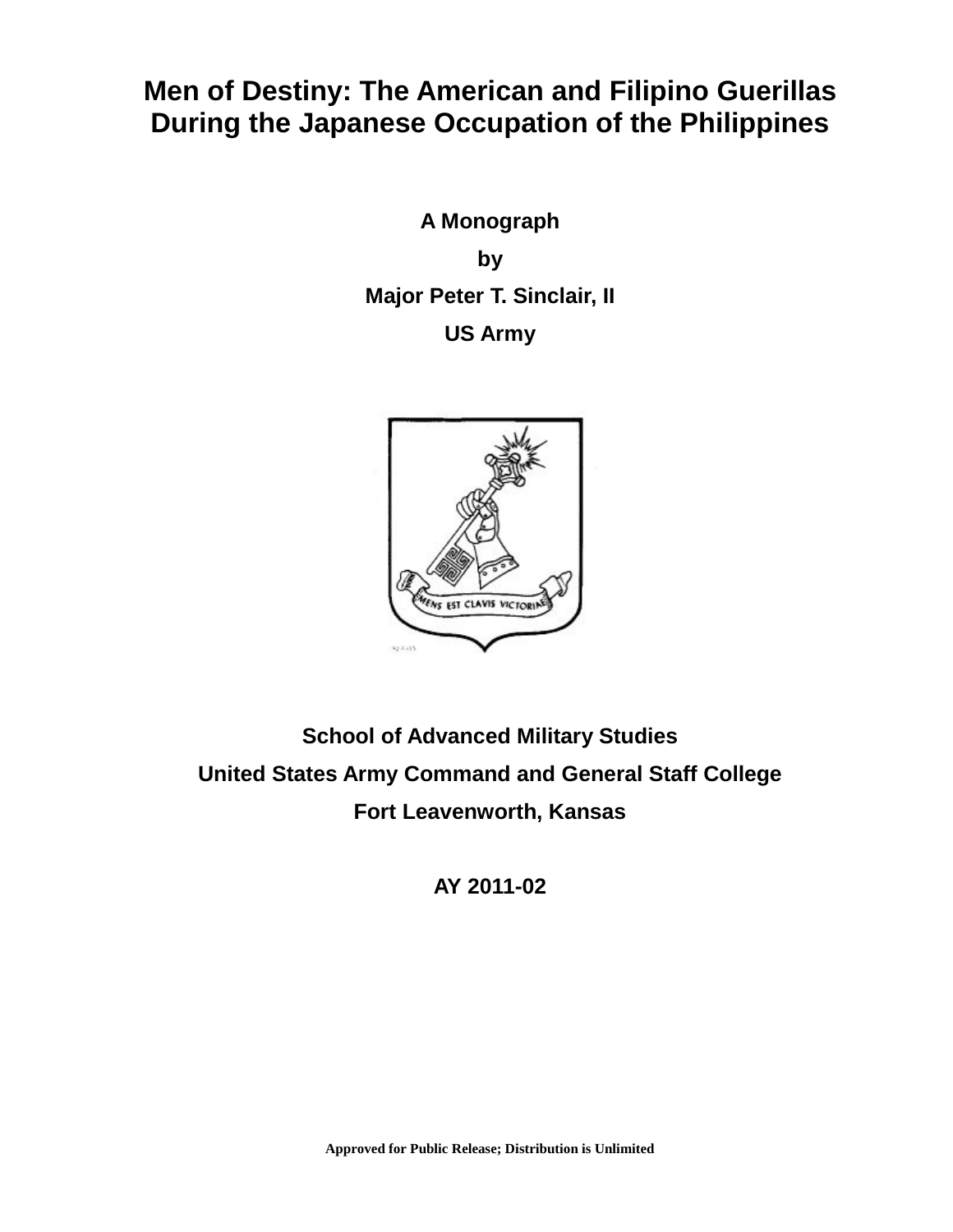| <b>REPORT DOCUMENTATION PAGE</b>                                                                                                                                                                                                                                                                                                                                                                                                                                                                                                                                                                                                                                                                                                                                                |                               |                               | Form Approved                                                                                       |  |
|---------------------------------------------------------------------------------------------------------------------------------------------------------------------------------------------------------------------------------------------------------------------------------------------------------------------------------------------------------------------------------------------------------------------------------------------------------------------------------------------------------------------------------------------------------------------------------------------------------------------------------------------------------------------------------------------------------------------------------------------------------------------------------|-------------------------------|-------------------------------|-----------------------------------------------------------------------------------------------------|--|
| Public reporting burden for this collection of information is estimated to average 1 hour per response, including the time for reviewing instructions, searching existing data                                                                                                                                                                                                                                                                                                                                                                                                                                                                                                                                                                                                  |                               |                               | OMB No. 0704-0188                                                                                   |  |
| sources, gathering and maintaining the data needed, and completing and reviewing this collection of information. Send comments regarding this burden estimate or any<br>other aspect of this collection of information, including suggestions for reducing this burden to Department of Defense, Washington Headquarters Services, Directorate for<br>Information Operations and Reports (0704-0188), 1215 Jefferson Davis Highway, Suite 1204, Arlington, VA 22202-4302. Respondents should be aware that<br>notwithstanding any other provision of law, no person shall be subject to any penalty for failing to comply with a collection of information if it does not display a currently valid<br>OMB control number. PLEASE DO NOT RETURN YOUR FORM TO THE ABOVE ADDRESS. |                               |                               |                                                                                                     |  |
| 1. REPORT DATE (DD-MM-YYYY)                                                                                                                                                                                                                                                                                                                                                                                                                                                                                                                                                                                                                                                                                                                                                     | <b>2. REPORT TYPE</b>         |                               | 3. DATES COVERED (From - To)                                                                        |  |
| 01-12-2011                                                                                                                                                                                                                                                                                                                                                                                                                                                                                                                                                                                                                                                                                                                                                                      | Monograph                     |                               | JAN 2011 - DEC 2011                                                                                 |  |
| <b>4. TITLE AND SUBTITLE</b>                                                                                                                                                                                                                                                                                                                                                                                                                                                                                                                                                                                                                                                                                                                                                    |                               |                               | <b>5a. CONTRACT NUMBER</b>                                                                          |  |
|                                                                                                                                                                                                                                                                                                                                                                                                                                                                                                                                                                                                                                                                                                                                                                                 |                               |                               |                                                                                                     |  |
| Men of Destiny: The American and Filipino Guerrillas During the<br>Japanese Occupation of the Philippines                                                                                                                                                                                                                                                                                                                                                                                                                                                                                                                                                                                                                                                                       |                               |                               | <b>5b. GRANT NUMBER</b>                                                                             |  |
|                                                                                                                                                                                                                                                                                                                                                                                                                                                                                                                                                                                                                                                                                                                                                                                 |                               |                               | <b>5c. PROGRAM ELEMENT NUMBER</b>                                                                   |  |
| 6. AUTHOR(S)<br>Major Peter Thomas Sinclair, II                                                                                                                                                                                                                                                                                                                                                                                                                                                                                                                                                                                                                                                                                                                                 |                               | <b>5d. PROJECT NUMBER</b>     |                                                                                                     |  |
|                                                                                                                                                                                                                                                                                                                                                                                                                                                                                                                                                                                                                                                                                                                                                                                 |                               | <b>5e. TASK NUMBER</b>        |                                                                                                     |  |
|                                                                                                                                                                                                                                                                                                                                                                                                                                                                                                                                                                                                                                                                                                                                                                                 |                               | <b>5f. WORK UNIT NUMBER</b>   |                                                                                                     |  |
| 7. PERFORMING ORGANIZATION NAME(S) AND ADDRESS(ES)<br>School of Advanced Military Studies<br>250 Gibbon Avenue<br>Fort Leavenworth, KS 66027-2134                                                                                                                                                                                                                                                                                                                                                                                                                                                                                                                                                                                                                               |                               |                               | 8. PERFORMING ORG REPORT<br><b>NUMBER</b>                                                           |  |
|                                                                                                                                                                                                                                                                                                                                                                                                                                                                                                                                                                                                                                                                                                                                                                                 |                               |                               |                                                                                                     |  |
| 9. SPONSORING / MONITORING AGENCY NAME(S) AND ADDRESS(ES)                                                                                                                                                                                                                                                                                                                                                                                                                                                                                                                                                                                                                                                                                                                       |                               |                               | <b>10. SPONSOR/MONITOR'S</b><br><b>ACRONYM(S)</b>                                                   |  |
|                                                                                                                                                                                                                                                                                                                                                                                                                                                                                                                                                                                                                                                                                                                                                                                 |                               |                               | <b>11. SPONSOR/MONITOR'S REPORT</b><br><b>NUMBER(S)</b>                                             |  |
| <b>12. DISTRIBUTION / AVAILABILITY STATEMENT</b><br>Approved for Public Release; Distribution is Unlimited                                                                                                                                                                                                                                                                                                                                                                                                                                                                                                                                                                                                                                                                      |                               |                               |                                                                                                     |  |
| <b>13. SUPPLEMENTARY NOTES</b>                                                                                                                                                                                                                                                                                                                                                                                                                                                                                                                                                                                                                                                                                                                                                  |                               |                               |                                                                                                     |  |
| <b>14. ABSTRACT</b>                                                                                                                                                                                                                                                                                                                                                                                                                                                                                                                                                                                                                                                                                                                                                             |                               |                               |                                                                                                     |  |
|                                                                                                                                                                                                                                                                                                                                                                                                                                                                                                                                                                                                                                                                                                                                                                                 |                               |                               | The American and Filipino guerrillas that fought against the Japanese occupation of the Philippines |  |
| were key in providing direction to resistance efforts and in the eventual liberation of the islands. The                                                                                                                                                                                                                                                                                                                                                                                                                                                                                                                                                                                                                                                                        |                               |                               |                                                                                                     |  |
| guerrillas escaped the aggressive counter-guerrilla efforts of the Imperial Japanese Army. The Japanese                                                                                                                                                                                                                                                                                                                                                                                                                                                                                                                                                                                                                                                                         |                               |                               |                                                                                                     |  |
|                                                                                                                                                                                                                                                                                                                                                                                                                                                                                                                                                                                                                                                                                                                                                                                 |                               |                               |                                                                                                     |  |
| failure to deal with isolated soldiers and civilians provided the time they needed to organize into                                                                                                                                                                                                                                                                                                                                                                                                                                                                                                                                                                                                                                                                             |                               |                               |                                                                                                     |  |
| guerrilla groups and prepare for American forces liberation of the Philippines. This analysis of                                                                                                                                                                                                                                                                                                                                                                                                                                                                                                                                                                                                                                                                                |                               |                               |                                                                                                     |  |
| American and Filipino insurgents covers the effectiveness of Japanese counter guerrilla efforts, the                                                                                                                                                                                                                                                                                                                                                                                                                                                                                                                                                                                                                                                                            |                               |                               |                                                                                                     |  |
| intelligence structure created by General Douglas MacArthur's staff to support the guerrillas, the                                                                                                                                                                                                                                                                                                                                                                                                                                                                                                                                                                                                                                                                              |                               |                               |                                                                                                     |  |
| guerrilla's contributions to the liberation of the Philippines, and it examines how Americans would form                                                                                                                                                                                                                                                                                                                                                                                                                                                                                                                                                                                                                                                                        |                               |                               |                                                                                                     |  |
| guerrilla groups and fight as insurgents behind enemy lines if circumstances warranted. Additionally, it                                                                                                                                                                                                                                                                                                                                                                                                                                                                                                                                                                                                                                                                        |                               |                               |                                                                                                     |  |
| provides general insight as to how resistance movements form.                                                                                                                                                                                                                                                                                                                                                                                                                                                                                                                                                                                                                                                                                                                   |                               |                               |                                                                                                     |  |
|                                                                                                                                                                                                                                                                                                                                                                                                                                                                                                                                                                                                                                                                                                                                                                                 |                               |                               |                                                                                                     |  |
|                                                                                                                                                                                                                                                                                                                                                                                                                                                                                                                                                                                                                                                                                                                                                                                 |                               |                               |                                                                                                     |  |
|                                                                                                                                                                                                                                                                                                                                                                                                                                                                                                                                                                                                                                                                                                                                                                                 |                               |                               |                                                                                                     |  |
|                                                                                                                                                                                                                                                                                                                                                                                                                                                                                                                                                                                                                                                                                                                                                                                 |                               |                               |                                                                                                     |  |
| <b>15. SUBJECT TERMS</b>                                                                                                                                                                                                                                                                                                                                                                                                                                                                                                                                                                                                                                                                                                                                                        |                               |                               |                                                                                                     |  |
| <b>16. SECURITY CLASSIFICATION OF:</b>                                                                                                                                                                                                                                                                                                                                                                                                                                                                                                                                                                                                                                                                                                                                          | 17. LIMITATION<br>OF ABSTRACT | 18. NUMBER<br><b>OF PAGES</b> | 19a. NAME OF RESPONSIBLE PERSON                                                                     |  |
| a. REPORT<br><b>b. ABSTRACT</b>                                                                                                                                                                                                                                                                                                                                                                                                                                                                                                                                                                                                                                                                                                                                                 | c. THIS PAGE                  |                               | 19b. PHONE NUMBER (include area code)                                                               |  |
| (U)<br>(U)                                                                                                                                                                                                                                                                                                                                                                                                                                                                                                                                                                                                                                                                                                                                                                      | (U)<br>(U)                    | 61                            |                                                                                                     |  |
|                                                                                                                                                                                                                                                                                                                                                                                                                                                                                                                                                                                                                                                                                                                                                                                 |                               |                               | Standard Form 298 (Rev. 8-98)                                                                       |  |

**Standard Form 298 (Rev. 8-98) Prescribed by ANSI Std. Z39.18**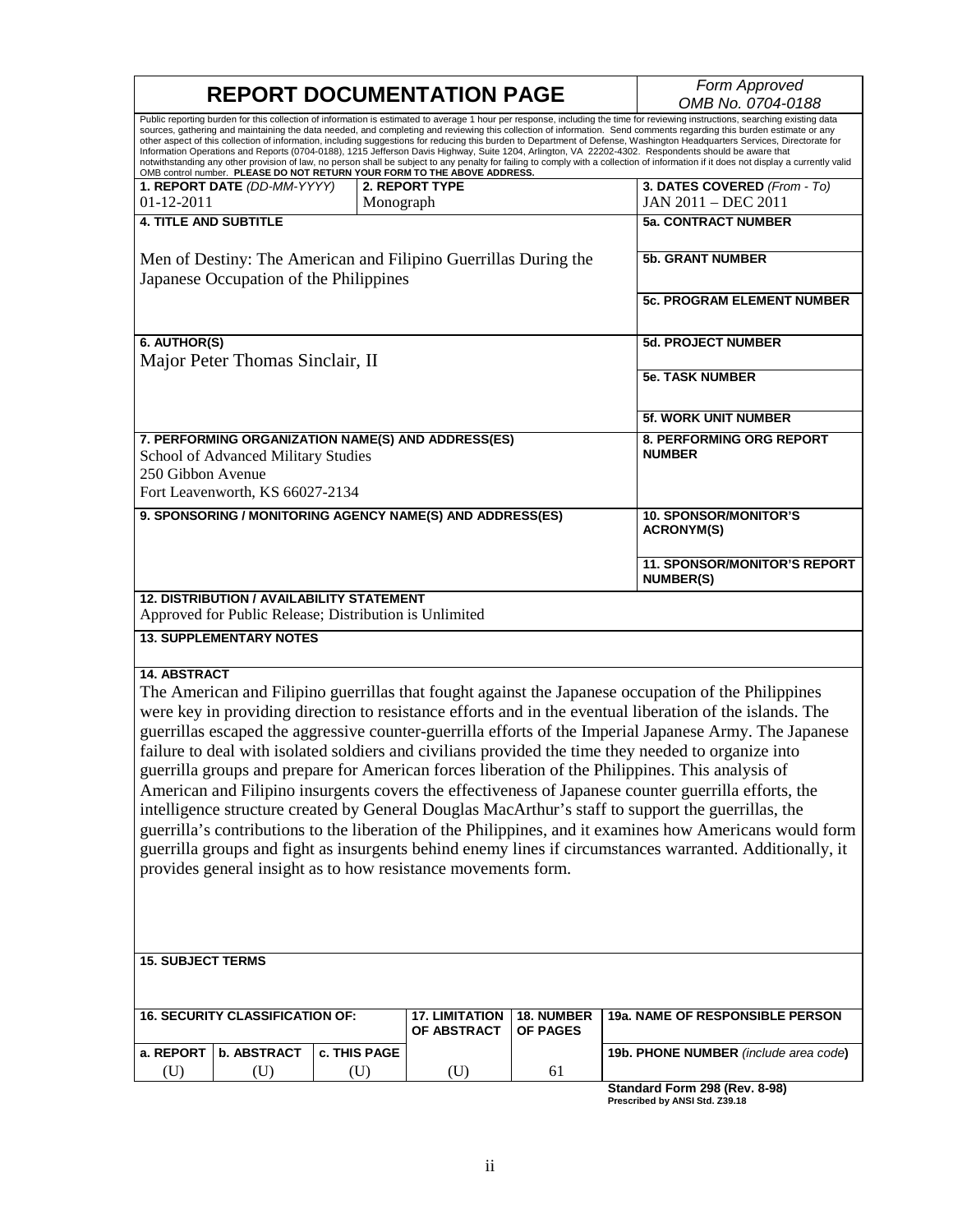# **SCHOOL OF ADVANCED MILITARY STUDIES**

## **MONOGRAPH APPROVAL**

Major Peter T. Sinclair, II

Title of Monograph: Men of Destiny: The American and Filipino Guerrillas During the Japanese Occupation of the Philippines

Approved by:

Dan C. Fullerton, Ph.D.

\_\_\_\_\_\_\_\_\_\_\_\_\_\_\_\_\_\_\_\_\_\_\_\_\_\_\_\_\_\_\_\_\_\_ Monograph Director

Robert D. Haycock, COL, IN

Second Reader

Thomas C. Graves, COL, IN School of Advanced

Director, Military Studies

Robert F. Baumann, Ph.D. Graduate Degree

Director, Programs

Disclaimer: Opinions, conclusions, and recommendations expressed or implied within are solely those of the author, and do not represent the views of the US Army School of Advanced Military Studies, the US Army Command and General Staff College, the United States Army, the Department of Defense, or any other US government agency. Cleared for public release: distribution unlimited.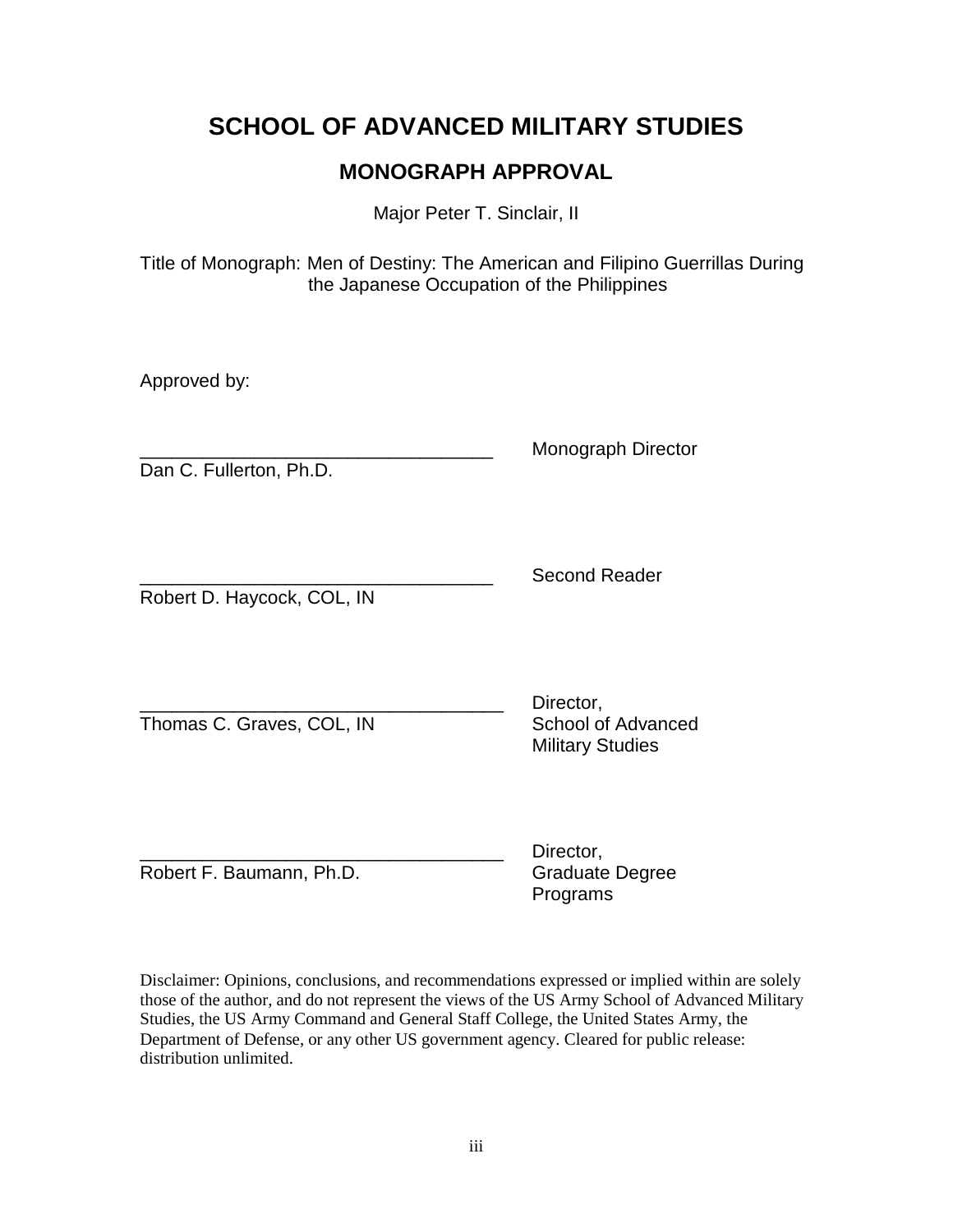### **Abstract**

#### MEN OF DESTINY: THE AMERICAN AND FILIPINO GUERRILLAS DURING THE JAPANESE OCCUPATION OF THE PHILIPINES by Major Peter T. Sinclair, II ,61 pages.

The American and Filipino guerrillas that fought against the Japanese occupation of the Philippines were key in providing direction to resistance efforts and in the eventual liberation of the islands. The guerrillas escaped the aggressive counter-guerrilla efforts of the Imperial Japanese Army. The Japanese failure to deal with isolated soldiers and civilians provided the time they needed to organize into guerrilla groups and prepare for American forces liberation of the Philippines. This analysis of American and Filipino insurgents covers the effectiveness of Japanese counter guerrilla efforts, the intelligence structure created by General Douglas MacArthur's staff to support the guerrillas, the guerrilla's contributions to the liberation of the Philippines, and it examines how Americans would form guerrilla groups and fight as insurgents behind enemy lines if circumstances warranted. Additionally, it provides general insight as to how resistance movements form.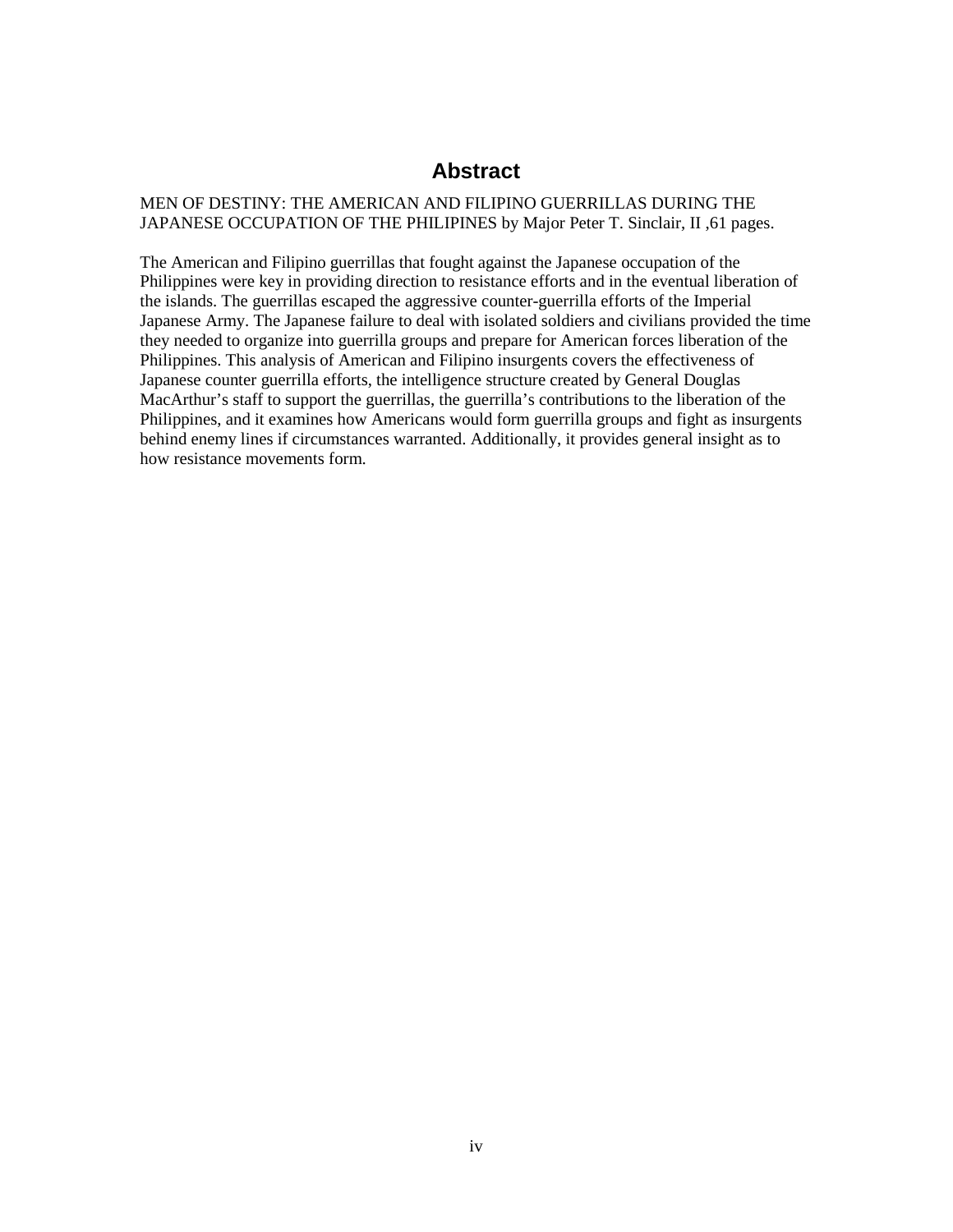## **Table of Contents**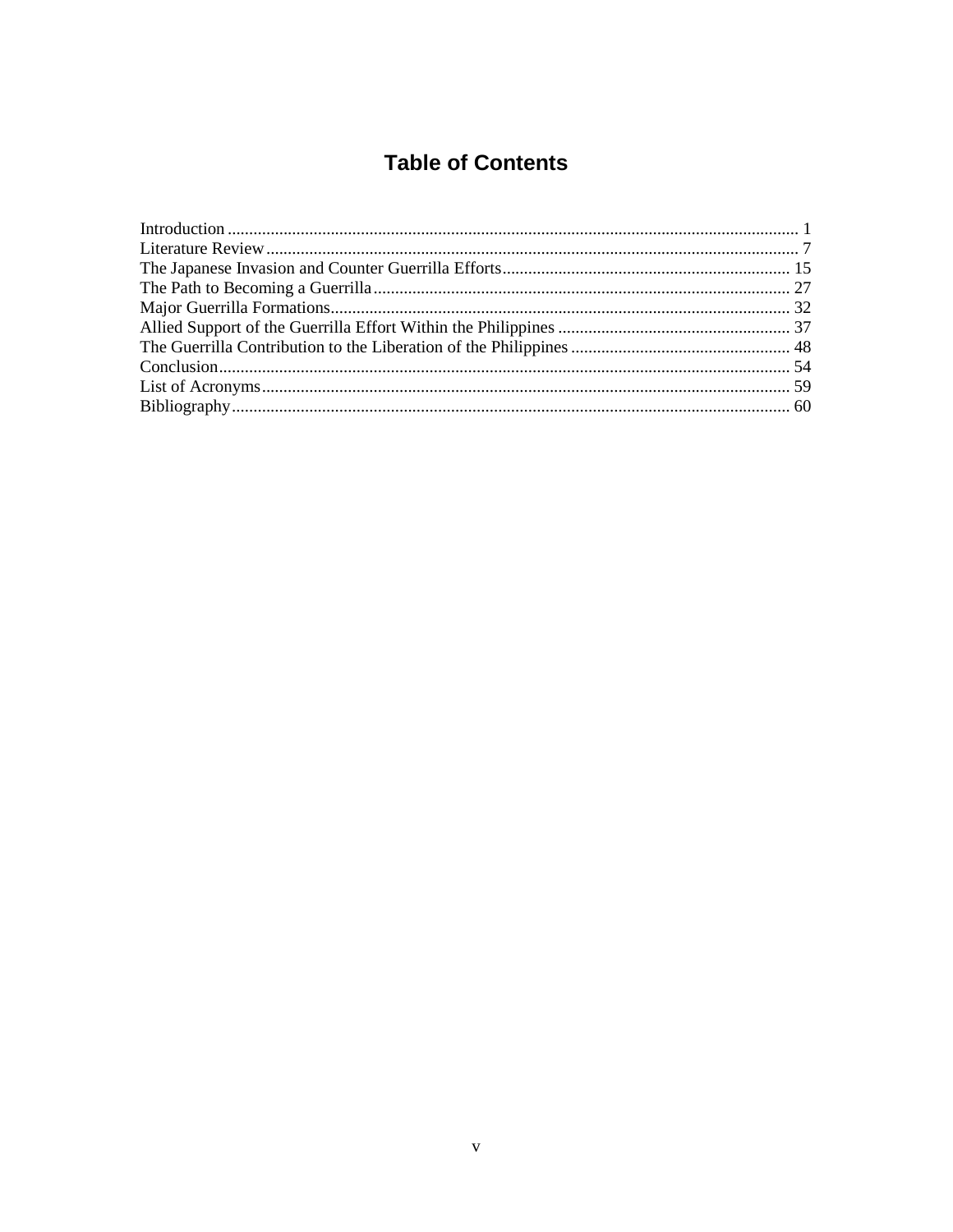#### **Introduction**

Guerrillas have taken to the field of battle throughout history. Their locations and tactics may have changed over the years but the threat they present is a constant. An evident example comes from American history when civilians fought as guerrillas during the Revolutionary War against the British; however, this is certainly not the only time Americans fought as guerrillas. In reality, during World War II, Americans were put to the test as they fought alongside Filipino nationals as guerrillas in the Philippines during the Japanese occupation of the Archipelago.

The American and Filipino guerrillas were invaluable to the effort to liberate the Philippines from the Japanese occupation during World War II. The combined efforts of the various guerrilla groups directly contributed to the recapture of the Philippines by conducting intelligence operations and, when ordered, kinetic actions such as sabotage and ambushes against the occupying Japanese forces. The guerrillas, both American and Filipino, came from various walks of life. However, Wendell Fertig, the leader of the United States Forces in the Philippines (USFIP) in the island of Mindanao, surmised the sentiment of the leaders of these groups when he stated,

I am called on to lead a resistance movement against an implacable enemy under conditions that make victory barely possible even under the best of circumstances. But I feel that I am indeed a Man of Destiny, that my course is charted and that only success lies at the end of the trail. I do not envision failure; it is obvious that the odds are against us and we will not consistently win, but if we are to win only part of the time and gain a little each time, in the end we will be successful.<sup>1</sup>

The guerrillas not only had to fight against the Japanese, they had to settle disputes amongst themselves, survive the dangers of the jungle, and the stresses of conducting continuous

<sup>&</sup>lt;sup>1</sup> John Keats, *They Fought Alone: A True Story of a Modern American Hero* (Philidelphia: J.B. Lippencott Company, 1963), 104.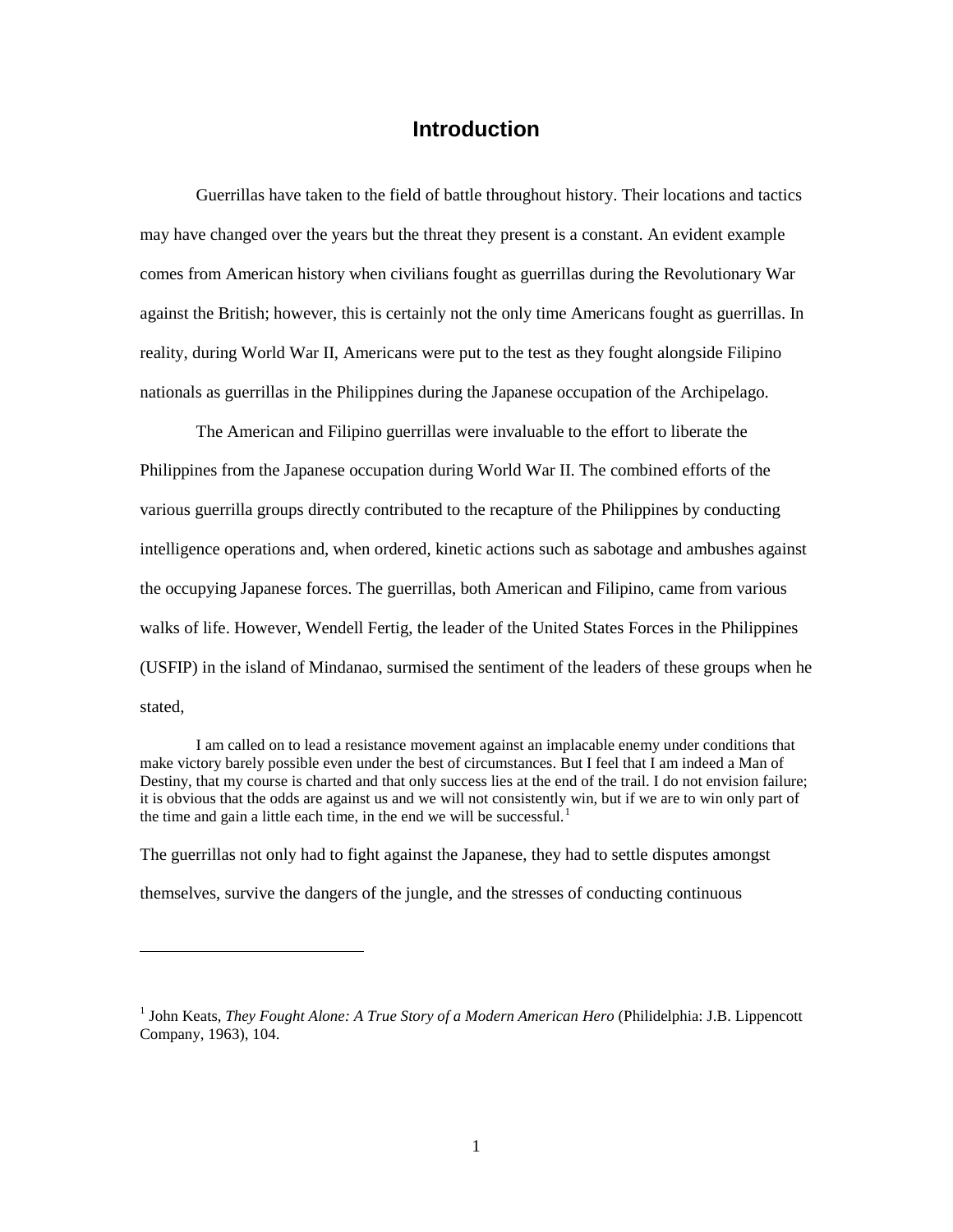operations for over two years. Their faith in eventual liberation from the Japanese and the fear of the consequences of failure allowed the guerrillas to persevere in the face of overwhelming odds.

Both the history of the fall and the eventual liberation of the Philippines suffer from some common historical misperceptions and myths. This monograph attempts to address the misperceptions surrounding the guerrillas that fought there and analyze their accomplishments. It is important to both address and analyze these misperceptions and myths to gain a pertinent understanding of their success. The first is the myth that the Japanese established total control over the Philippine archipelago. The second is that the occupation of the Philippines was uneventful for the Japanese after the surrender of American and Filipino forces and the solders accepted their fate as prisoners of war. The third and final myth is that General MacArthur and his staff did very little to support the guerrillas within the Philippines

To begin, the first myth is that the Japanese forces exhibited total control over the Philippine archipelago during its occupation. The reality is that while the Japanese did utilize harsh treatment in dealing with the Filipino population and American prisoners of war, the Japanese behavior only served to unite the isolated American citizens and Filipino civilians against them.<sup>2</sup> The Japanese were not monolithic in their views when it came to dealing with the local Filipino population. In fact, some of the Japanese leadership attempted to secure the support of the Filipinos with cooperation versus coercive measures. However, the common Japanese soldier undermined the efforts of those leaders. Additionally, there were never enough Japanese forces within the Philippines to pacify the population.

 $2$  Both American expatriates and soldiers went on to become guerrillas during the Japanese occupations of the Philippines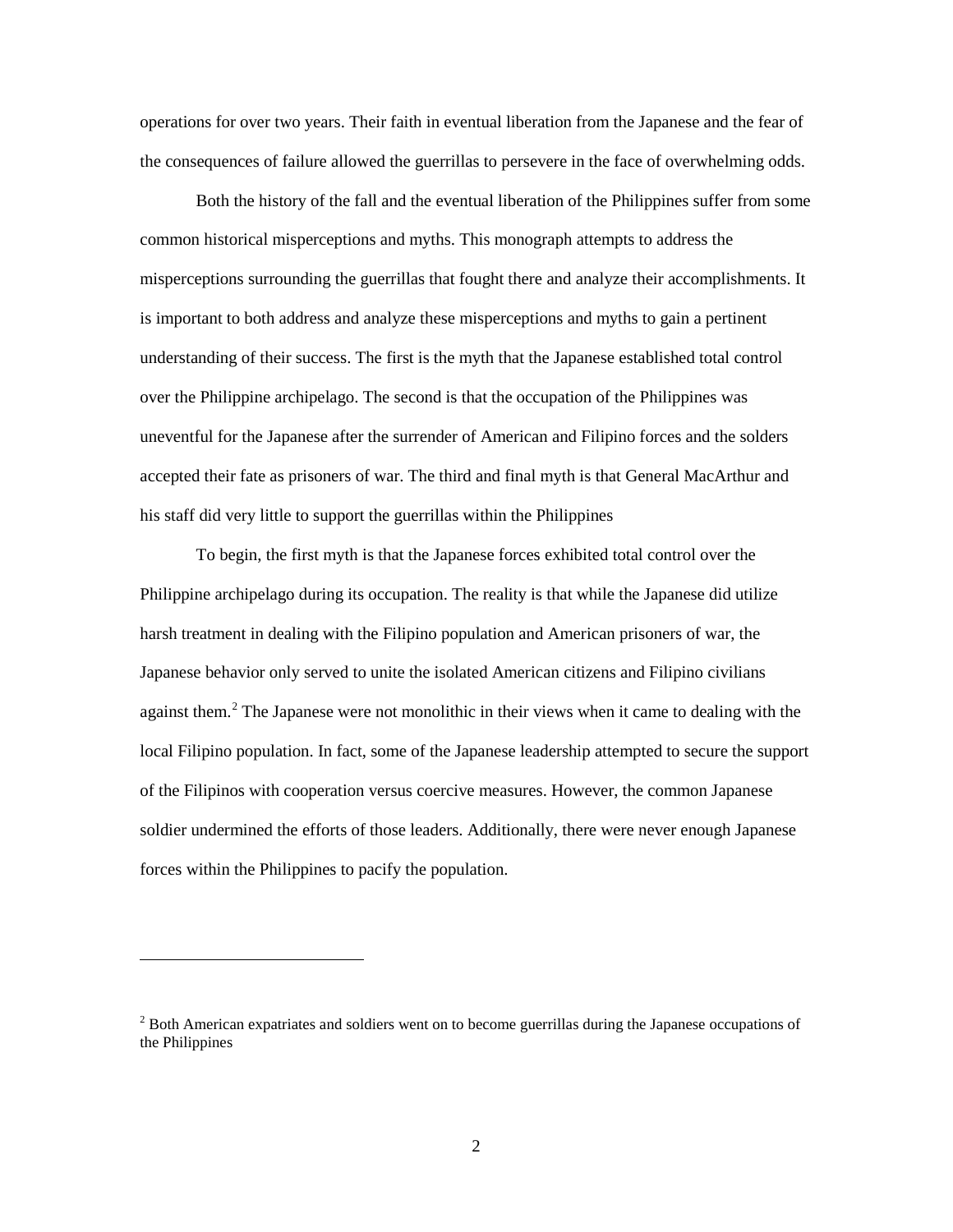The second myth was that after the surrender of American and Filipino forces, the defeated servicemen waited to be led to prison camps to await their fate. The truth is that throughout the Philippines, isolated soldiers and civilians were trying to survive. On islands other than Luzon, the Japanese bypassed complete units in order to focus their efforts on capturing Manila and to defeat the combined American and Filipino forces in the Bataan peninsula. These bypassed units simply dissolved and isolated Filipino simply returned home with their arms. The American soldiers evaded capture and tried to survive long enough to wait out the war, sail on to Australia, or formed a guerrilla movement to fight the Japanese. The time lag between the surrender and the Japanese forces rounding up the defeated units allowed small numbers of servicemen to make preparations to flee and survive in the jungle before they were forced into prisoner of war camps. These isolated soldiers faced common challenges and a similar path as they made the transition from defeated soldier to guerrilla fighter. The guerrilla movement went on to provide leadership for the civilian population of Filipinos and expatriates within the archipelago.<sup>3</sup> In some areas, the guerrillas and the civilians worked together to provide the basics of security and governance. The population worked with the guerrillas to provide material support and information on the Japanese. This self-organization and symbiotic relationship quickly turned into a resistance and guerrilla movement.

The third myth is a common belief is that General MacArthur, commander of the American and Filipino forces defending the Philippines, is despite his statement "I shall return," did little to provide anything but moral support to those left behind in the Philippines. On the contrary, General MacArthur dedicated tremendous energy and efforts within his command to

 $3$  The monograph describes the Philippines as an archipelago. This is due to the Philippines not actually being an independent country during the time frame covered within the monograph (1941-1945), but a Commonwealth with ties to the United States.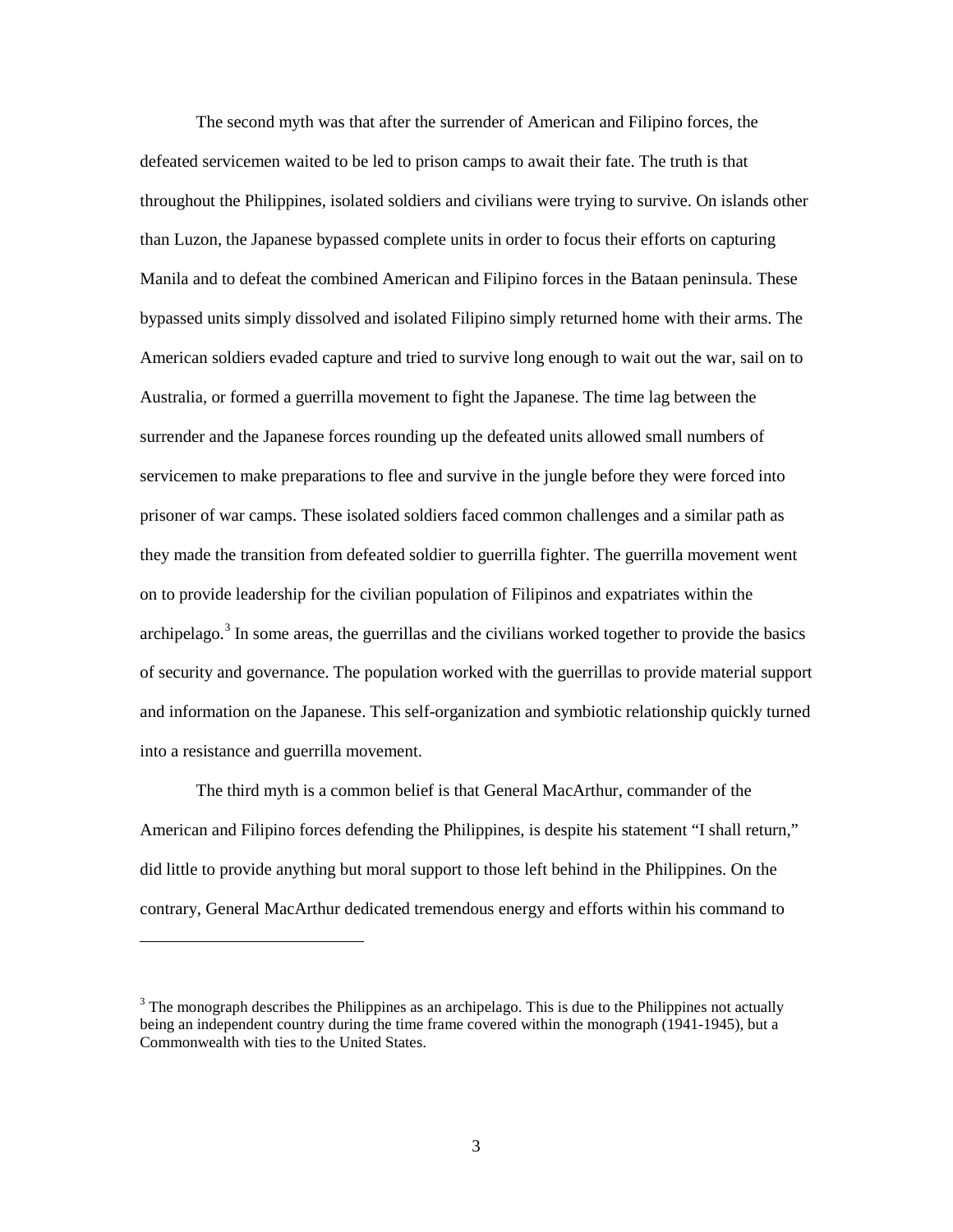support the guerrillas and the civilian population within the occupied Philippines. He recognized early on the potential of forming a guerrilla movement on the archipelago and the impact these guerrillas could have in a future campaign, and thus dedicated a significant portion of his intelligence efforts to that end. MacArthur's intelligence staff developed an infrastructure to provide material and moral support to the guerrillas. Additionally, the intelligence staff organized to exploit the intelligence collected and provided by the guerrillas. The intelligence gathered by the guerrillas assisted in developing invasion plans and provided landing units timely updates as to Japanese composition and disposition in the immediate vicinity. MacArthur and his staff provided material support and guidance that led to the guerrillas conducting synchronized offensive operations against the occupying Japanese forces shortly before the American invasion.<sup>4</sup> MacArthur took a personal interest in the guerrilla's efforts and the guerrillas themselves over the course of the occupation and during the campaign to liberate the archipelago. MacArthur made every effort to visit with the guerrilla leaders as his forces came into contract with them during the campaign.<sup>5</sup> The guerrilla operations inflicted significant damage on the Japanese and hindered their ability to respond to the American landings.

The efforts of the guerrillas were indispensible in shaping the campaign to take back the Philippines and its future as a nation. The guerrillas had two specified tasks given to them by

<sup>4</sup> William Wise, *Secret Mission to the Philippines: The Story of "Spyron" & the American-Filipino Guerrillas of World War II* (Lincoln, NE: iUniverse.com, 1968, 2001 Edition), 136.

<sup>5</sup> Mike Guardia, *American Guerrilla: The Forgotten Heroics of Russell W. Volckmann* (Philidelphia: Casemate Publishers, 2010), 127; Ira Wolfert, *American Guerrilla in the Philippines* (New York: Simon and Schuster, 1945), 299; Ray C. Hunt, and Bernard Norling. *Behind Japanese Lines: An American Guerrilla in the Philippines* (Lexington: The University Press of Kentucky, 1986), 220; Edwin Price Ramsey, and Stephen J Rivele. *Lieutenant Ramsey's War: From Horse Soldier to Guerrilla Commander* (Washington, D.C.: Potomac Books, Inc, 1990, 2005 Edition), 320; Keats, *They Fought Alone,* 410. The meetings between General MacArthur and these guerrillas, as described by the citations above, were of a personal nature and described in detail with the exception of Fertig's meeting.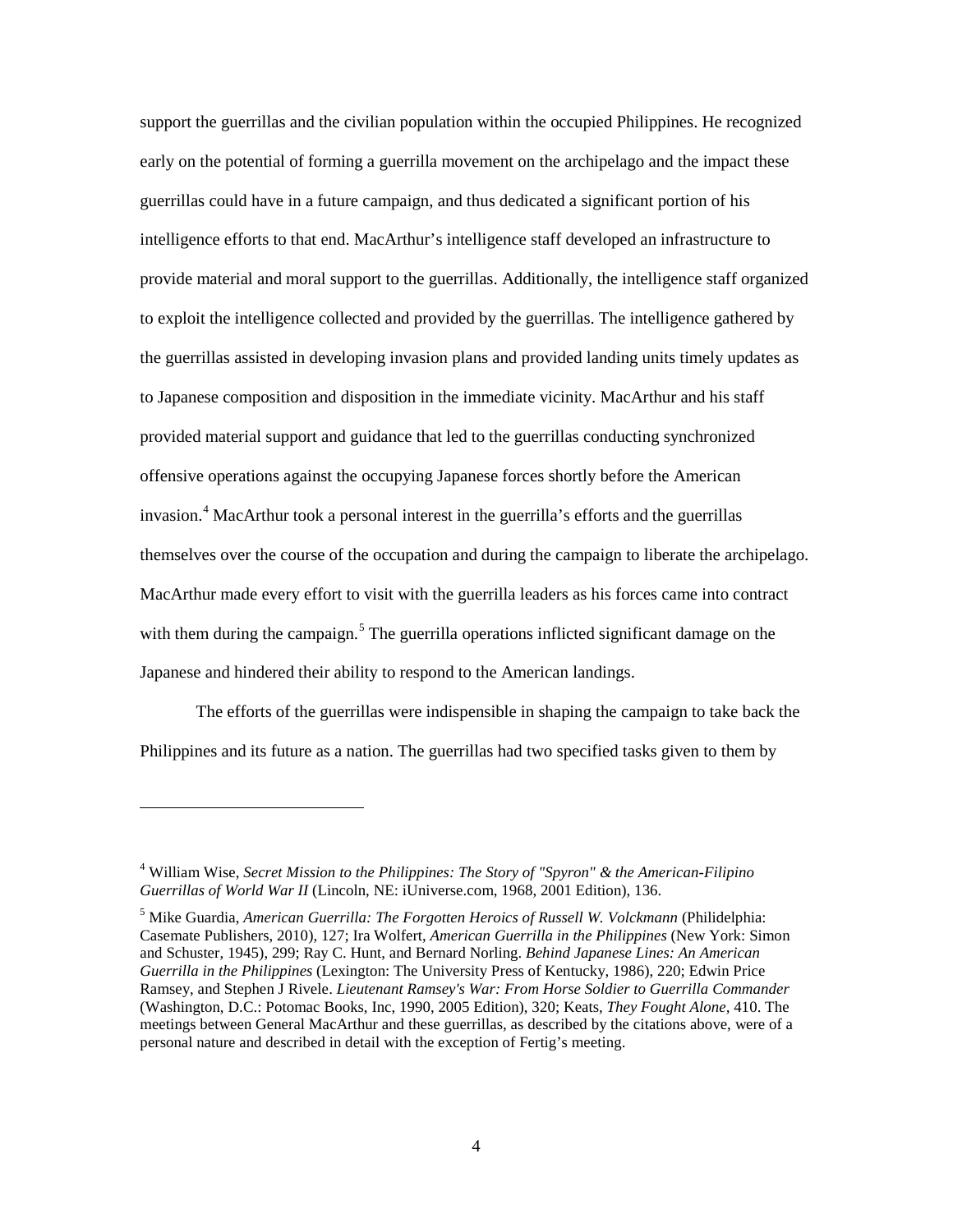General MacArthur as they were able to establish radio contact with his headquarters. First, they were to gather intelligence while limiting their combat against the Japanese forces and prepare for offensive actions, such as patrolling and sabotage, in support of the American invasion.<sup>6</sup> The variety of intelligence operations the guerrillas conducted not only contributed to the American invasion, but also supported the self-preservation of the guerrilla groups as they provided early warning of Japanese attacks. Second, the guerrillas prepared for the day when they would be able to strike decisively against their Japanese occupiers by stockpiling arms, conducting training, and identifying targets for future strikes. They also had to conduct daily operations that included patrols, solving logistical problems, conducting a limited number of ambushes, and raids. The guerrillas also had to deal with civil-military issues between themselves and the local populace. These daily tasks conducted by guerrillas were often not in keeping with the explicit guidance from General MacArthur. The adoption of these tasks caused some friction between the guerrillas and MacArthur's staff as that staff thought it was a distraction from the specified tasks. However, these tasks were necessary and vital to shaping operations that allowed the guerrillas to carry out their specified tasks. Aggravating the circumstances further was that many of the commanders and their staffs hindered the guerrilla's efforts through their own ignorance of the guerrilla's situation and limitations. To MacArthur's credit, his personal interest in the plight of the guerrillas made them a priority for his staff and worked to help resolve issues in dealing with the

<sup>6</sup> Charles A Willoughby, ed. *The Guerrilla Resistance Movement in the Philippines* (New York: Vantage Press, Inc, 1972), 70. According to Lapham the shift from intelligence gathering to kinetic operations occurred with a warning order telling the geurrillas on order, perform operations against the Japanese for four days withour external support.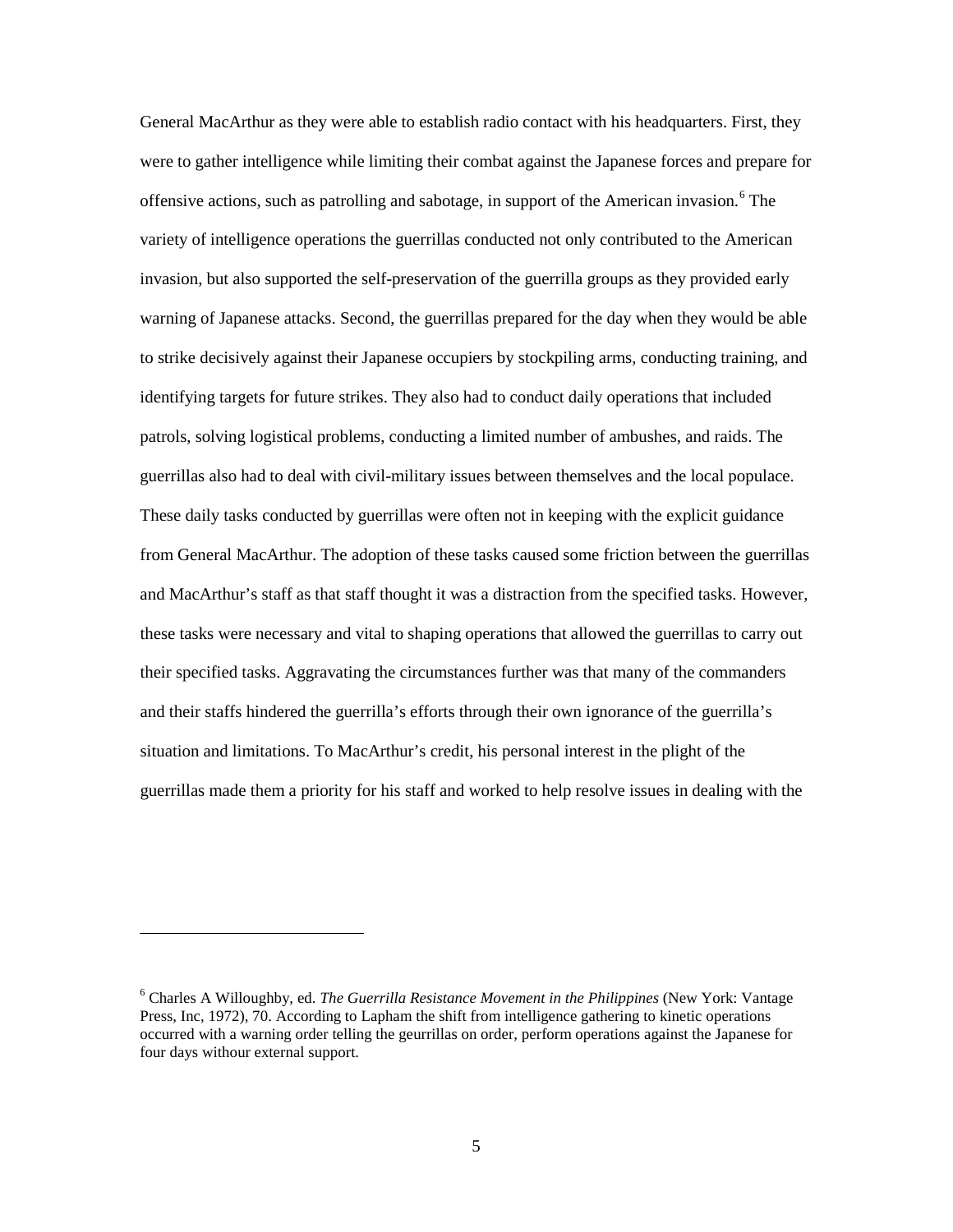guerrillas, but despite this, there were times the "banality of evil" would show itself within staff processes directly influencing the guerrillas.<sup>7</sup>

As the invasion neared, over two years of preparation paid off as the guerrillas struck against the Japanese with large-scale sabotage and numerous small unit actions throughout the archipelago. The guerrillas caused great chaos, preventing the Japanese from being able to effectively defend the islands of the archipelago from seaborne invasion. The Japanese defeat in the Philippines was a foregone conclusion, but the guerrillas hastened the advance of the initial landing force. The third, and arguably the most important, impact is that the experience served as a crucible for what was to become the independent nation of the Philippines. The guerrilla movement served as a vetting process for many and an opportunity for fame for some the future leaders within the government and armed forces such as Ferdinand Marcos.<sup>8</sup> Additionally, guerrilla units that fought alongside United States Army units became units in the new Philippine Army. The three-year Japanese occupation of the Philippines, while painful, directly shaped the nation that it is today.

<sup>&</sup>lt;sup>7</sup> According to Keats an example of this includes Fertig's radiomen having to transmit at the Army standard of 10 coded groups per minute (CGPM) to SWPA, HQ, instead of the 30 CGPM Fertig's radio operators were capable of transmitting. Transmitting at 10 CGPM exposed Fertig and others to Japanese radio interception efforts. When Fertig objected to having to transmit at the slower rate, SWPA, HQ responded by stating that 10 CGPM was the Army standard and rejected the request by Fertig to have a more capable operator in Australia handle his radio traffic, 369. Another example, according to Volckmann, is staff officers  $6<sup>th</sup>$  US Army not believing the causality figures that Volckmann's guerrillas were inflicting on the Japanese. Volckmann's guerillas responded by stacking the bodies of the Japanese soldiers "like cordwood" so they could be easily counted by  $6<sup>th</sup>$  US Army staff officers. Afterwards, the  $6<sup>th</sup>$  US Army staff stopped questioning the accuracy of the guerrillas accounts, *They Fought Alone,* 197.

<sup>8</sup> Robert Lapham and Bernard Norling, *Lapham's Raiders: Guerrillas in the Philippines 1942-1945*  (Lexington, KY: The University Press of Kentucky, 1996), 122. Conflicting reports exist about Marcos's actions during the occupation cast doubt as to his true role. According to Lapham, Hunt arrested Marcos for a short time during the occupation. Once Marcos came to power, he used his position to rehabilitate his image as a guerrilla fighter in the eyes of the public and in historical records.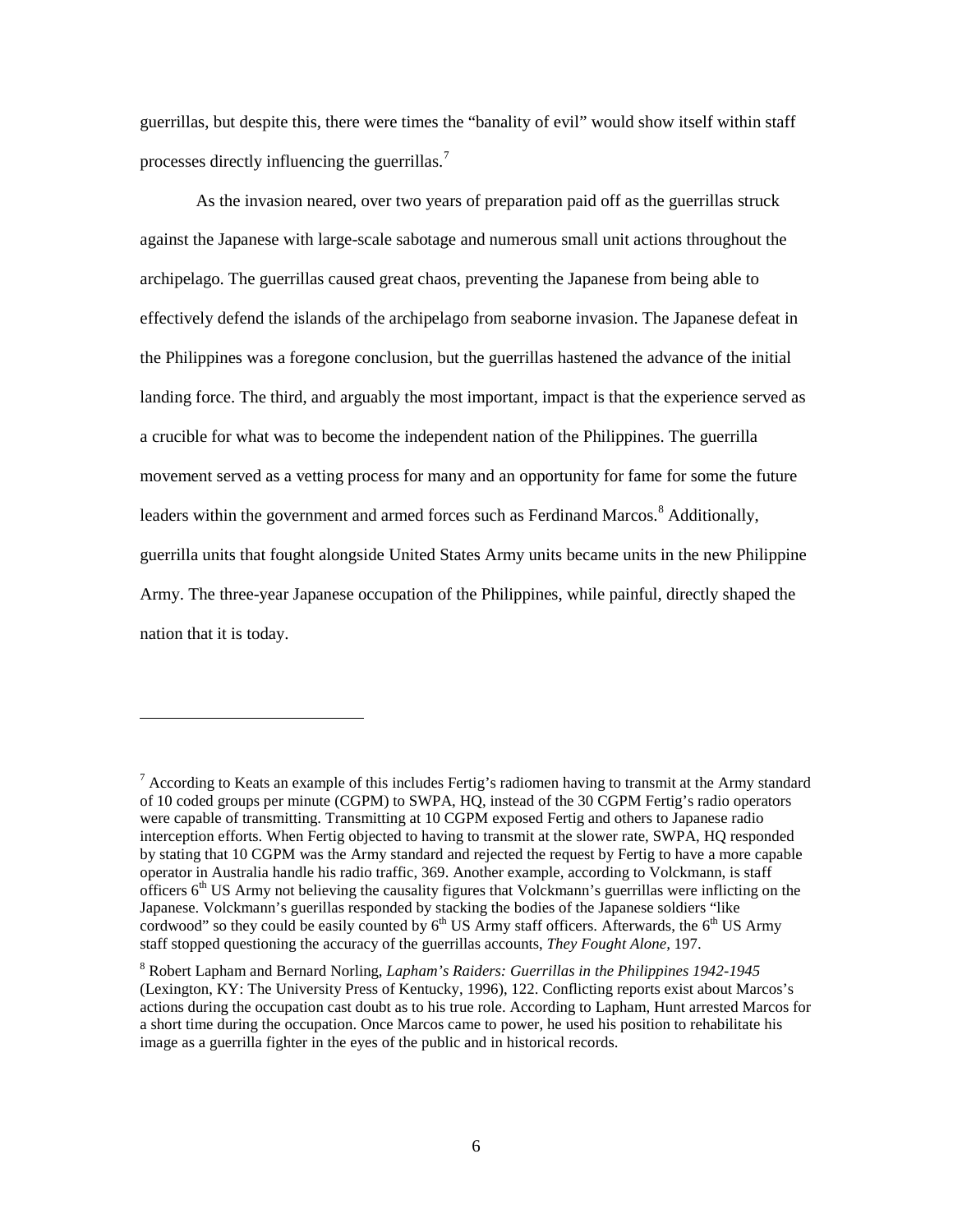The narrative of the American and Filipino guerrillas is worth analyzing for a variety of reasons. It provides examples of how isolated military personnel mayor should behave over long periods. Study also provides insight as to how guerrilla and insurgent groups form. The experience of the American and Filipino guerrillas may have been unique, but it provides a point of departure to understand and analyze how other insurgent groups self organize. By recognizing the steps a guerrilla movement takes during its formation, it offers opportunities for specific efforts either to support or undermine the groups. Furthermore, study of guerrillas operations in the Philippine Islands illustrates how conventional forces can utilize guerilla forces in an Unconventional Warfare role in support of conventional operations.<sup>9</sup>

#### **Literature Review**

Sources on the subject of the American and Filipino activities during World War II have not been lost to time, but are difficult to come by. Different guerrilla bands faced difficulties in keeping records for a variety of reasons. These reasons included the risk of compromise, Japanese exploitation of documents, the need for the bands to keep moving to avoid capture, and the lack of the resources available to keep detailed records. These fears were for good reason. One major's captured diary, for example, led to the deaths of everyone named within at the hands of Japanese soldiers.<sup>10</sup> Another reason is the fact that potential authors faced capture or died before a chance

<sup>9</sup> US, Department of the Army. *FM 1-02 Operational Terms and Graphics* (Washington, DC: Government Printing Office, September 2004), 1-193. According to FM 1-02, Unconventional Warfare (UW) is defined as "a broad spectrum of military and paramilitary operations, normally of long duration, predominantly conducted by indigenous or surrogate forces who are organized, trained, equipped, supported, and directed in varying degrees by an external source. It includes guerrilla warfare and other direct offensive, low visibility, covert, or clandestine operations, as well as the indirect activities of subversion, sabotage, intelligence activities, and evasion and escape.

<sup>10</sup> Bernard Norling, *The Intrepid Guerrillas of North Luzon* (Lexington, KY, The University Press of Kentucky, 1999), 216.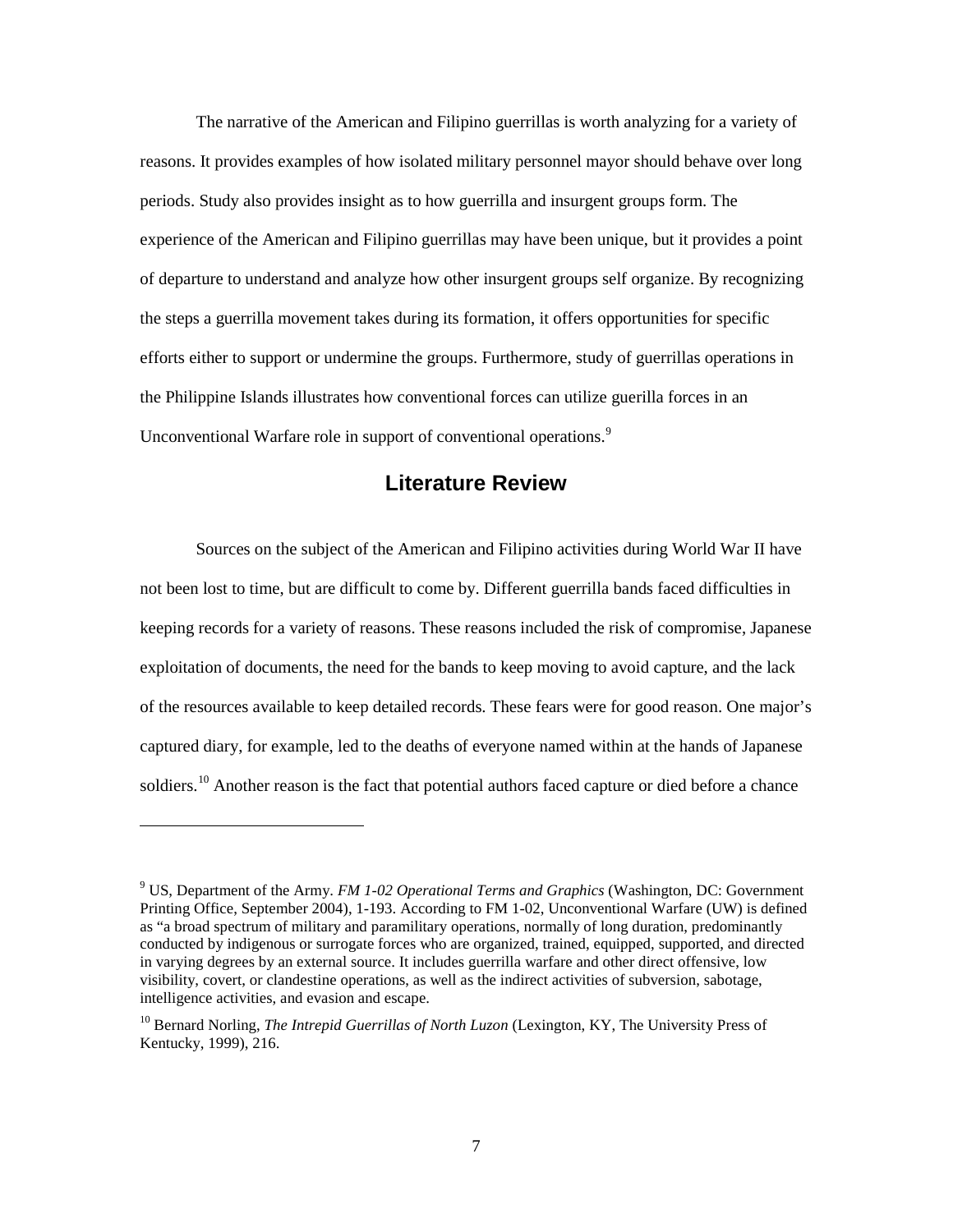to write about their experiences.<sup>11</sup> As such, most of the sources regarding the odyssey of the guerrillas are from retrospective recollections of individual guerrillas and fragmentary documents rather than from the perspective of documents generated during the conflict. As vital as these documents are to understanding what occurred, a reader must consider each author's bias.<sup>12</sup> Adding to the difficulty in finding sources is that some of the guerrillas' personal accounts have been long out of print since their initial release. However, recent scholarship details the efforts of the guerrillas within Luzon and popular culture has recently dramatized their contributions in  $c$ inema $13$ 

The sources used fall into three general themes. The first focuses on sources about the guerrillas or were those created by the guerrillas themselves. The second theme's area of concern revolves around includes sources pertaining to the efforts by General MacArthur and his staff to support the guerrillas behind enemy lines. The third and final theme relates to the activities of the Japanese during their initial invasion and their counter-guerilla efforts. Some of the sources belong to more than one theme. The methodology behind these themes is to create the narrative of the guerrillas from the perspectives of the occupying Japanese, American forces, and the guerrillas themselves.

This monograph makes use of two types of primary sources. It uses historical After Action Reviews (AARs) of the combined intelligence activities from the Southwest Pacific Area Headquarters and personal accounts of the guerrillas' themselves. Major General Charles

<sup>11</sup> Hunt , et al, *Behind Japanese Lines,* 71.

 $12$  This is not to disparage any of the authors. It is to explain how a guerrilla leader would act on order from a higher headquarters or good judgment and face criticism from others who are not in possession of all of the facts.

<sup>&</sup>lt;sup>13</sup> *The Great Raid,* directed by John Dahl, Miramax, 2006, is one recent example. Additionally, a movie about the efforts of COL Wendell Fertig is currently in preproduction.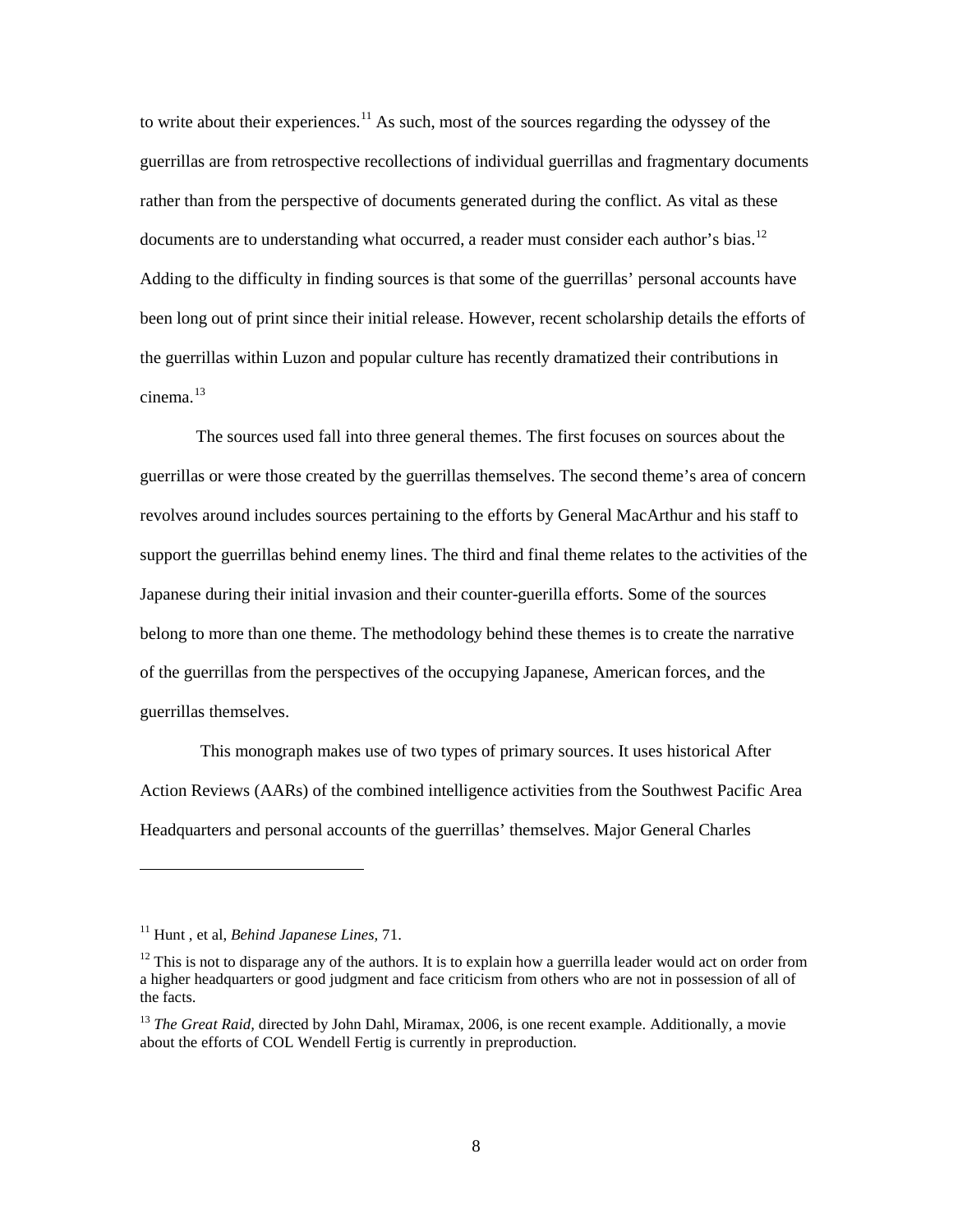Willoughby, General MacArthur's Director of Intelligence or G-2, had his staff section create the After Action Reviews and are part of the nine volume set documenting all of the activities of the intelligence section of the South West Pacific Area (SWPA) Headquarters. The AARs include *Intelligence Activities in the Philippines during the Japanese Occupation* and *The Guerrilla Resistance Movement of the Philippines.* 

Personal accounts from guerrillas came out in book format years following the war. They are reliable only as the memories of the author and the personalities involved. After review, it appears that some of the friction between the different guerrilla bands carried over into print. There was no outright animus between the authors, but it is clear that they agreed to disagree in how to organize, how to carry out operations amongst or between themselves, and ultimately which guerrilla unit was the most effective. The best example of this was the tension that occurred between guerrilla leaders Robert Lapham, Ray Hunt, and Russell Volckmann. Lapham and Hunt describe in their works, *Lapham's Raiders* and *Behind Japanese Lines,* respectively, how Volckmann tried to incorporate their groups under his authority and went as far as threatening their followers with courts-martial if they did not acquiesce. This friction is helpful in that it provides counterpoints to available accounts and an understanding of what occurred from another's point of view. Admittedly, this friction is unhelpful in that each author leaves out facts that may cast him or her in an unfavorable light. The personal accounts written by former guerrillas and those who supported them often had the help of a professional author and attempted to place their efforts in the larger context of the campaign to retake the Philippines.

To begin, the first theme of texts centers on published accounts of and by guerrillas. The first published personal account was Ira Wolfert's *American Guerrilla in the Philippines,* published in 1945. It is the account of Iliff David Richardson during World War II as he went from PT boat captain to unwitting guerrilla after a failed attempt to escape the archipelago. Richardson's account is important because it describes how the guerrillas sustained themselves logistically, insight on guerrilla groups on the islands of Leyte and Mindanao, and epitomized the

9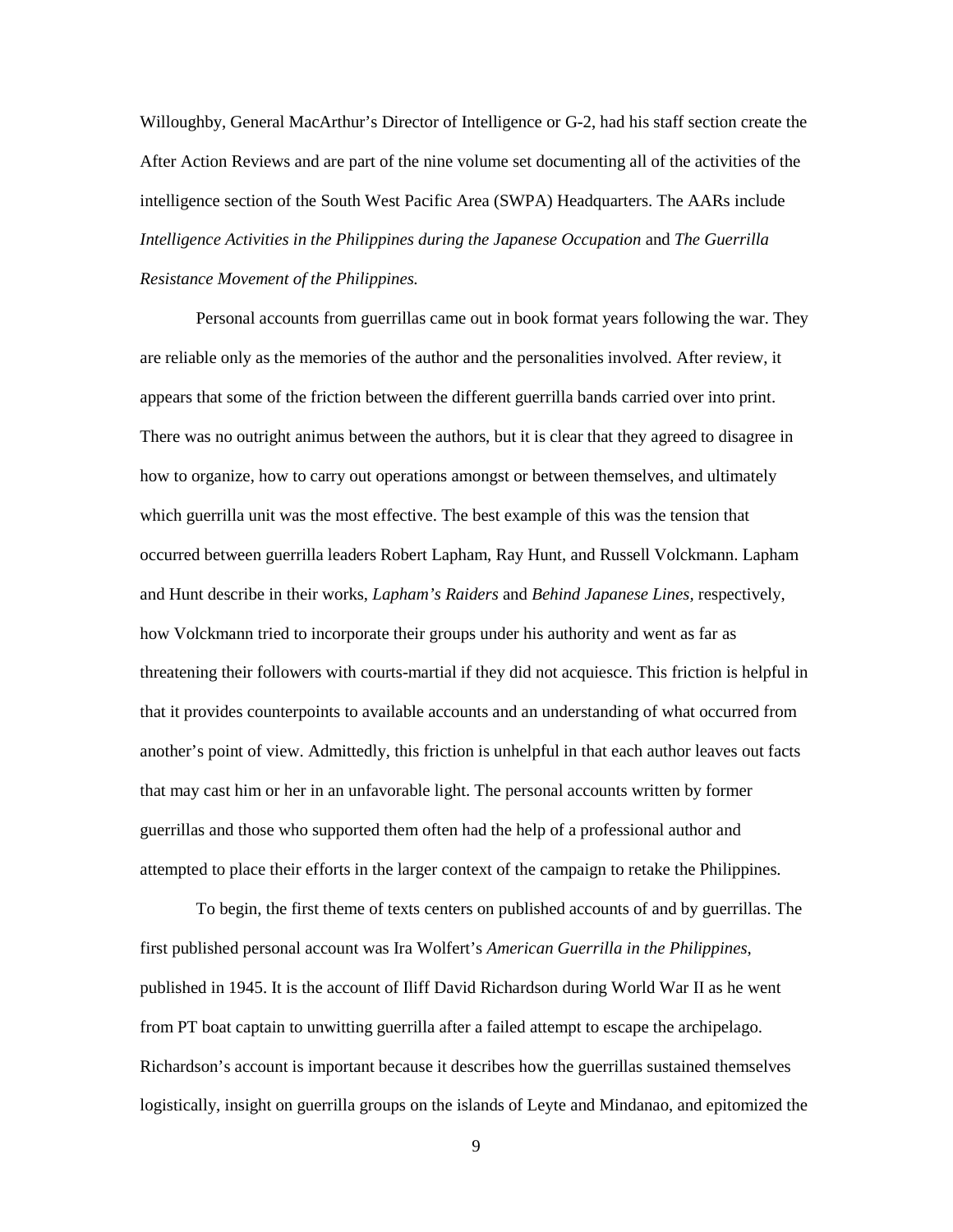conflict between South West Pacific Area's desire for intelligence and the reality of the necessity to conduct operations against the Japanese.<sup>14</sup> An example of the logistic efforts that the guerrillas undertook was the creation of an ordinance plant.<sup>15</sup> It took sixty guerrillas to manufacture an average of 160 bullets a day out of hand filed curtain rods.<sup>16</sup> The book also covers some of the personal aspects of fighting a war amongst the people as it details the romance that occurred between Richardson and a native Filipina. Wolfert's book also became the basis for a movie of the same name released in  $1950.<sup>17</sup>$ 

Major General Charles Willoughby's book, *The Guerrilla Resistance Movement of the Philippines*, is actually nothing more than a reprint of portions from the aforementioned After Action Reviews.<sup>18</sup> His work offers very little in the way of refinement or expansion since the original After Action Reviews written in 1948. The only benefit this work provides is that it offers maps from other volumes of the After Action Reviews that relate to, but do not directly pertain to, the guerrillas or intelligence operations within the Philippines during World War II.

<sup>14</sup> Wolfert, *American Guerilla in the Philippines,* 190. On the island of Mindanao, Richardson was an Ensign, United State Navy. On Leyte, he was a Major serving as the Chief of Staff for Colonel Kangleon, Philippine Army, Wolfert, *American Guerilla in the Philippines,* 170. The ranks of the guerrillas came from a variety of sources including, pre-war rank, self-appointment, appointment by subordinates, or ranks given by the leadership of the different guerrilla groups.

<sup>15</sup> Wolfert, *American Guerilla in the Philippines,* 145.

 $16$  Ibid.

<sup>17</sup> *Internet Movie Database.* September 8, 2011. http://www.imdb.com/title/tt0042195/ (accessed September 8, 2011).

 $<sup>18</sup>$  Despite Willoughby's book being a reprint, for the sake of consistency, the source cited during the course</sup> of this monograph. This is because the page numbers from the original and the second printing do not match. However, the second printing contains both sets of page numbers from the original and second printing.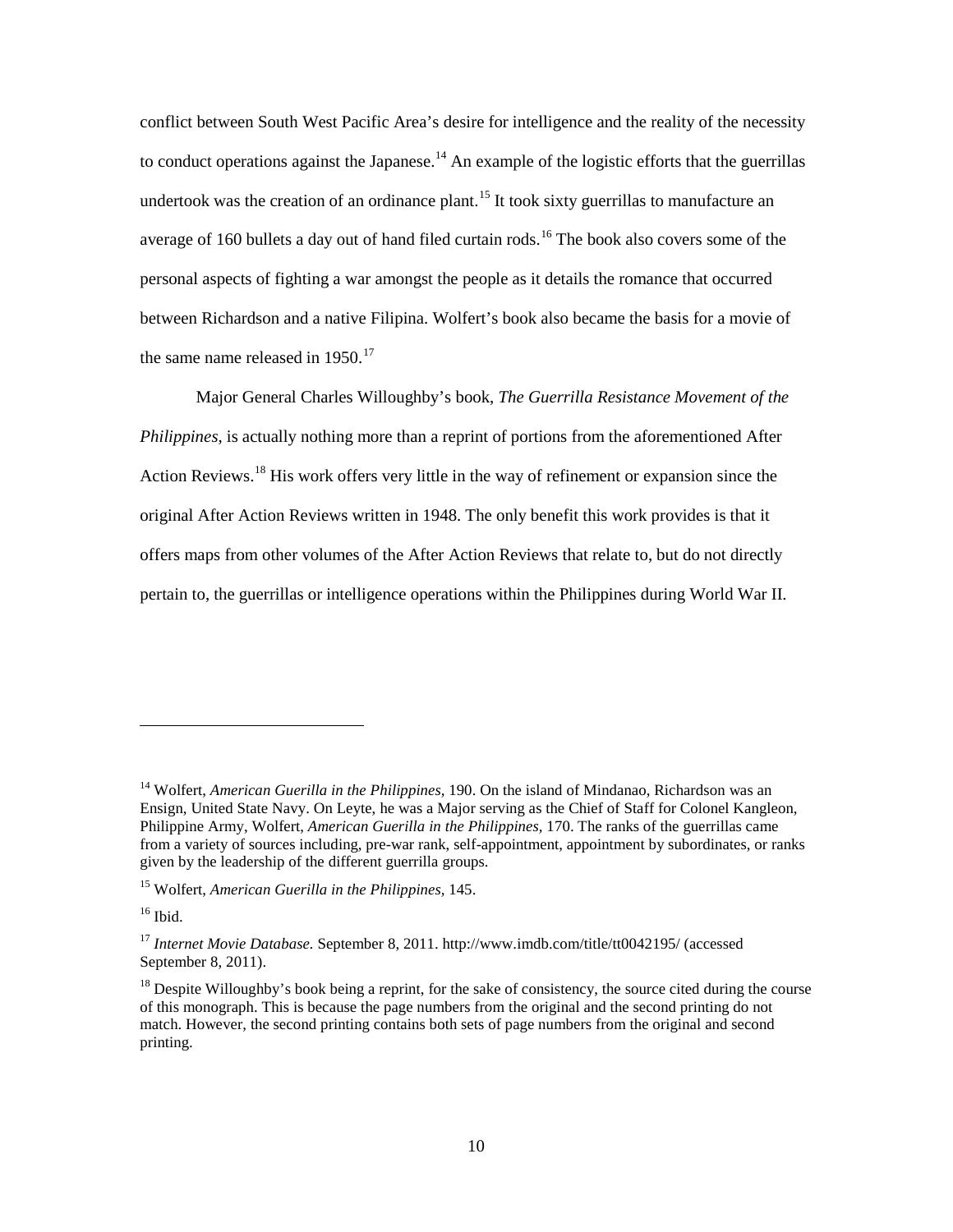There are two works detailing the efforts of various guerrilla leaders and four personal accounts of second-generation guerrilla leaders operating in Luzon.<sup>19</sup> The first work is Bernard Norling's, *The Intrepid Guerrillas of North Luzon*, detailing the efforts of remnants of the 26<sup>th</sup> Cavalry Regiment and others as they formed the initial guerrila groups. As the leadership of these groups were attrited by the Japanese*,* survivors of the groups were absorbed into others. Eventually, there were four dominate leaders within Luzon. The second book about the guerrillas of Luzon is Mike Guardia's recent work, *American Guerrilla: the Forgotten Heroics of Russell*  W. Volckmann.<sup>20</sup> Guardia's work provides analysis of the leadership and efforts of then LTC Volckmann. The first account *Lieutenant Ramsey's War* by Edwin Ramsey details his efforts during the Japanese invasion, his escape, and how he became a guerrilla leader on Luzon. This work is important because he is the only guerrilla leader known to have incorporated lessons from Mao Tse-Tung's *On Guerrilla War* into his operations*.* A Huk guerrilla gave Ramsey a copy of Mao's work during some of the initial interactions between them.<sup>21</sup> *We Remained*, by Colonel Russell Volckmann, is personal account of how he came to lead the United States Armed Forces in the Philippines, North Luzon (USAFIP-NL).<sup>22</sup> Volckmann's efforts as a leader are of note because his group made the most pronounced change from conducting a guerrilla war against the Japanese to a conventional fight. The third work was by Robert Lapham and Bernard Norling's,

<sup>&</sup>lt;sup>19</sup> The difference between the two generations is that it was the first generation of leaders started guerrilla groups and the second generation of leaders was those who took the place of the first generation of leaders after their capture at the hands of the Japanese.

<sup>20</sup> The titles include *Lapham's Raiders: Guerrillas in the Philippines 1942-1945* with *Robert Lapham and Behind Japanese Lines: An American Guerrilla in the Philippines* with Ray C. Hunt.

 $21$  The Huks are communist guerrillas that still operate within the Philippines today. They tried to Co-opt the guerrilla movement within the Philippines for their own ends and became a significant threat to the American guerrillas.

 $22$  Volckman's work is important due to it providing insight on the formative experiences of the future author of *FM 31-20 Operations Against Guerrilla Forces and FM 31-21 Organization and Conduct of Guerrilla Warfare.*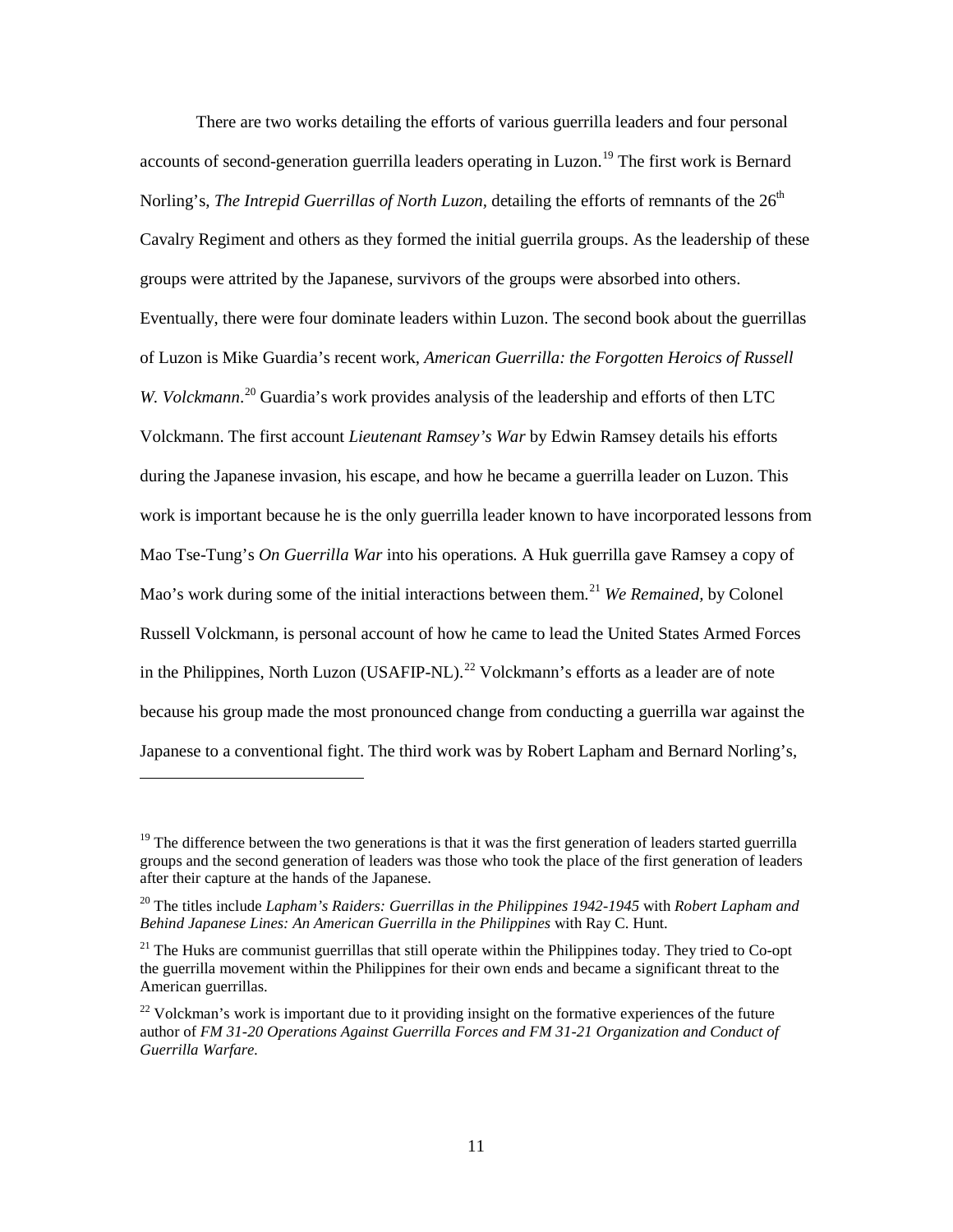*Lapham's Raiders*. Lapham's guerrillas were instrumental in the raid on the Cabanataun Prisoner of War camp and provided a majority of the forces utilized in the raid. The fourth work is Ray Hunt and Bernard Norling's *Behind Enemy Lines.* This work is significant because it shows the friction between the different guerrilla groups in Luzon.

Next, Scott Mills' *Stranded in the Philippines* is the tale of Professor Henry Bell and his family on Negros Island. *Stranded in the Philippines* is a narrative of Bell's time as a professor on the island until he and his family escaped due to Japanese forces placing a bounty on their heads because of his efforts as a resistance leader. *Stranded in the Philippines* incorporates an unpublished manuscript from Professor Bell, and interviews with his wife by the author. This work is important in that it describes civil considerations or the governance side of a guerrilla operation. He served in dual roles as the senior civilian of the island's government not to surrender and later as a major as the organization's supply officer.

Moving south to Mindanao, John Keats' book, *They Fought Alone. They Fought Alone* depicts the efforts of Colonel Wendell Fertig to create his unit, the United States Forces in the Philippines (USFIP). This work took an unpublished manuscript from Colonel Wendell Fertig and interviews by the author and turned them in to a rich narrative rather than a detailed historical record. Admittedly, it is hard to determine where the story ends and facts begin. Keats admits within the preface that, "...this is not a work of fiction, although it is cast in the form of fiction."<sup>23</sup> Keats changed some of the names in an attempt to protect identities and recreated or created dialogue as a medium to articulate Fertig's efforts in forming the USFIP. Despite this, *They Fought Alone* provides perspective of events from Fertig's point of view and his thought processes, even if it is in an unorthodox medium. This work is valuable because it details the

 $\overline{a}$ 

12

<sup>&</sup>lt;sup>23</sup> Keats, Preface.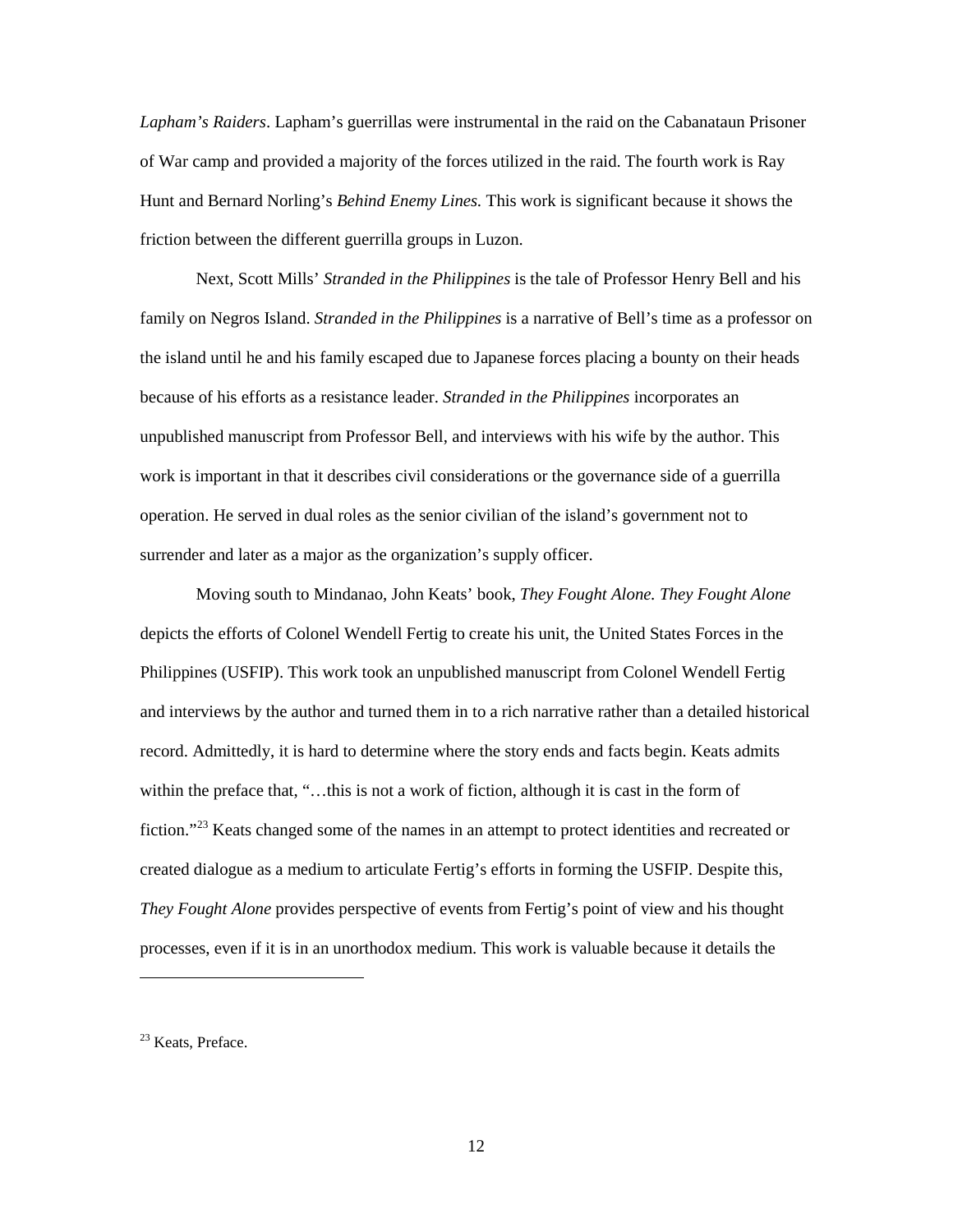creation of the largest of the guerrilla groups operating within the Philippines.<sup>24</sup> In order to gain the support of local Filipinos and to gain a position of advantage over other guerrilla groups and bands of bandits, Fertig took up an offer to become a brigadier general in order to rein in and remove guerrillas and bandits who were preying upon the local population.<sup>25</sup> By accepting this appointment as general officer, Fertig earned the wrath of General MacArthur. The book notes that Fertig met General MacArthur after the initial invasion, but details surrounding what occurred during that meeting and the details as to when Fertig left the archipelago have been lost to time. The incident of Fertig's "promotion" and MacArthur's reaction is important because it illustrates some of the extremes that guerrillas and those who support them will face in carrying out operations.

These personal accounts highlight the key personalities of the guerrilla movement and are vital for understanding the larger movement. They provide context for one another and the period within these works cover the initial Japanese invasion up until their surrender. These works record the actions of the key decision makers during the occupation.

The second theme centers on General MacArthur's efforts to support the guerrillas. The first work in the second theme is William Wise's *Secret Mission to the Philippines.* This work details the infiltration of Lieutenant Commander Chuck Parsons back into the Philippines on his mission to meet and assess the various guerrilla groups in the southern Philippines.<sup>26</sup> It also

<sup>&</sup>lt;sup>24</sup> Norling, *The Intrepid Guerrillas of North Luzon*, 179. Fertig commanded approximately 33,000 guerrillas.

 $25$  According to Keats, Fertig did not dwell on "blue on blue incidents" in his account. One of Fertigs subordinates, Lang, claim the events occurred, but did not go into further detail. Willoughby's AAR did not cover the subject. It appears Fertig united the groups so quickly that anyone that offered resistance was quickly forgotten.

<sup>26</sup>Wise, *Secret Mission to the Philippines,* 75-174.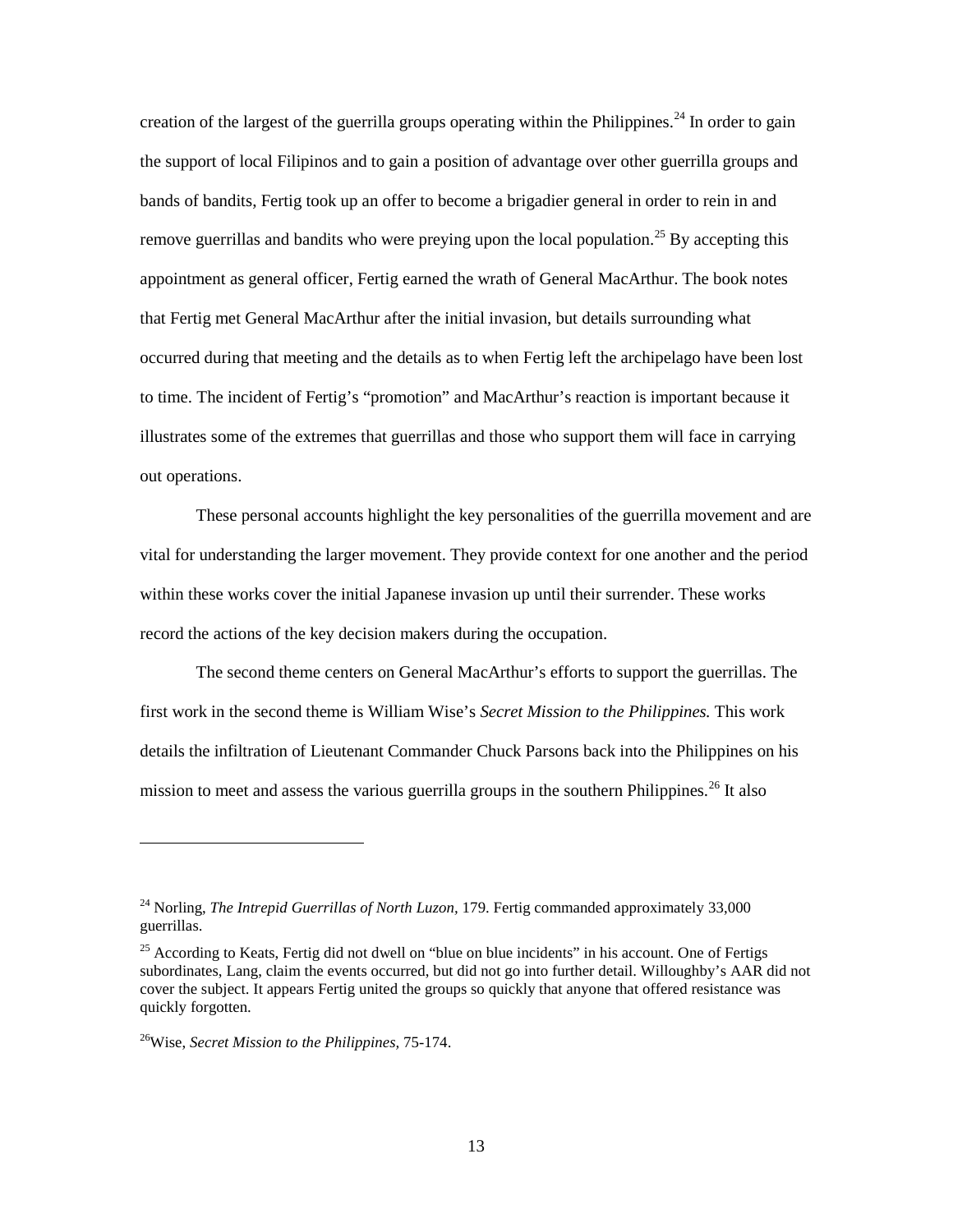details how he and his family left the archipelago and serves as an example of the penetration missions into the Philippines conducted by the Allied Intelligence Bureau (AIB) in support of guerrilla operations. Another important work following this theme was William Breuer's *MacArthur's Undercover War*. This work focuses on intelligence operations and efforts to support the guerrillas through a series of vignettes. These sources, along with Willoughby's book, are useful in detailing the penetration missions the Allies undertook in support of the guerrillas.

Finally, to understand the third theme regarding the activities of the Japanese during their initial invasion, their counter guerilla efforts and to put the guerrilla campaign in context with the larger war effort, secondary sources became vital. Secondary sources were necessary to account for the Japanese actions within the Philippines during World War II due to issues with translation and difficulty in acquiring primary sources. Despite this, there were enough facts gleaned from the references to build a narrative of what Japanese forces did, and more importantly, did not do during the invasion of the Philippines, their occupation, and their failure in quelling the guerrilla movement. John Toland's work, *The Rising Sun,* provides great insight to the inner machinations of the Imperial Japanese Army and the senior leadership of the nation during the war. Ken Kotani's book titled, *Japanese Intelligence in World War II*, details the intelligence apparatus of the Japanese during the war. It is invaluable in showing what the priorities of the Japanese government and armed forces were during the war. Kotani's book is also valuable in showing what were not priorities to the Japanese and what blind spots that created in strategic, operational, and tactical planning. These sources provided evidence of the Japanese efforts to defeat the guerrillas in the Philippines.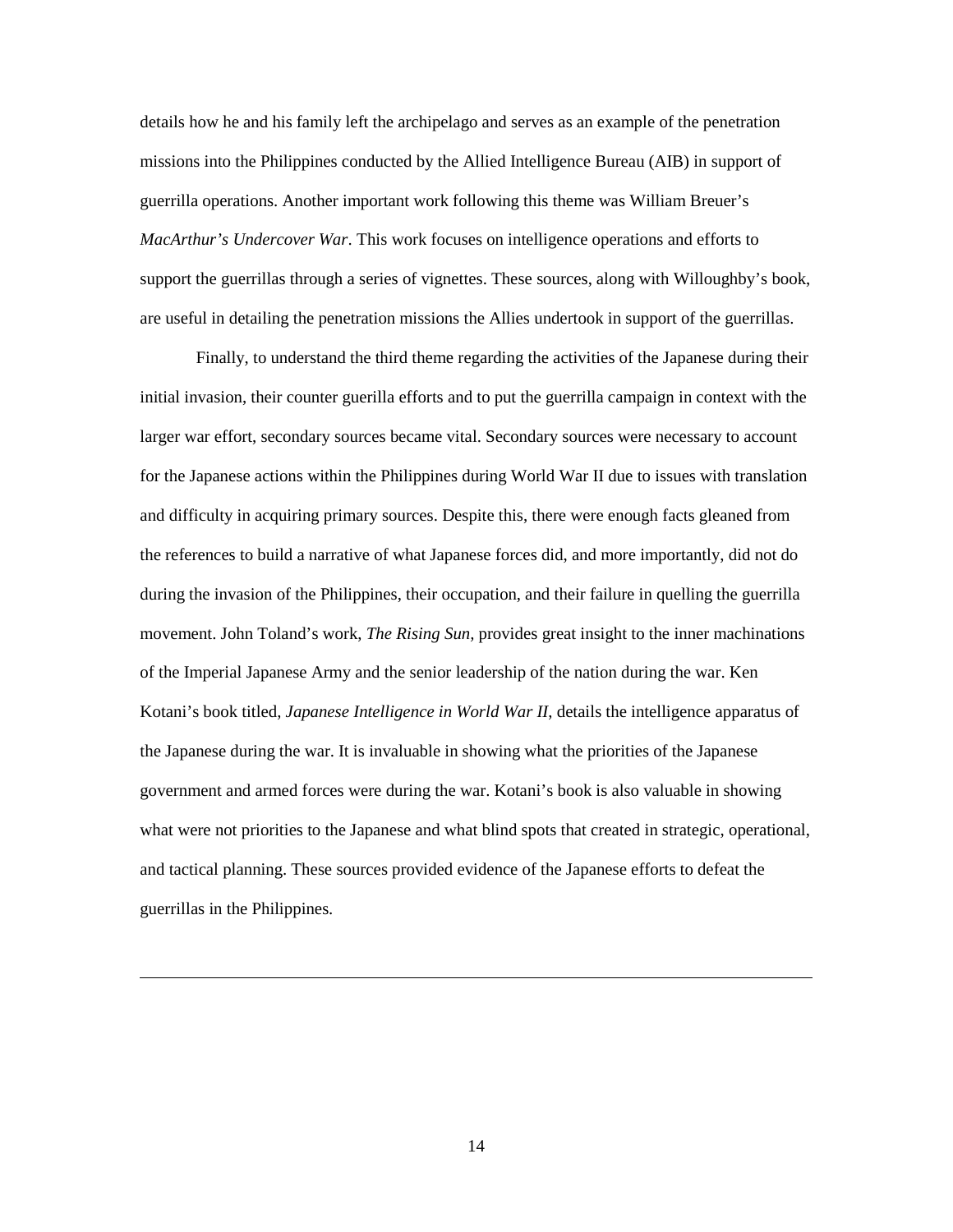Other useful sources include Rufino Pablico's *The Exiled Government* depicting the efforts of the Philippine Commonwealth's government in exile and how they tried to help the war effort. It is useful in that it describes the actions of the government in exile and how they tried to support the guerrilla movement. *Triumph in the Philippines,* by Robert Ross Smith serves as the official United States Army history of the campaign and offers some insight as to how the ground commanders viewed the guerrillas and how they planned to utilize them in the campaign.<sup>27</sup> It is useful that it provides the background for the efforts of the conventional forces' effort to retake the Philippines

Despite literature and sources being hard to come by, the story of the guerrillas and their efforts, viewed in context of the history and profession of arms, exist. Heretofore, the larger conventional fight to liberate the Philippines from the Japanese has been the focus of most writings. The writings above and this monograph attempt to remedy this gap within the historical record and the study of the profession of arms.

#### **The Japanese Invasion and Counter Guerrilla Efforts**

Imperial Japanese forces were neither mentally prepared nor structurally organized to cope with any sort of guerrilla movement within the Philippines. Japanese leadership ignored the history of the Philippines and its pattern of resistance against the Americans after the Spanish-American War. Worse yet is that the Japanese leadership marginalized leadership within its ranks best disposed to dealing with the Filipino population and any American led resistance. Occupying Japanese forces in the Philippines ignored the needs of the population and rapidly turned most

<sup>&</sup>lt;sup>27</sup> However, Smith's work did not incorporate Willoughby's AAR on the guerrillas due to the AAR's classification at the time of writing.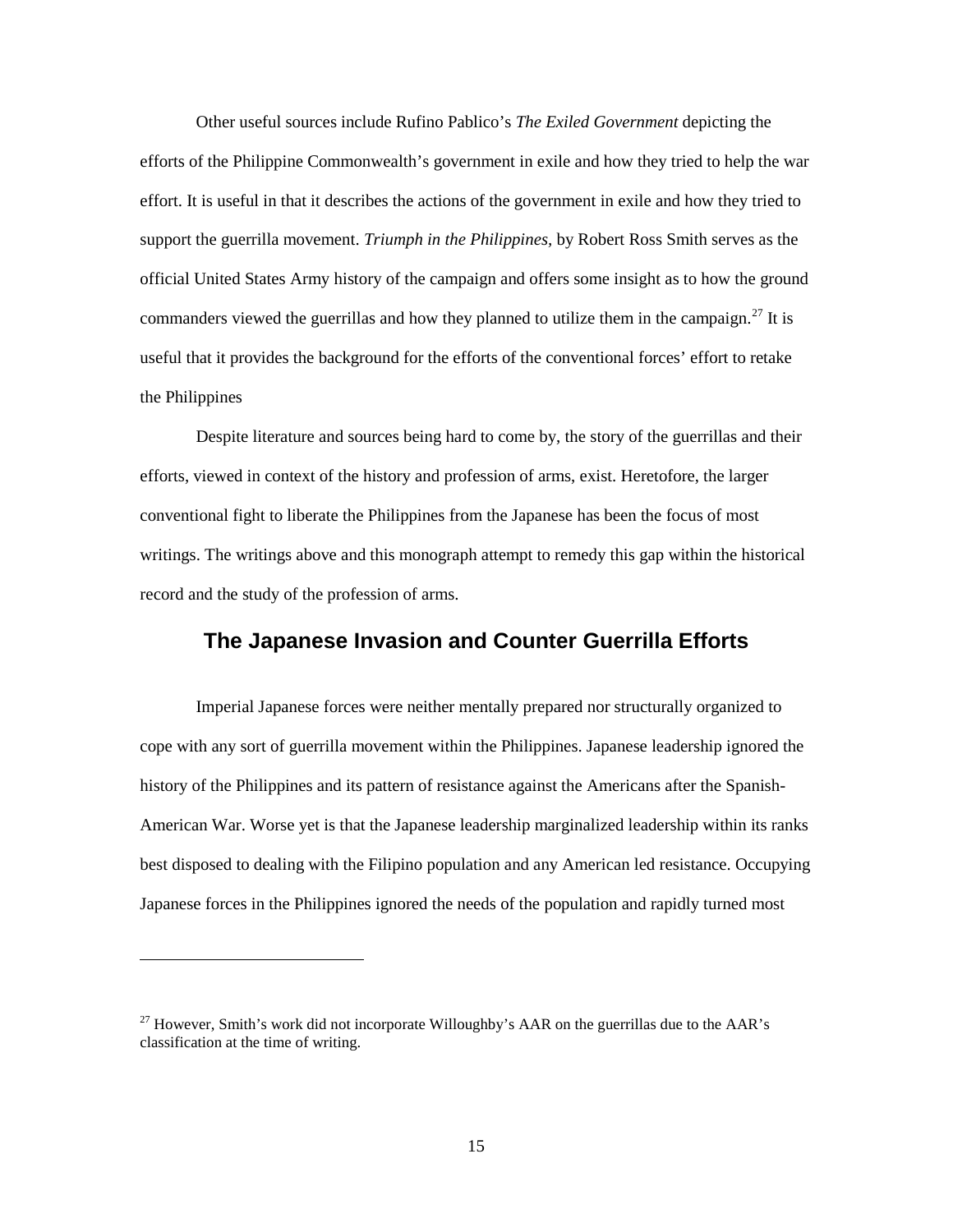Filipinos against them with harsh behavior used in daily interactions. Lastly, the structure of the Japanese intelligence services prevented them from being effective in controlling the population and locating guerrilla bands. In practice, the actions of the Imperial Japanese Army did everything to foment a sense of resistance amongst the Filipino population and isolated American servicemen.

One of the few Japanese officers that understood both the history and psychology of a civilian populace and English speaking forces was the commander of the invading  $14<sup>th</sup>$  Japanese Army, Lieutenant General (LTG)Masaharu Homma.<sup>28</sup> Homma's life experiences left him uniquely suited to fight an English-speaking foe. These experiences also earned him the scorn of his peers. Born in 1888 to a farming family, a military career for Homma was unexpected.<sup>29</sup> Standing at over six feet tall, Homma's stature belied his calm and thoughtful nature, but his height never ceased in compelling deference from those around him.<sup>30</sup> Matching his stature, he possessed a gifted intellect. In 1907, Homma graduated second in his class out of 1,183 cadets and earned an appointment to the Army General Staff College in  $1912$ <sup>31</sup>. He served as the Defense Attaché to Great Britain in 1917 and as an observer in other locations in the Commonwealth until the mid 1920's.<sup>32</sup> In addition to his military experiences, Homma was also a

<sup>&</sup>lt;sup>28</sup> John Toland, *The Rising Sun: The Decline and Fall of the Japanese Empire, 1936-1945* (New York, NY: Modern Library, 2003 Edition), 169.

<sup>29</sup> Norman, *Tears in the Darkness,* 347.

<sup>30</sup> Hampton Sides, *Ghost Soldiers: The Forgotten Epic Story of World War II's Most Dramatic Mission*  (New York: Doubleday, 2001), 59.

<sup>31</sup> Norman, *Tears in the Darkness,* 347.

<sup>32</sup> Ibid, 347; Ronald H. Spector, *Eagle Against the Sun: The American War With Japan* (New York, NY: The Free Press, 1985), 109; Stevens, 24.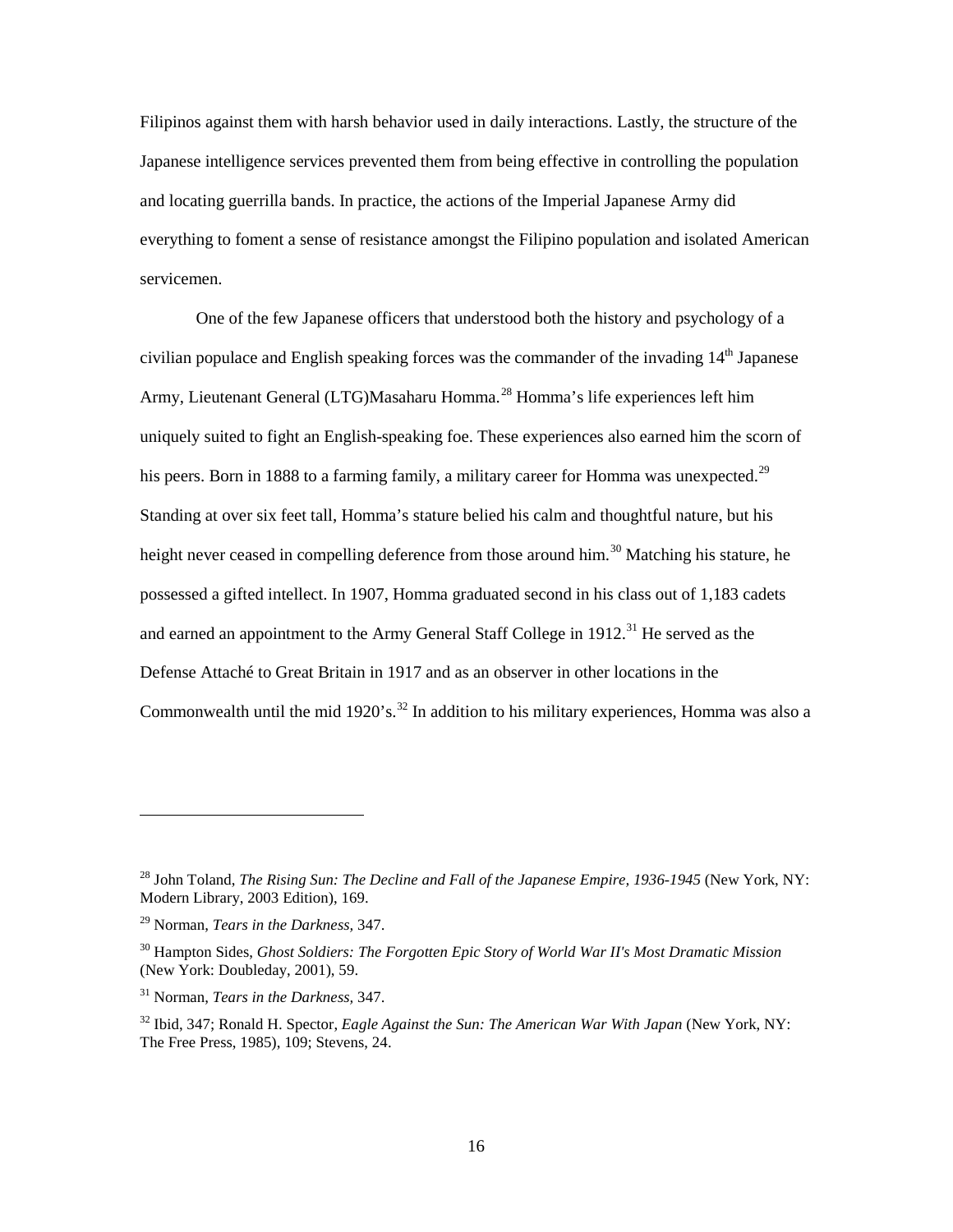playwright.<sup>33</sup> His peers in the Imperial Japanese Army viewed Homma's experiences in the west and his taste for western culture as softening him.<sup>34</sup> This had so much of an impact on Homma's mental state that he tried to kill himself and remarried so he could be more in line with contemporary Japanese culture.<sup>35</sup> The sum of Homma's experiences gave him insight in dealing western foes, but it left him out of step professionally and culturally with his fellow officers. This caused Homma's peers and superiors to have lingering doubts as to his effectiveness.

In the inter-war period, Homma served in a variety of roles. He attended the Disarmament conference of the League of Nations.<sup>36</sup> Homma spent a majority of the 1930s responsible for Japanese propaganda efforts.<sup>37</sup> Another incident further damaged LTG Homma's reputation in the late 1930s. Homma went to Nanking as an investigating officer to look into alleged wrongdoing by Japanese forces during the fighting within the city. Homma was aghast by the atrocities he discovered and sent a detailed report back to Imperial General Headquarters. Homma's report led to the recall of over eighty officers involved in the "Rape of Nanking."<sup>38</sup> One of those eighty included a member of the Japanese Royal Family. Despite carrying out his assigned duties and following his conscience, Homma was scorned by his peers yet again for implicating his fellow officers in wrongdoing. As such, between this and Homma's earlier

<sup>33</sup> Edward J. Drea, *Japan's Imperial Army: Its Rise and Fall, 1853-1945* (Lawrence, KS: University Press of Kansas, 2009), 339.

 $34$  Ibid., 340.

 $35$  Ibid.

<sup>36</sup> Sides, *Ghost Soldiers,* 59.

<sup>37</sup> Norman, *Tears in the Darkness*, 348.

<sup>38</sup> Edwin P. Hoyt, *Japan's War: The Great Pacific Conflcit* (New York, NY: Cooper Square Press, 1986, 2001 Edition), 173.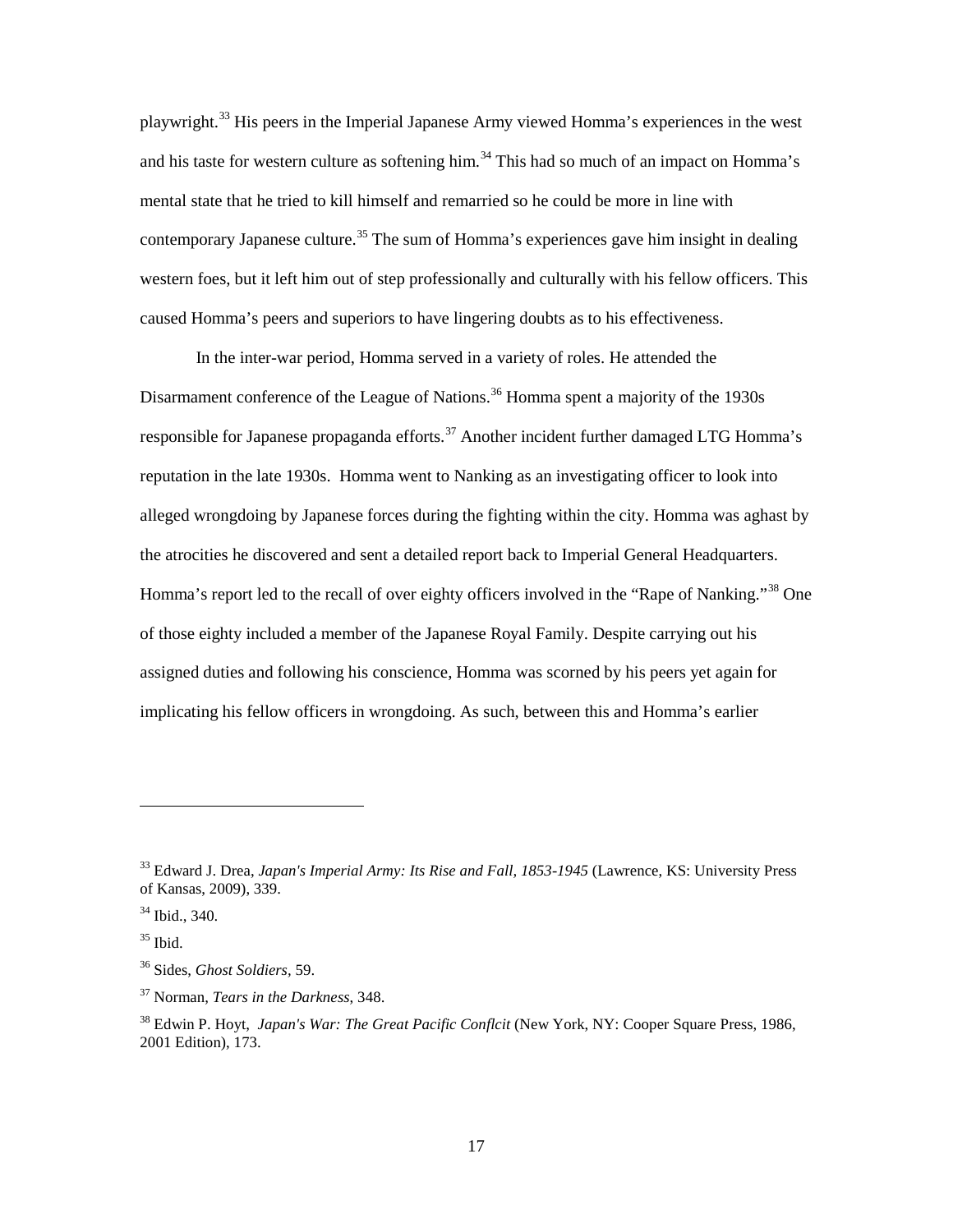behavior, the Japanese officer corps had growing doubts his character and his ability to be a team player.<sup>39</sup>

Despite these events, Homma was at the top of the list of possible commanders to take command of the  $14<sup>th</sup>$  Japanese Army designated for the invasion of the Philippines. Homma's invasion of the Philippines was a shaping operation for the decisive operations of Major General Hitoshi Imamura's attack to take the resource rich Dutch East Indies and Major General Tomoyuki Yamashitia's attack to drive the British out of Singapore and Malaya.<sup>40</sup> In the fall of 1941, the commanders received their orders for the upcoming invasions. Homma's stated mission was to conquer the Philippines with the capital of the Manila captured within fifty days from the first landing.<sup>41</sup> The other commanders accepted their orders without question whereas Homma made every objection to the timeline given.<sup>42</sup> Homma asked, "This figure of fifty days, how has it been arrived at?"<sup>43</sup> Homma further asked pointed inquires about the planning assumptions used and about the soundness of the judgment of those who believed that Manila would fall in seven weeks with only two divisions.<sup>44</sup> Homma asked these questions directly to General Gen Sugiyama, the Imperial Japanese Army Chief of Staff, in front of the other army commanders causing a significant loss of face.<sup>45</sup> The other army commanders were able to defuse the situation between Homma and Sugiyama, but the damage was done and left Sugiyama looking for any excuse to deal with Homma once and for all. This dispute is an integral point of contention

<sup>&</sup>lt;sup>39</sup> Character in this case is not ethics as it is as much as putting Japan and Japanese first before concerns. <sup>40</sup> Norman, 56-57.

<sup>41</sup> John Costello, *The Pacific War 1941-1945* (New York, NY: Harper Perennial, 1982, 2009 Editon), 185. <sup>42</sup> Norman, *Tears in the Darkness,* 56.

 $43$  Ibid.

<sup>&</sup>lt;sup>44</sup> Ibid.

 $45$  Ibid., 55-56. Gen is General Sugiyama's first name.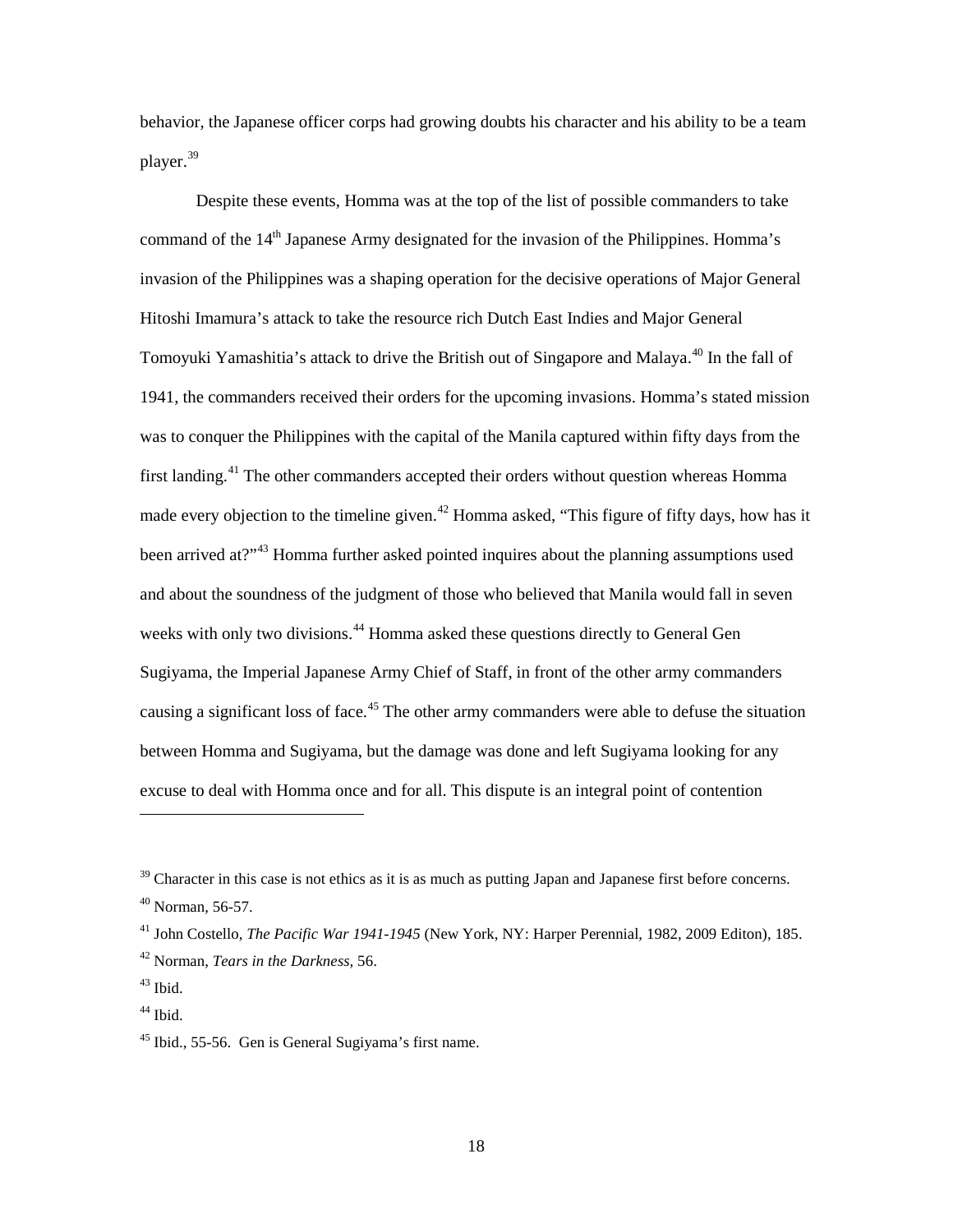because it illustrates both the shortsighted perception the Japanese leadership possessed in regarding the capabilities and motivations of their enemy and the arrogance in believing this invasion would result in an easy victory would translate into an easy occupation. They grossly misunderstood the nature of the environment and problem faced in invading the Philippines. They never thought past the invasion to develop feasible plans for the occupation.

Homma's superiors were directly responsible for imposing the first difficulty he faced. Direct orders required his efforts to be terrain-focused, with victory defined as capturing Manila and not enemy-focused with the defeat of American and Filipino forces within the archipelago. In Homma's mind, this was an unrealistic timeline for the completion of the campaign to take the Philippines and he had already stated his objections to General Sugiyama. Homma realized it was perilous to object again. The tension between Homma and Sugiyama prevented Homma from asking for more resources and Sugiyama from understanding what was going on during the 14<sup>th</sup> Japanese Army's campaign to take the Philippines.

The second complication Homma faced was insufficient forces for the invasion and occupation of the Philippines. Homma's  $14<sup>th</sup>$  Japanese Army comprised two divisions, the  $16<sup>th</sup>$ and  $48<sup>th</sup>$ , for its initial landings into the Philippines.<sup>46</sup> Additional units reinforced these divisions and brought the size of Homma's force to  $43,000$  soldiers.<sup>47</sup> Homma, faced General MacArthur and his 130,000 American and Filipino soldiers.<sup>48</sup> The majority of the American troops were within the Philippine Division. The division was the only combat ready division within the

<sup>46</sup> Vincent J. Esposito, ed. *The West Point Atlas of War - World War II: The Pacific* (New York: Tess Press, 1959), 20.

<sup>47</sup> Peter F. Stevens, *The Twilight Riders: The Last Charge of the 26th Cavalry* (Guilford, CN: Lyons Press, 2011), 24.

<sup>48</sup> Esposito, *West Point Atlas,* 21.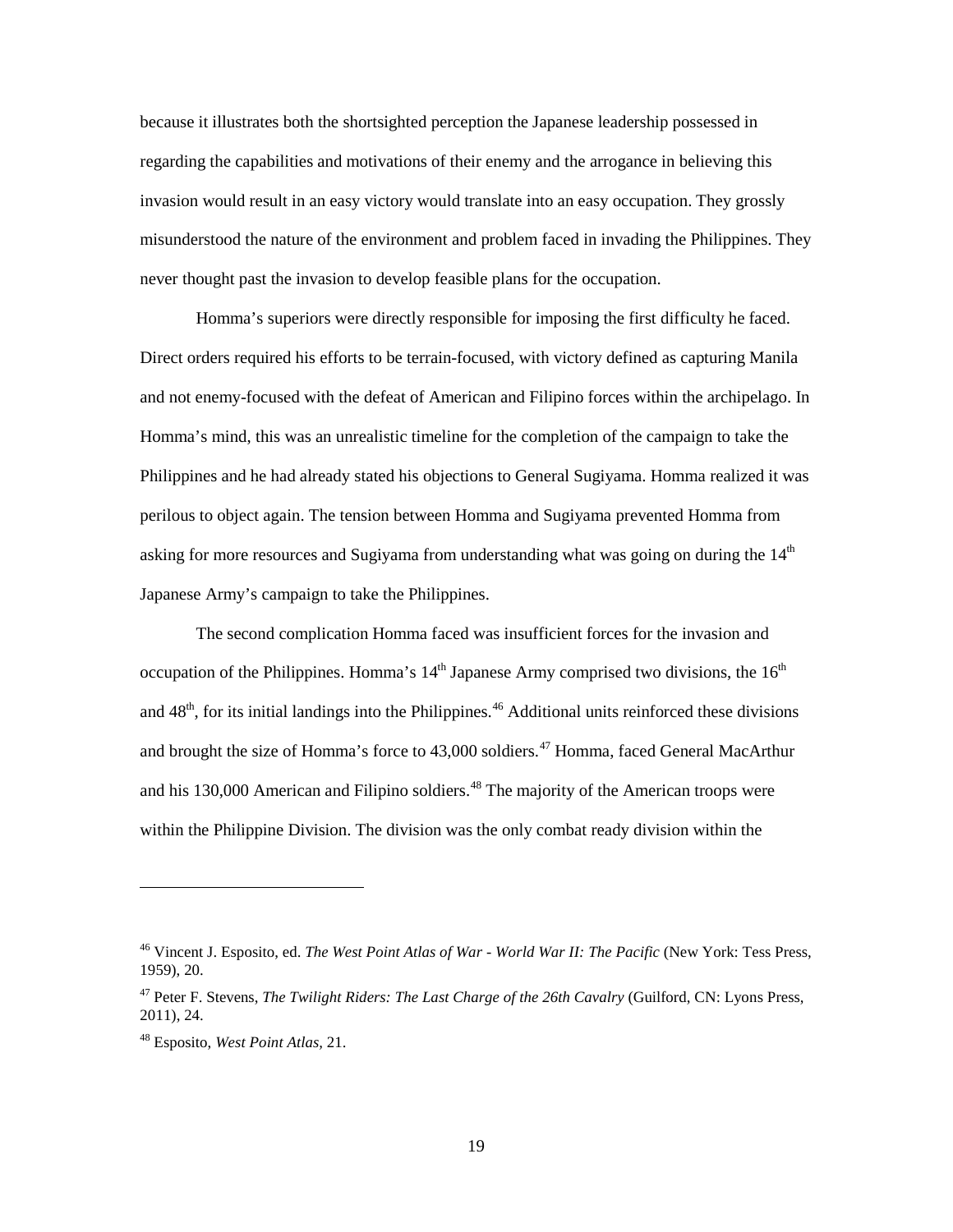archipelago to be at the time of the Japanese invasion.<sup>49</sup> The mission of the Philippine Army was to defend over 7,100 islands, covering 300,000 square kilometers.<sup>50</sup> Homma knew that it would be a loss of face if he continued in his objections to the campaign. He assumed risk in bypassing isolated American and Filipino units in his drive to take Manila. This risk manifested itself in bypassed units falling back either into the Bataan Peninsula or by becoming the cadre of what was to become guerrilla groups within the Philippines.

Halfway through Homma's campaign to take the Philippines, he received orders transferring the  $48<sup>th</sup>$  Infantry Division back to Southern Area Army's control for operations elsewhere.<sup>51</sup> This effectively took approximately half of Homma's forces away before accomplishing the objectives of the campaign. The stated reason for this transfer was to start operations in Java ahead of schedule.<sup>52</sup> It is unknown if General Sugiyama or those loyal to him had a hand in the transfer, but they did not try to stop it. Ultimately, the  $65<sup>th</sup>$  Infantry Brigade from Formosa replaced the  $48<sup>th</sup>$  Infantry Division.<sup>53</sup> The  $65<sup>th</sup>$  Infantry Brigade was conducting peacekeeping operations from garrisons in Formosa and now had to transition to being an offensive force. The 65<sup>th</sup> Infantry Brigade only possessed rifles for half of its men and its commander, LTG Akira Nara stated, "The organization was absolutely unfit for combat."<sup>54</sup> The qualitative difference in the units and the number of soldiers provided to Homma left him unable to reduce the American and Filipino forces within the Bataan Peninsula and Corregidor

 $49$  Ibid.

<sup>50</sup> Sarah Janssen, ed. *The World Almanac and Book of Facts* (New York: World Almanac Books, 2011), 823. By comparison, Italy is only slightly larger in land area than the Philippine Archipelago.

<sup>51</sup> Costello, *The Pacific War,* 185.

<sup>52</sup> Norman, *Tears in the Darkness* 73.

<sup>53</sup> Costello, *The Pacific War,* 185.

<sup>54</sup> Norman, *Tears in the Darkness,* 73.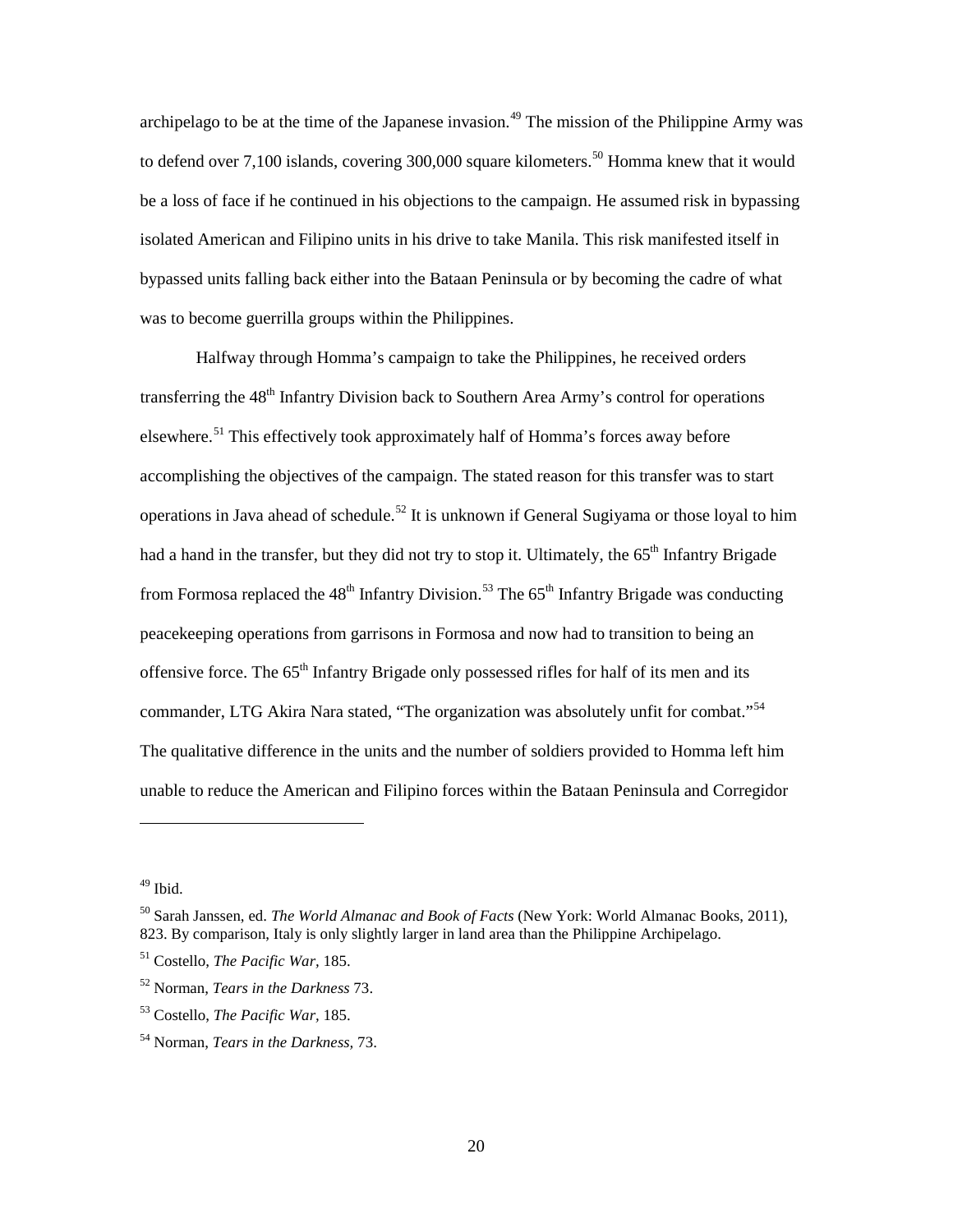quickly and served to lengthen the overall timeframe of the campaign. This change bought time for a small number of American and Filipino soldiers to break contact and to organize as guerrillas.

Elsewhere in the archipelago, the Imperial Japanese Army's delay in concluding the campaign bought time for American and Filipino forces to escape or desert and try their chances in the jungle. The change in the amount of forces assigned to the  $14<sup>th</sup>$  Japanese Army also prevented Homma from conducting counter-guerrilla operations or to go after bypassed units after the fall of Corregidor as he was forced to deal with American and Filipino forces defending the Bataan Peninsula. Homma recognized that he had insufficient combat power to defeat quickly defending forces on Bataan and was forced to ask for more aid. In response, Prime Minister Tojo sent him a personal rebuke for his conduct of the campaign.<sup>55</sup>

The final obstruction preventing Homma from conducting counter guerrilla operations and attending to the issue of governance was the machinations of his own staff. Homma took a decidedly enlightened approach to dealing with the Filipino populace. Prior to the occupation of Manila, Homma ordered the forces that were to occupy the city to take a short halt in order for them to clean their uniforms and equipment.<sup>56</sup> This was not to impress the local population, but rather to instill discipline amongst his forces and to reinforce his orders not to pillage or harm the citizens of Manila.<sup>57</sup> Despite this and other efforts, Homma's efforts were for naught. A member of Homma's staff, Colonel Masanobu Tsuyi, issued execution orders for members of the Philippine government and set in motion the events that led to the Bataan Death March in

<sup>55</sup> Toland, *The Rising Sun,* 266.

<sup>56</sup> Ibid.*,* 259.

<sup>57</sup> Ibid.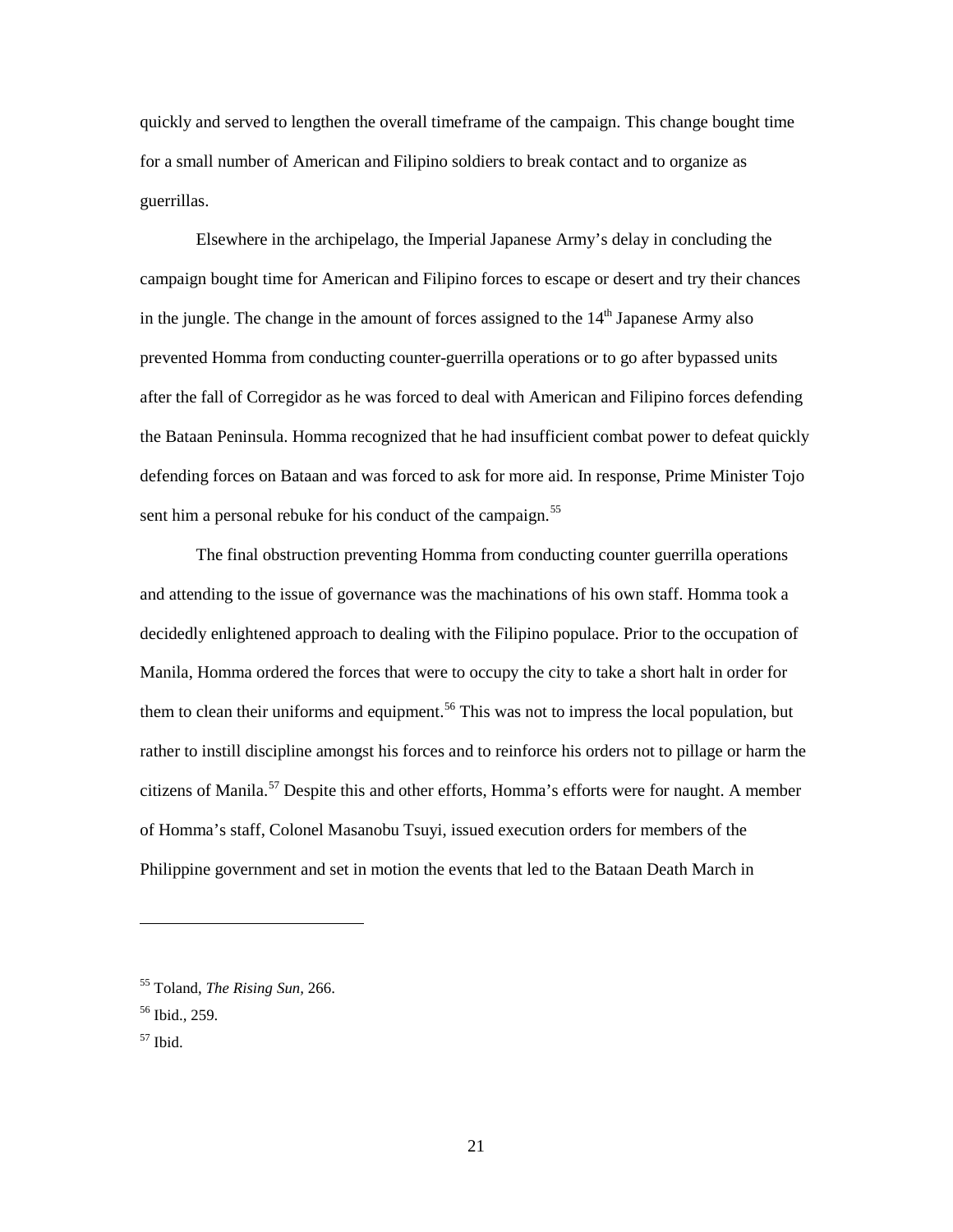Homma's name.<sup>58</sup> Homma gave orders forbidding the harsh treatment of prisoners while Colonel Masanobu circulated the battlefield and countermanded those orders either by issuing orders in Homma's name or by his authority as an officer detailed from the Imperial General Staff Headquarters.<sup>59</sup>

The Japanese also inadvertently set the conditions for a successful guerrilla movement by ignoring basic governance issues of the Filipinos and by concentrating their forces on Luzon. The Japanese never made governance of the archipelago a priority. The main issues facing the Filipino populace during the occupation were unemployment, lack of food, and a series of atrocities committed by Japanese forces.<sup>60</sup> Additionally, the Japanese made no effort to maintain pre-existing infrastructure during the occupation.<sup>61</sup> The Japanese invasion of the Philippines in December 1941 came before the planned date of Philippine independence from the United States on July 4, 1946.<sup>62</sup> Disbanding the Philippine Constabulary destroyed any sort of law enforcement within the archipelago.<sup>63</sup> The Philippine Constabulary was a police force created in 1902 by then Governor William Taft to start making the Filipinos responsible for law enforcement within the islands.<sup>64</sup> This left the population at the mercy of the bandit groups formed during the chaos of the invasion. In response, the population in some circumstances formed their own groups to

<sup>58</sup> Hoyt, *Japan's War,* 275.

<sup>59</sup> Norman, *Tears in the Darkness,* 372.

<sup>60</sup> Rufino C. Pabico, MD, *The Exiled Government : The Philippine Commonwealth in the United States During the Second World War* (Amherst, NY: Humanity Books, 2006), 80.

<sup>61</sup> Hunt, et al, *Behind Japanese Lines,* 182.

<sup>62</sup> Pablico, *The Exiled Government,* 25.

<sup>63</sup> Wise, *Secret Mission to the Philippines,* 73.

<sup>64</sup> Brian McAllister Linn, *The Philippine War: 1899-1902* (Lawrence, KS: University Press of Kansas 2000), 315.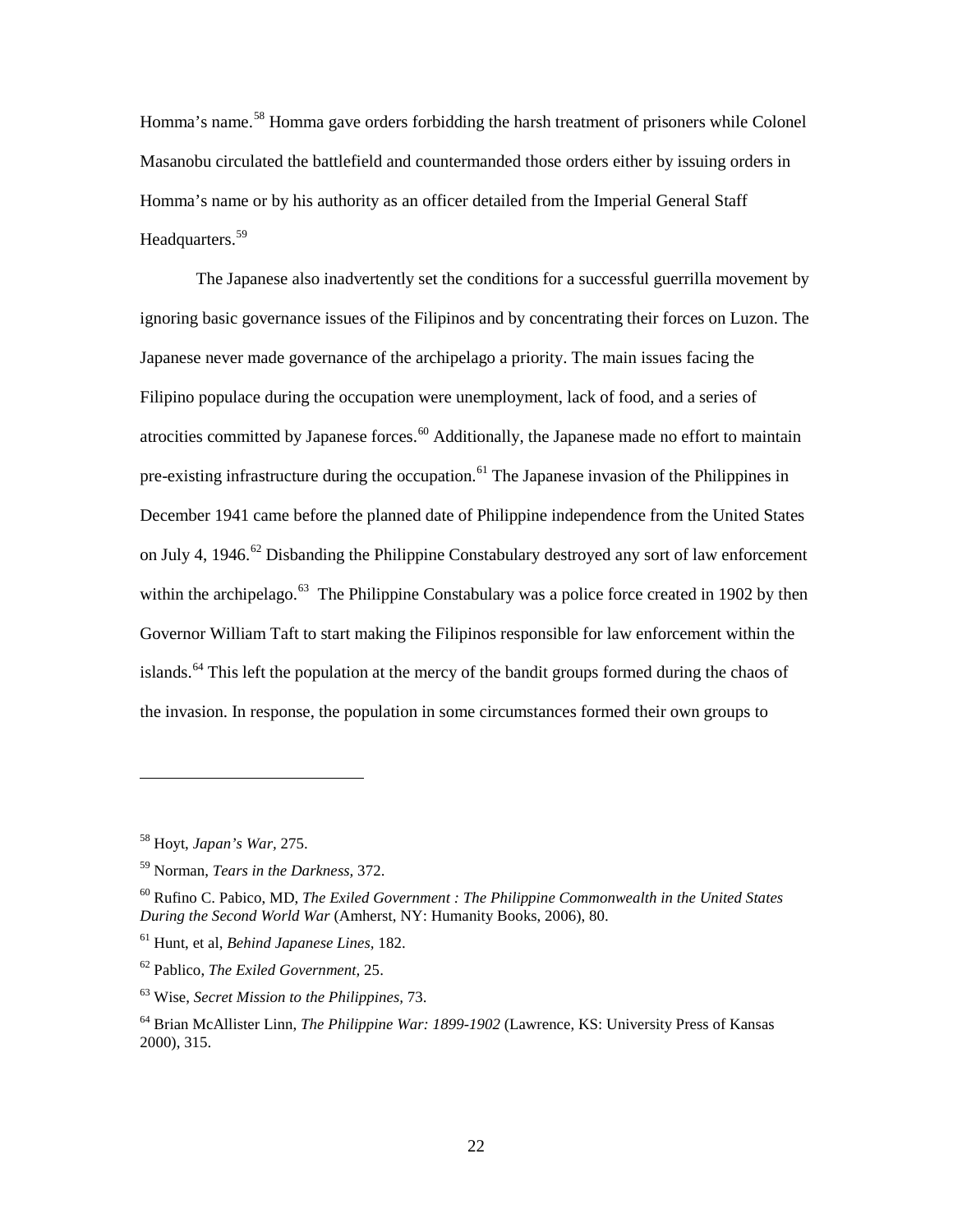provide law and order in their immediate locale.<sup>65</sup> Over time, most of these groups became fullfledged guerrilla units or merged with larger units as they sought out the leadership and expertise of American and Filipino soldiers and officers who had not surrendered.<sup>66</sup>

The structure of the Japanese intelligence apparatus also contributed to a successful guerrilla movement. Its low status within the Japanese bureaucracy and the bifurcated nature between the Imperial Japanese Army and Imperial Japanese Navy prevented it from becoming a credible threat to the guerrillas.<sup>67</sup> The Imperial Japanese Army had a Soviet focus due to the Japanese state of Manchukuo and did not establish an analytical cell focusing on the United States and its forces until 1943.<sup>68</sup> The reason for the delay could be due to the fact the Imperial General Headquarters did not desire to dedicate additional intelligence resources against an opponent they were already defeating. That left the Japanese Southern Area Army and 14<sup>th</sup> Japanese Army responsible for intelligence operations within the Philippines. The Japanese Southern Area Army was responsible for Signals Intelligence, but it had only 340 soldiers dedicated to the task for an area that stretched from Burma to the Philippines.<sup>69</sup> They provided radio direction finding and limited intercept capability for  $14<sup>th</sup>$  Japanese Army. This direction finding capability provided actionable intelligence for ground commanders. The locations of possible guerrilla transmitters were subject to aerial reconnaissance and if that reconnaissance found something of note, a foot patrol went to raid the transmission site.<sup>70</sup> However, the aerial

<sup>65</sup> Wise, *Secret Mission to the Philippines,* 73.

<sup>66</sup> Ibid., 74.

<sup>67</sup> Ken Kotani, *Japanese Intelligence in World War II* (New York, NY: Osprey, 2009), 8.

 $68$  Ibid., 16.

 $69$  Ibid., 8.

 $70$  Ramsey, et al, 252.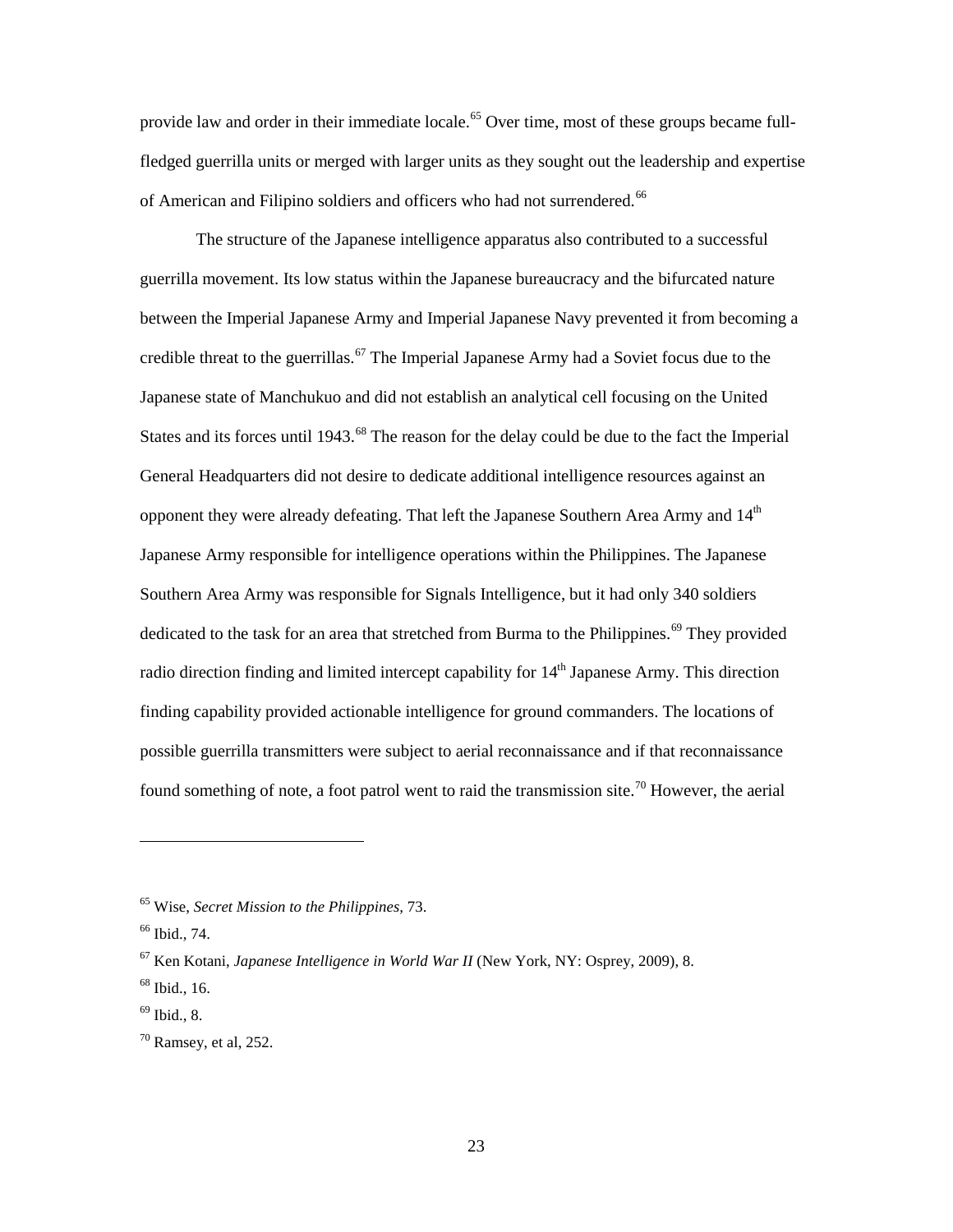reconnaissance served as a warning and gave the guerillas the time and opportunity to relocate before a Japanese foot patrol could reach them.

For human intelligence, the Imperial Japanese Army in the Philippines focused on counter-intelligence activities rather than human intelligence collection. For counter-intelligence, the Imperial Japanese Army relied on the *Kempei-tai*, or military police.<sup>71</sup> The task of the *Kempei-tai* within the Philippines was to look for any Allied intelligence networks and attempt to locate any isolated American and Filipino soldiers. The harsh interrogation tactics used by the *Kempei-tai* only served to drive Filipinos that were on the fence into siding with the guerrillas and provided every incentive for isolated American soldiers to stay on the run. The *Kempei-tai* tactics, along with general abuse from Japanese soldiers, united the Filipino population against them. The harsh interrogation tactics included beatings, sleep deprivation, the use of stress positions, and sensory deprivation.<sup>72</sup> The *Kempei-tai* or Japanese soldiers employed these tactics if they did not kill a prisoner outright. The harsh treatment of the Filipinos at the hands of the Japanese and the *Kenpei-tai* provided incentive for the Filipinos to resist the Japanese. This same harsh treatment gave isolated American soldiers even more motivation to remain on the run and help the Filipinos organize a resistance.

Homma was willing to address the needs of the population or at the very least take their perception into account. The Japanese lost any benefit of Homma's point of view when he was relieved of his command in the Philippines. Homma's relief compounded the situation and effectively ended any chance of a population-centric approach within the Philippines. Homma's replacement, LTG Shigenor Kuroda, let the archipelago suffer from benign neglect when he was

 $\overline{a}$ 

24

<sup>71</sup> Kotani, *Japanese Intelligence in World War II,* 58.

<sup>72</sup> Norman, *Tears of Darkness,* 285-288.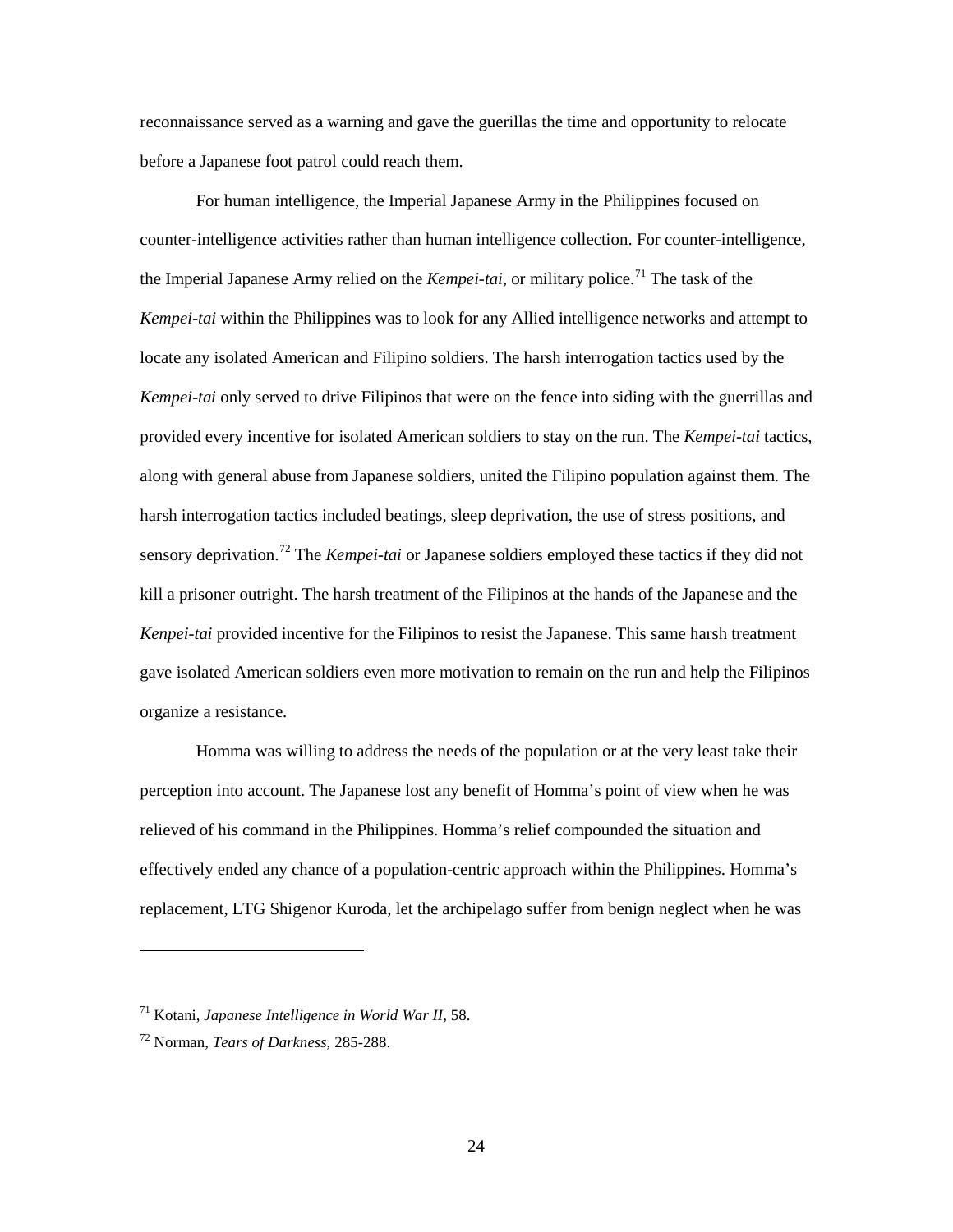in command.<sup>73</sup> His concerns and pursuits were for his personal enjoyment, not administration of the islands, and certainly not operations against the guerrillas.<sup>74</sup> Japanese forces did not believe they were facing a large-scale guerrilla movement, thus they refused to share intelligence and coordinate counter guerrilla operations across unit boundaries.<sup>75</sup> Japanese forces ignored the basic needs of the population and allowed discontent to grow.

Despite the Japanese shortcomings in dealing with the guerrillas, the Japanese did employ some effective measures in trying to contain and capture the guerrillas. Often these would be "false flag" operations where "guerrillas" loyal to the Japanese would attempt to infiltrate other guerrilla groups in order to gather intelligence and report to the Japanese about the guerrilla's activities.<sup>76</sup> In one instance, the Japanese used a "Brigadier General Lin" near Manila to try to force guerrillas in the area into exposing themselves by meeting within an alleged ally.<sup>77</sup> Another example of how the Japanese attempted to control the population was by the creation of "Neighborhood Associations."<sup>78</sup> These associations were a system of fifteen families reporting to a president, presidents reporting to a mayor, and a mayor reporting to the local Japanese commander.<sup>79</sup> The Neighborhood Associations were also obliged to provide guards and report on any suspicious activity to the Japanese. $80$  In reality, the population was sympathetic and by the

<sup>73</sup> Norman Rudi, *Lang: The WWII Story of an American Guerrilla on Mindanao, Philippine Islands* (McMillen Publishing, 2003), 51.

 $74$  Ibid.

<sup>75</sup> Asprey, *War in the Shadows,* 518.

<sup>76</sup> Guardia, *American Guerrilla,* 52.

<sup>77</sup> Ramsey, et al, *Lieutenant Ramsey's War*, 183.

<sup>78</sup> Asprey, *War in the Shadows,* 523.

 $79$  Ibid.

 $80$  Ibid.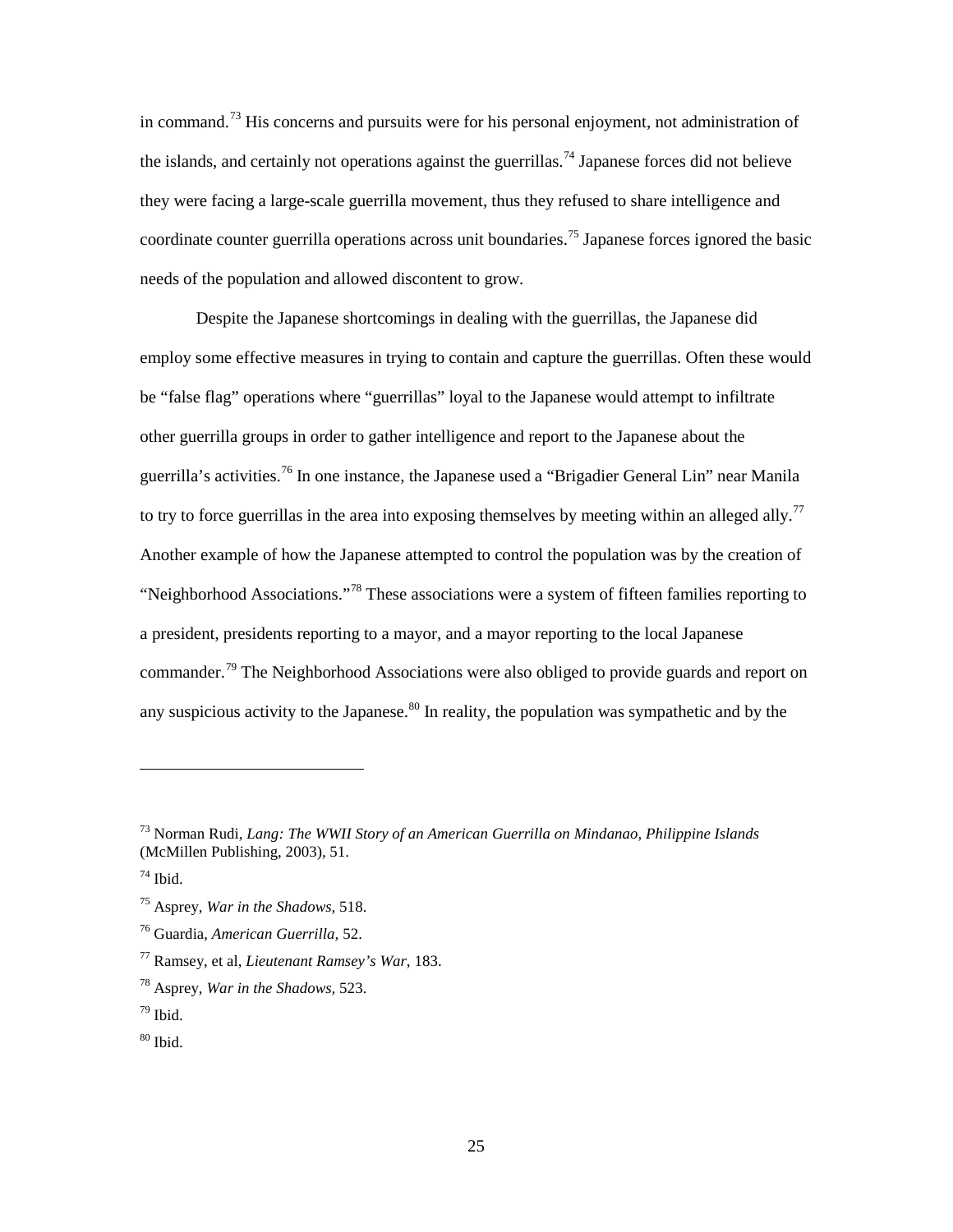Japanese conceding the security of the trails and roads of the area to the Filipinos, they just made it that much easier for the guerrillas to move and operate. These were local solutions to the guerrilla problem, however no evidence exists that the Japanese applied tactics on a large scale.

The sum of the Japanese efforts during the invasion and the immediate aftermath indirectly contributed to the creation of the guerrilla movement within the Philippines during World War II. By providing Homma inadequate forces to prosecute the campaign, the Japanese set the conditions for bypassed units to form the core of guerrilla units and created sanctuaries for guerrilla groups to form and operate. Politics within the Japanese army undermined Homma by forcing him to be terrain centric and focused on speed rather than the enemy. The culture and politics of the Japanese Army prevented units from sharing information or conducting operations with one another to defeat the guerillas. No Japanese commander wanted to admit that he had a guerrilla problem on his hands and thus lose face. The harsh treatment of Americans and Filipinos by the Japanese provided every incentive for guerrillas and the population to resist as best they could. Despite some efforts at population control, the Japanese set the conditions for the guerrillas to flourish and to undermine their occupation.

The speed of the Japanese invasion of the Philippines along with their inability to quickly secure the rest of the archipelago due to the lack of manpower resulted in numerous isolated American and Filipino personnel. The Filipino personnel, by in large, went back to their homes to wait out the war. Americans, both soldiers and citizens, did not have that luxury. Those Americans who had evaded capture, despite different backgrounds and in being on different islands, had a similar experience to one another due to the desire to stay alive. The exodus that many of these Americans faced often led down the path of becoming a guerrilla out of necessity as other options were not available.

26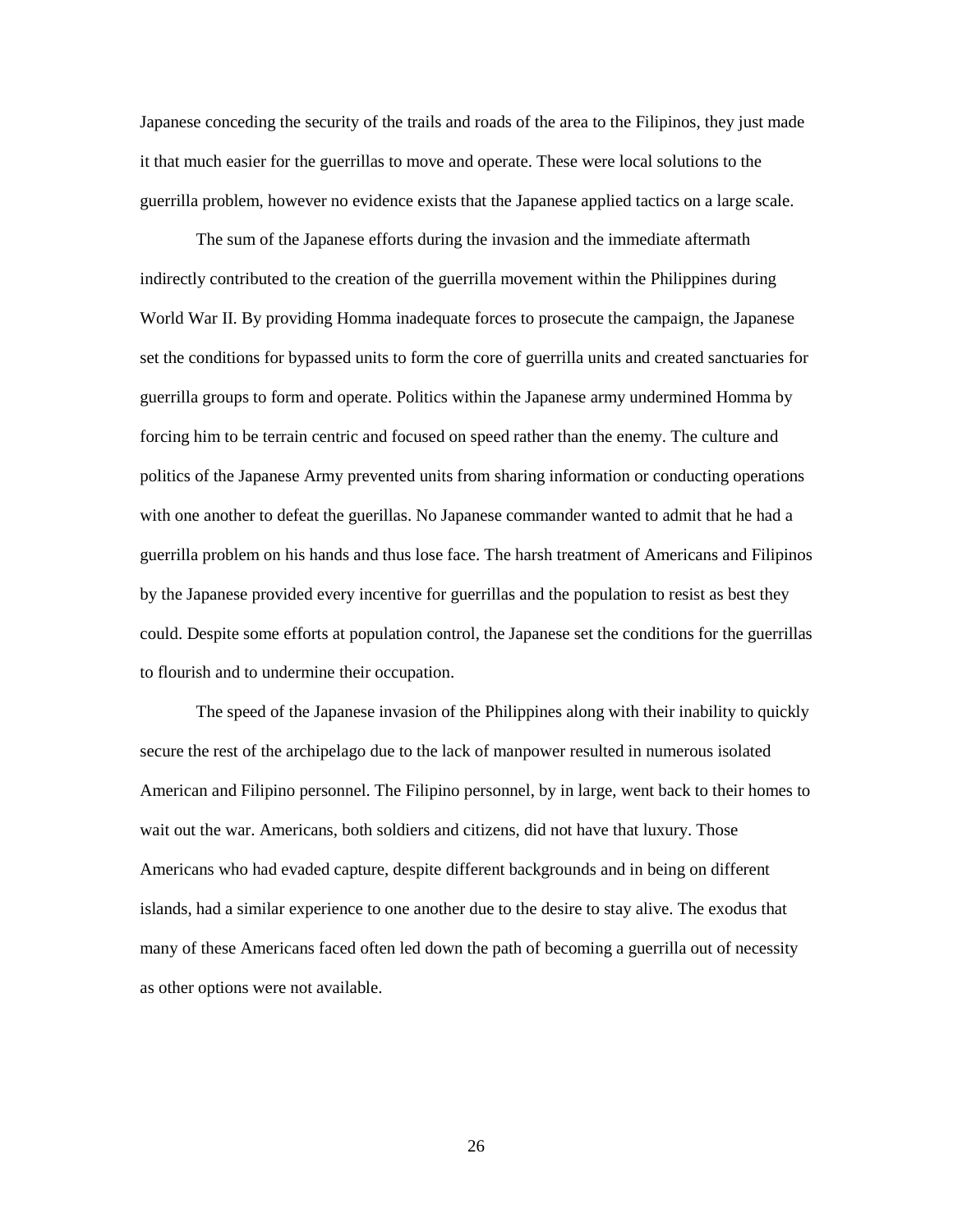#### **The Path to Becoming a Guerrilla**

The path to becoming a guerrilla within the Philippines was nearly a common one for all of those that decided to fight.<sup>81</sup> The course of the guerrillas started with individuals fleeing or escaping from Japanese forces. In some instances, this was a deliberate act, and in others, it occurred once they realized they were isolated from other American or Filipino forces. As these isolated personnel fled or prepared to flee, they encountered other personnel that decided not to surrender. These isolated personnel would hold an informal "War Council" between them in order to discuss future options.<sup>82</sup> These isolated personnel had four possible courses of action; surrender, hide or leave the archipelago, or resist. Word of the Bataan Death March had reached throughout the archipelago, ruling out surrender; hiding was possible and some people managed to evade the Japanese until the liberation of the Philippines. Many thought about escaping the Philippines for Australia, but deemed as impractical. However, some managed to successfully make the journey south.<sup>83</sup> Forming a resistance was viewed by many as the only practical course of action. A resistance movement would offer a degree of protection for the isolated personnel.

These resistance and guerrilla groups debated within themselves as to what sort of operations to conduct against the Japanese. Generally, they fell into two camps of either targeting Japanese units or gathering intelligence on the activities of the Japanese. Walter Cushing led the

 $81$ <sup>81</sup> The folowing is a synthesis of the various recorded personal experiences.

<sup>82</sup> Ramsey, et al., *Lieutenant Ramsey's War*, 85; Lapham, et al., *Lapham's Raiders*, 25.

<sup>83</sup> Arthur Whitehead, *Odyssey of a Philippine Scout: Fighting, Escaping, and Evading the Japanese 1941- 1944* (Bedford, PA: Aberjona Press, 2006). This work is his personal account of how he escaped from the Philippines. As he made his way south through the Philippines, he had to intervene in the activities of local guerrilla groups along his journey in an effort to turn them from banditry and to prevent their abuses of the local population.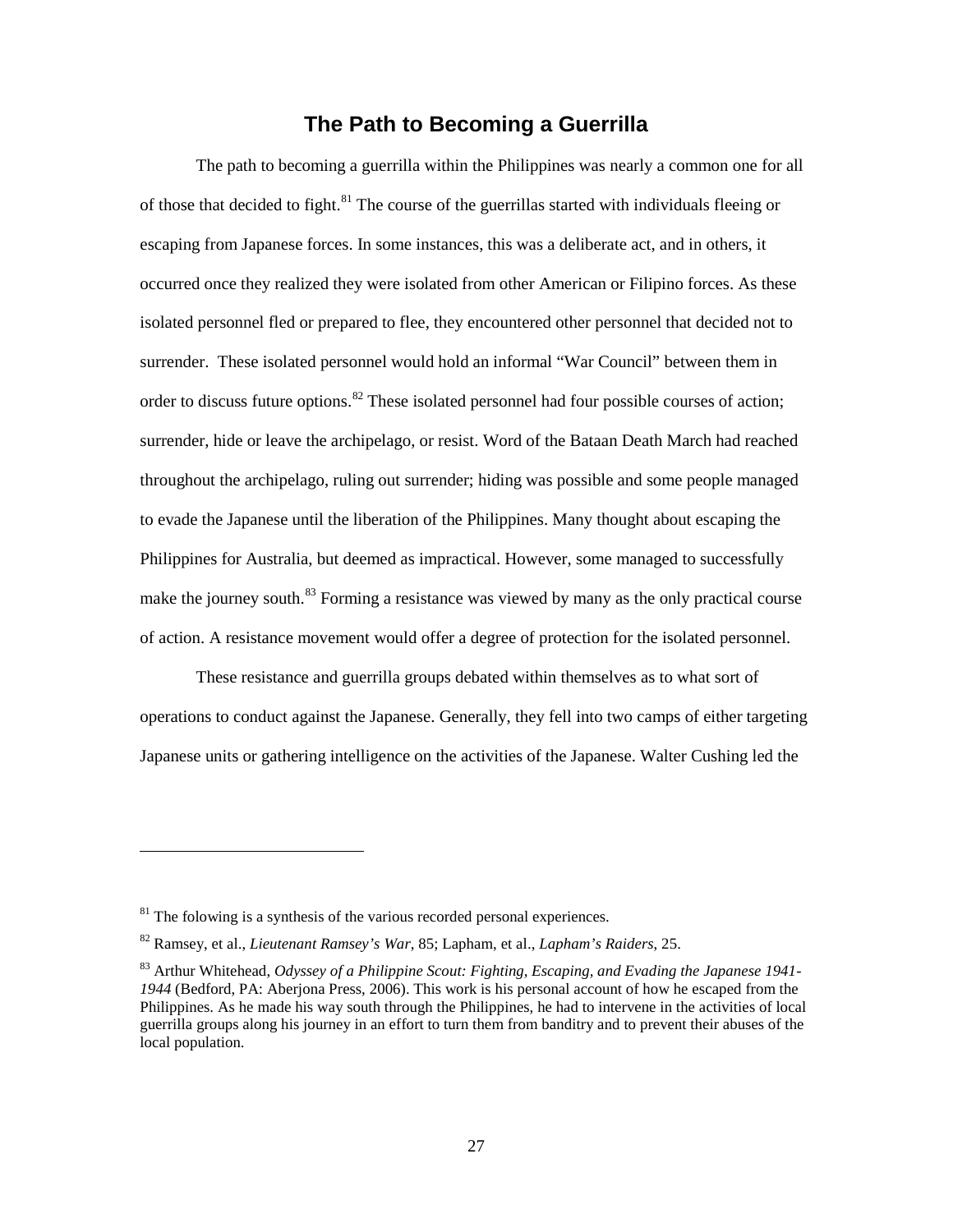first known guerilla attack against the Japanese, occurring January 18, 1942.<sup>84</sup> Cushing, an American expatriate mining engineer, took it upon himself to ambush the Japanese with over two hundred of his employees. Later, he accepted a commission as a Major in the Philippine Army, as his band of guerrillas continued to maraud the Japanese behind their front lines<sup>85</sup> Cushing personally led an ambush that resulted in the death of a Japanese Major General and the securing of the general's personal papers.<sup>86</sup> Cushing continued his guerrilla efforts, even after the surrender of United States and Philippine forces to the Japanese. The surrender led Cushing to shift his operations from kinetic actions to countering the Japanese propaganda and to the gathering of intelligence.<sup>87</sup> However, by this time, the Japanese were making every effort to find Cushing. Cushing's spree ended in September 1942 when Japanese forces launched a raid against his hideout, but not before he personally killed six Japanese soldiers.<sup>88</sup> By the time of Cushing's death, guerrilla forces under his command had killed over five hundred Japanese forces during his nine months as a guerrilla leader.<sup>89</sup> Cushing's efforts as a guerrilla leader are representative of those guerrilla groups that chose a kinetic solution for dealing with the Japanese. The guerrilla movements that deliberately targeted the Japanese suffered their wrath as the Japanese sought retribution.

The remaining guerrillas underwent a Darwinian process as groups formed and reformed under the pressures of Japanese attacks. This process acted as vetting for the leadership of these

<sup>84</sup> Norling, *The Intrepid Guerrillas of North Luzon,*1.

 $85$  Ibid., 4.

<sup>86</sup> Ibid.

 $87$  Ibid., 9 & 12.

<sup>88</sup> Ibid., 12.

 $89$  Ibid.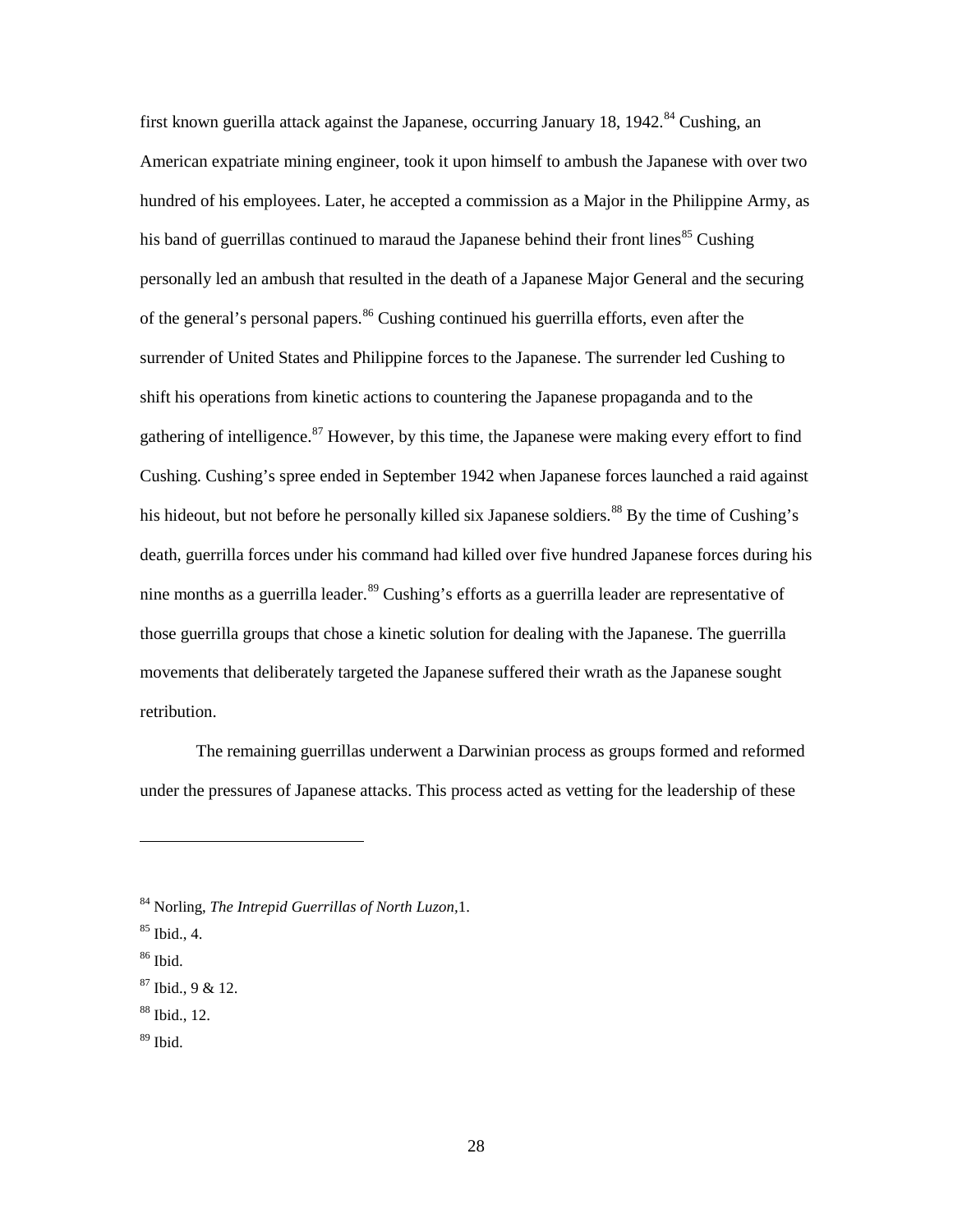groups. Leaders assumed responsibilities and those who failed to provide leadership and results to the population or guerrillas lost followers. The leaders who were fair and could solve the daily issues of the population were successful in earning and keeping their support. Rank held little meaning; results were everything to the Filipinos. Learning how to conduct guerrilla warfare was a matter of trial and error for the most part as none of the American guerrillas were versed in the tactics of guerrilla warfare. An exception was Major Ed Ramsey on the island of Luzon. Ramsey was near a group of Huks who gave him a copy of Mao Tse Tung's *On Guerrilla Warfare*. 90

Once the individual guerrilla groups reached a degree of stability, they would often encounter one another. In the best circumstances, the groups shared information and supplies with one another.<sup>91</sup> In other circumstances, the guerrilla groups would attempt to assert control or authority over one another. This was often due to the rank held by the guerrilla leaders did not match the reality of the group that they controlled. Pre-war rank often did not match to the span of control of the groups they led spans of control. This was counterproductive and was only solved when leaders were killed, captured, or when agents from the Allied Intelligence Bureau intervened and established clear line of command and control between the guerrilla groups and make them subordinate to SWPA, HQ.

As the guerrillas established themselves, they often they were the sole authority in certain places. As such, they took on a governance role with the population. Some guerrilla groups attempted to set up a civil government in their area. General Wendell Fertig was able to establish

<sup>90</sup> Ramsey, *Lieutenant Ramsey's War,*112. The Huks were Communist guerrillas that operated within Luzon before and after World War II.

 $91$  Pre-war social contact between the guerrillas helped to form ties and working relationships during the occupation. This contact occurred within the military and expatriate communities, but not between the two.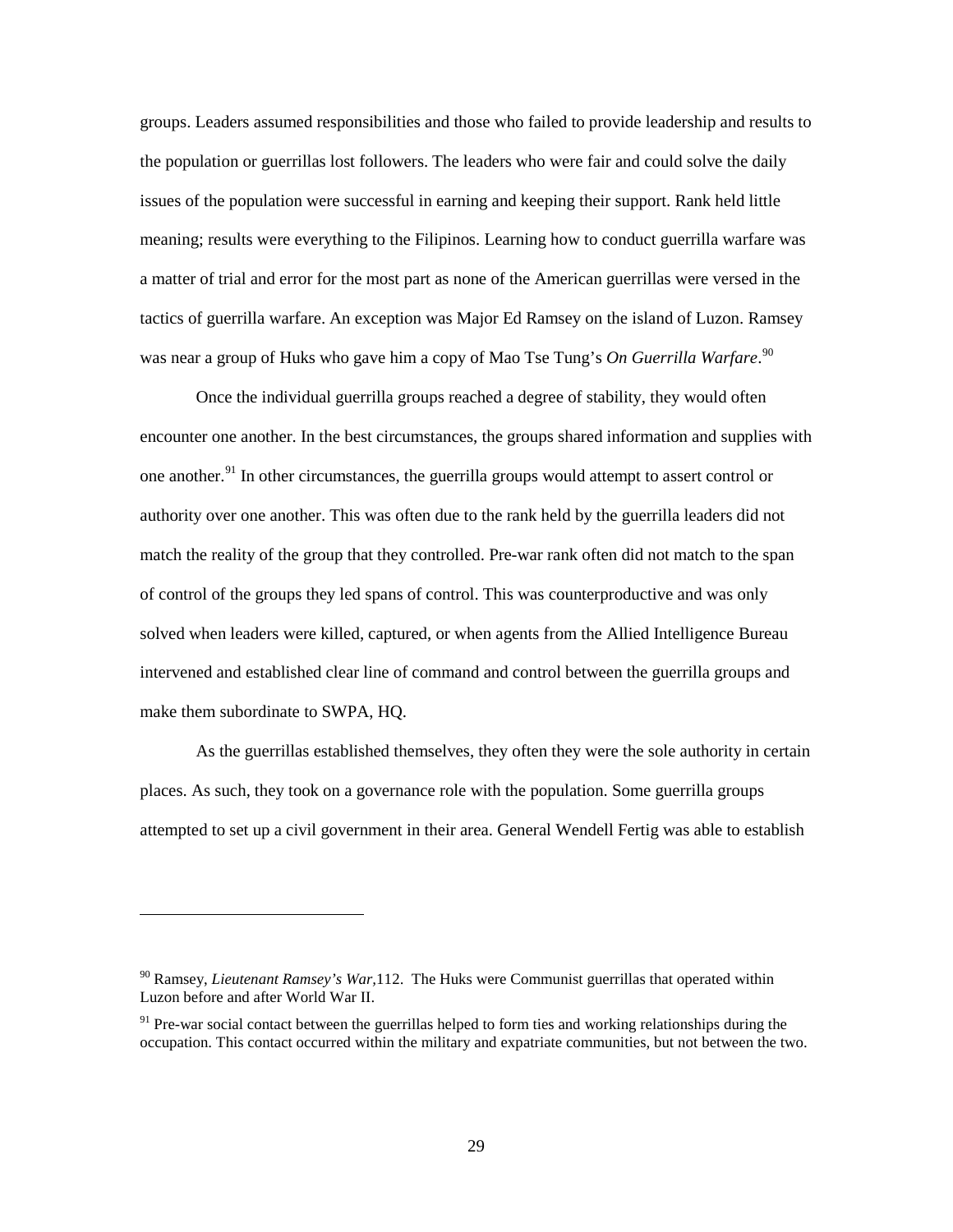a civil government in the city of Oroquieta.<sup>92</sup> This civil government, led by Judge Sagun, oversaw a civil administration that handled such issues as pay for the guerrillas, a postal service, currency production, clothing, and law and order within guerrilla-controlled areas.<sup>93</sup> Major Ralph Praeger in central Luzon also established a civilian government as well.<sup>94</sup> Other guerrillas saw this as an impossibility and ruled under martial law, as it was unavoidable given the circumstances. Major Lapham surmised his role with the civilian population by stating he had,"…judged them (the Filipinos), sentenced them, married them, and buried them."<sup>95</sup> Guerrilla groups were often responsible for economic matters. Some guerrilla groups collected taxes.<sup>96</sup> The tax, called a "loyalty" tax, served more as a test to see who would support the guerrillas rather than a significant source of revenue.<sup>97</sup> Guerrilla groups tried to curtail any black market activities and some were engaged in price fixing. Most groups dispersed their operations to prevent an undue burden on the population that was supplying them with food. Other guerrilla groups went as far to print their own currency, in order to fund their own operations and replace currency put into circulation by the Japanese. 98

<sup>92</sup> Keats, *They Fought Alone,* 153.

<sup>93</sup> Ibid.

<sup>&</sup>lt;sup>94</sup> Norling, *The Intrepid Guerrillas of North Luzon*, 77. Major Praeger, a member of the 26<sup>th</sup> Cavalry Regiment, Philippine Scouts, was an impressive guerrilla leader that never lost his moral compass. He established a civilian government in area of operations in order to avoid declaring martial law, submitted his guerrillas to a civilian court, and even released Japanese POWs when he felt he could no longer care for them as he should according to the Geneva convention. Major Praeger conducted operations until his capture on August 30, 1943. He was held for a year before being brought before a summary court martial and sentenced to death nearly a year later.

<sup>95</sup> Lapham, et al, *Lapham's Raiders,* 89.

<sup>96</sup> Wolfert, *American Guerrilla in the Philippines,* 145.

 $97$  Ibid. The "loyalty" tax worked out to be \$.10 USD in 1940.

 $98$  People used various types of currency within the Philippines during the occupation. The economy of Philippines during the occupation included: Pre-war Philippine currency, US Dollars, Japanese Yen, and Occupation Pesos used by the occupying Japanese forces.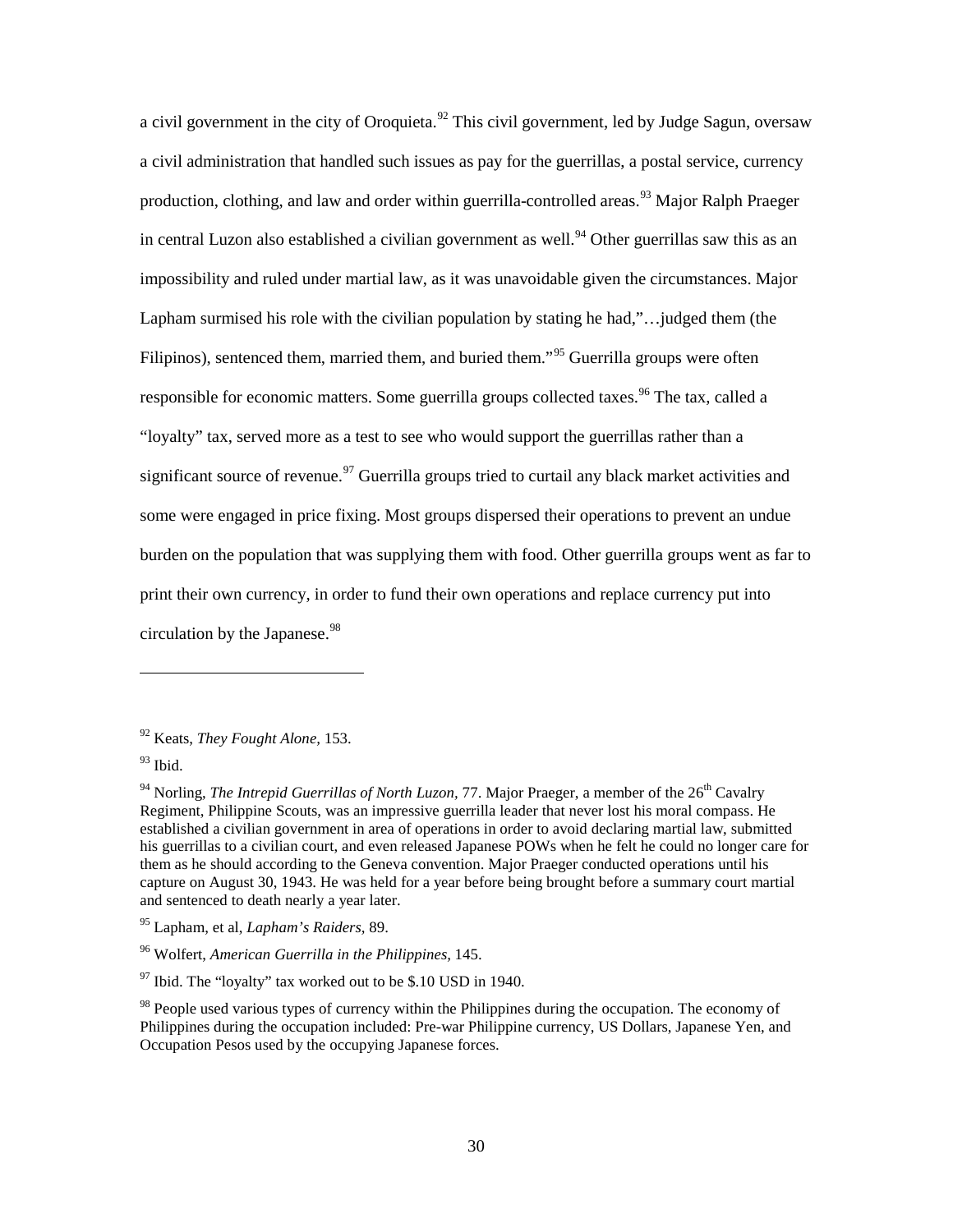The guerrilla groups grew in strength as they fought rivals of all sorts throughout the islands.<sup>99</sup> Guerilla groups reined in the excesses of predatory bands and their leaders. The examples of what occurred to Colonel Fenton and Major General Gabon are examples. Fenton's subordinates tried and executed by him and Gabon fled after his activities led to other guerrilla leads uniting against him. The guerrillas targeted other predatory groups. Major Lapham had a simple solution of using a night raid to kill the leaders and disarm their followers.<sup>100</sup> The survivors of these raids were given a simple choice, accept disarmament and release into the jungle or accept membership into Lapham's band of guerrillas.<sup>101</sup> Another example of a predatory or self-serving guerrilla leader was Captain Luis Morgan. Morgan served as the original chief of staff for Colonel Wendell Fertig on the island of Mindanao.<sup>102</sup> Morgan originally hoped to use Fertig as a figurehead while he secured his own power base. Fertig was wise enough to foresee this and made sure that he kept Morgan's ambitions in check. As things came to a head between them, Fertig plotted to have Morgan evacuated to Australia to serve as his liaison. Colonel Whitney of the PRS declined the request and recommended that Fertig use "extrajudicial" measures in dealing with Morgan.<sup>103</sup> Fertig did not want to deal with the fallout from Morgan's Moro supporters if he killed Morgan as Whitney suggested.<sup>104</sup> Fertig therefore placed Morgan on a submarine evacuating civilians and pretended that he did not get confirmation of Whitney's

 $99$  Rivals in this case include other guerrilla leaders and bandit groups.

<sup>100</sup> Lapham,et al, *Lapham's Raiders,* 32.

<sup>101</sup> Ibid.

<sup>102</sup> Willoughby, *The Guerrilla Resistance Movement in the Philippines,* 532.

<sup>103</sup> Keats, *They Fought Alone,* 292.

<sup>104</sup> Ibid., 294.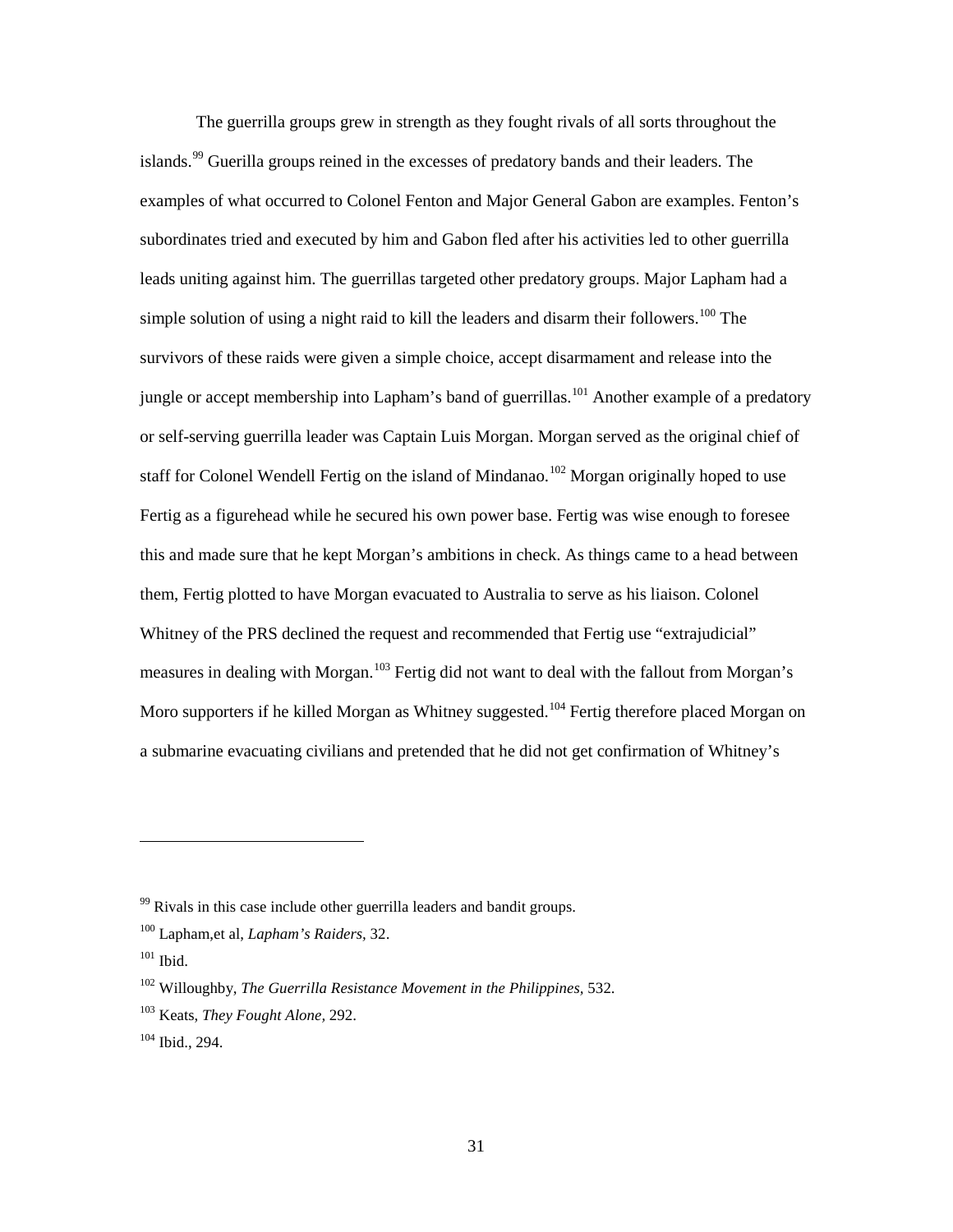order in time to prevent Morgan's departure.<sup>105</sup> Other sources claim that Fertig also resorted to force in dealing with guerrilla groups who were preying upon the population of the island.<sup>106</sup> It is unknown how much force other guerrilla leaders used in solidifying their positions, but it is not outside the realm of the possibility that others had to use force as well.

 The process which transformed individuals into guerrillas succeeded in creating a force that functioned as a local government for the Filipinos and as an intelligence network for the Allies. The various guerrilla groups had reached this state by the time Allied agents were able to establish contact with them during the course of a series of penetration missions. Once the guerrillas established contact amongst themselves and General MacArthur's headquarters in Australia, then and only then could the guerrilla groups fully participate in the future liberation of the Philippines by American forces.

## **Major Guerrilla Formations<sup>107</sup>**

 The guerrilla movement within the Philippines was the net result of individual men and women deciding to resist. However, the geography of the islands of the Philippines ensured that each movement would start in isolation from one another. In all, over fifty different known

 $105$  Ibid.

<sup>106</sup> Rudi, *Lang,* 74.

 $107$  This section is representative, but not all inclusive of the groups that existed during the war. The Japanese destroyed a significant number of guerrilla groups or as attrition took its toll, remaining guerrillas joined larger, remaining groups. The groups listed below were some of those that participated in the liberation of the Philippines and assisted General MacArthur's forces as they battled the Japanese. These groups represent the end of a Darwinian process where earlier guerrilla groups and members did not survive the Japanese efforts to destroy them. This process, while unfortunate, refined the guerrilla groups into becoming an effective force.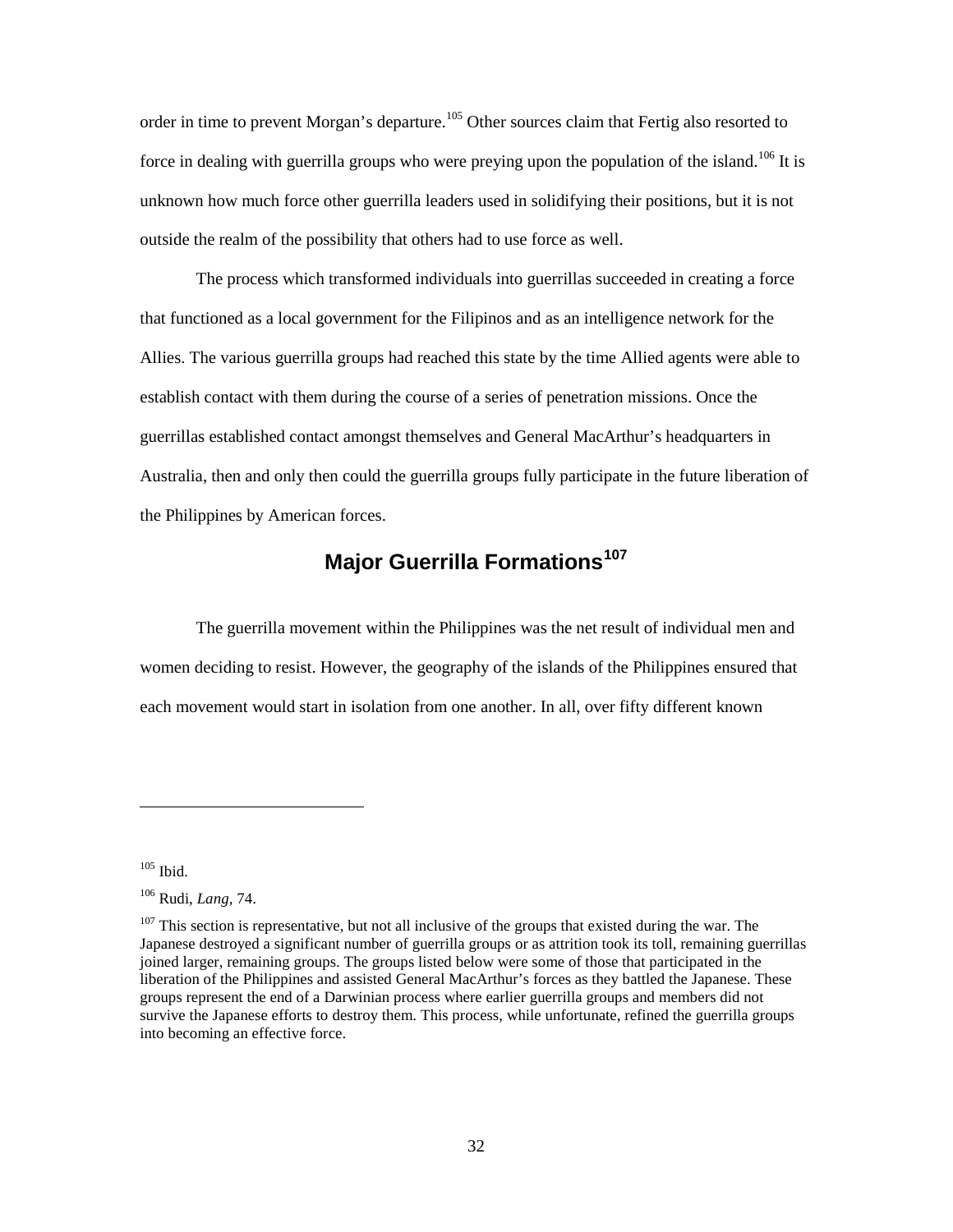recognized guerrilla groups operated within the Philippines during World War II.<sup>108</sup> General MacArthur attempted to organize these groups within ten military districts that mirrored the organization of the pre-war Philippine Army with significant, but not total success. The guerrilla groups would control what they could, but the imposition of unit boundaries from the outside did not match realities within the islands. Despite the initial isolation of one guerrilla movement from another and later attempts to organize these groups from the outside, it is possible to categorize the guerrilla movements in three broad categories based on the three major island groups of the Philippine Archipelago. The three categories can be described as, groups that formed and operated while in contact with the Japanese on Luzon , those that formed on small islands initially bypassed by the Japanese, and on Mindanao where a large contingent of American forces were preparing themselves for continued operations. These three categories serve to illustrate the different environments that spawned the spontaneous growth of the various guerrilla movements.

The Philippines, an archipelago of over 7,000 islands, can be broken down into three island groups. From north to south, they are named; the Luzon region, the Visayas island chain, and the Mindanao region. These three regions contain over 7,000 islands within the archipelago. The first island group, the Luzon region, contains the northern most islands and includes the capitol of Manila. During the Japanese invasion, a majority of the fighting took place in this area and during the occupation; the Japanese garrisoned the majority of its forces here.

The large number of United States and Filipino forces defending Luzon resulted in a majority of the guerrillas coming from the ranks of isolated soldiers and bypassed units such as

<sup>108</sup> Robert B. Asprey. *War in the Shadows: The Guerrilla in History.* Vol. 1 (Garden City, NY: Doubleday, 1975), 514.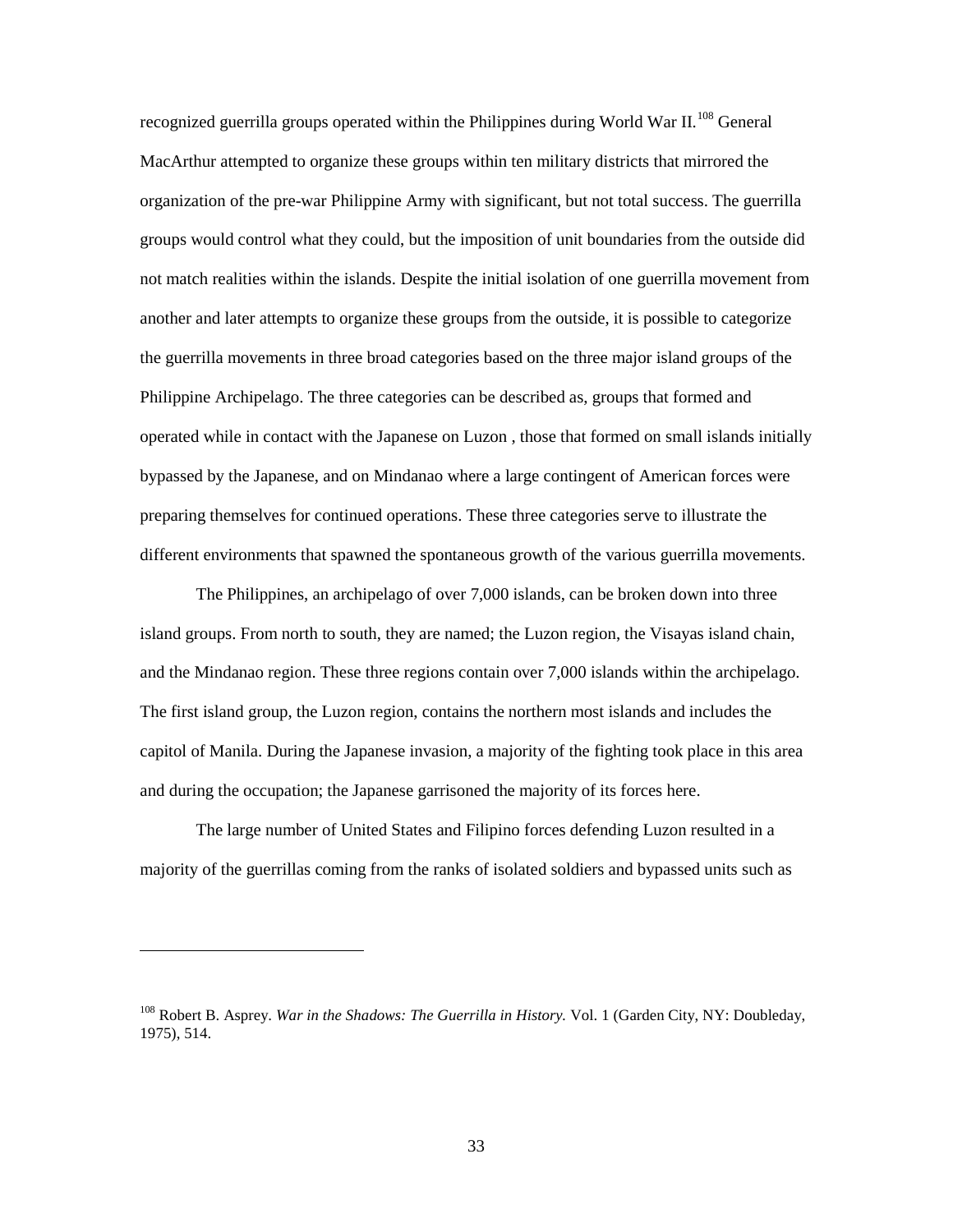the  $26<sup>th</sup>$  United States Cavalry Regiment, the "Philippine Scouts."<sup>109</sup> The large number of bypassed units and isolated officers, contributed to a plethora of guerrilla units perpetually squabbling in an attempt to assert their authority over one another. The large density of both guerrillas and Japanese forces created an environment that resulted in a turnover of guerrilla leadership as the Japanese conducted counter guerrilla operations.

Three significant guerrilla groups already operated within the Luzon region by the time of the Americans invaded. The first and largest group on Luzon was the United States Armed Forces in the Philippines, North Luzon (USAFIP-NL) under then Lieutenant Colonel Russell Volckmann. Volckmann's forces numbered over 20,000 guerrillas.<sup>110</sup> Volckmann came to assume command of the group after the capture of Colonels Moses and Noble by the Japanese in June of 1943.<sup>111</sup> The Japanese captured the Colonels after they tortured the information out of a scout that the Colonels had dispatched.<sup>112</sup> The second group was the East Central Luzon Guerilla Area (ECLGA) under the command of Major Edwin Ramsey, from the  $26<sup>th</sup>$  United States Cavalry Regiment.<sup>113</sup> Ramsey commanded over 13,000 guerrillas.<sup>114</sup> The third group was The Luzon Guerrilla Armed Forces (LGAF) under the command of Major Robert Lapham.<sup>115</sup> His forces

<sup>&</sup>lt;sup>109</sup> The Philippine Scouts was an elite unit and contained the best that both the United States Army and Philippine Army had to offer. It was predominately made up of American officers and Filipino Non-Commissioned Officers and soldiers. For more information on the subject of the Philippine scouts, the recently released work by Peter F. Stevens, *The Twilight Riders: the Last Charge of the 26th Cavalry,*  (Guilford, CN: Lyons press, 2011) can provide further information.

<sup>&</sup>lt;sup>110</sup> Norling, *The Intrepid Guerrillas of North Luzon*, 179.<br><sup>111</sup> Russell W. Volckmann, *We Remained: Three years behind enemy lines in the Philippines (New York:* W.W. Norton & Company, Inc.), 119.

 $112$  Ibid.

<sup>113</sup> Ramsey, et al, *Lieutenant Ramsey's War,*176.

<sup>114</sup> Norling, *The Intrepid Guerrillas of North Luzon,* 179. Additionaly, according to Stevens, Ramsey also holds the distinction of carrying out the last mounted cavalry charge in United States Army history.

<sup>115</sup> Lapham, et al., *Lapham's Raiders*,viii.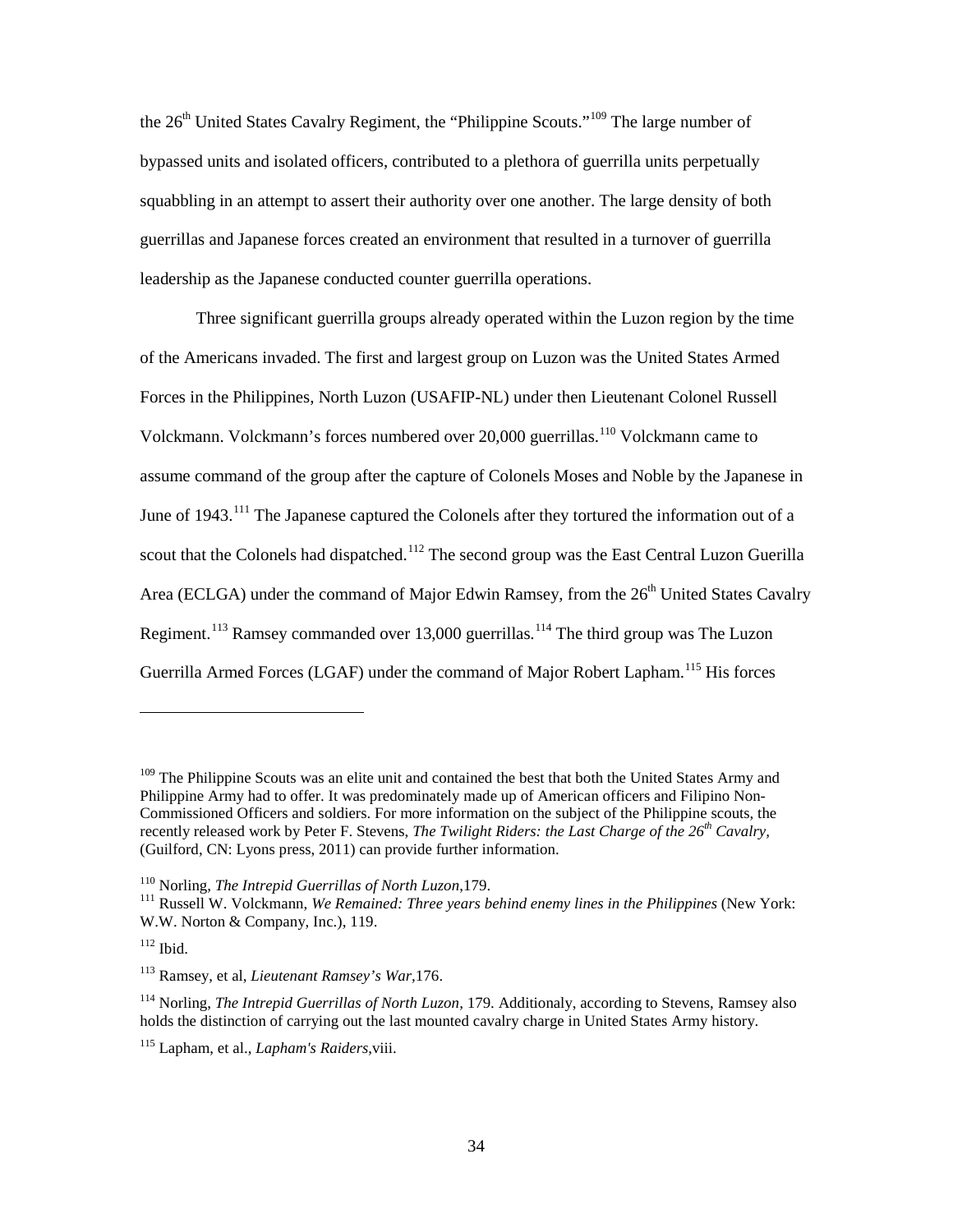numbered over 13,000 guerrillas as well.<sup>116</sup> Another group that served to complicate the efforts of the guerrillas on Luzon was the Hukblajaps or Huks for short. These communist guerrillas fought against both the Japanese and other guerrilla bands. The Huks posed a significant threat to the guerrilla groups as that they would attempt to deliberately interfere with operations or prey upon guerrilla units after they came into contact with Japanese forces. <sup>117</sup> Despite this threat, the guerilla efforts were able to overcome the resistance of the Huks and were able to concentrate on fighting the Japanese.

The second island group is the Visayas. It contains the islands of Negros, Leyte, Samar, and Cebu, amongst others. The Japanese bypassed these islands during the initial invasion, and during the occupation, only garrisoned them with token forces. Consisting primarily of former Philippine soldiers and constabulary members, the guerrilla movement that grew on the island of Negros occurred by accident. Silliman University was the nexus for the movement that followed. Military age males, who had that attended ROTC classes together and played college football, took to fighting the Japanese that landed on the island almost immediately. American missionaries who were on the faculty of the university felt compelled to provide direction to this movement, lest youthful enthusiasm for fighting the Japanese trump good sense and provoke a violent response from the Japanese.<sup>118</sup> Eventually, Colonel Abcede, a 31-year-old officer from the Philippine Army, commanded the groups on the island and they numbered over  $12,000$  in total.<sup>119</sup>

<sup>116</sup> Norling, *The Intrepid Guerrillas of North Luzon*,179.

<sup>117</sup> Willoughby, *The Guerrilla Resistance Movement in the Philippines,* 453.

<sup>118</sup> Scott A. Mills, *Stranded in the Philippines: Professor Bell's Private War Against the Japanese.* Annapolis: Naval Institute Press, 2009), 43.

<sup>119</sup> Willoughby, *The Guerrillas Resistance Movement in the Philippines,* 512-520.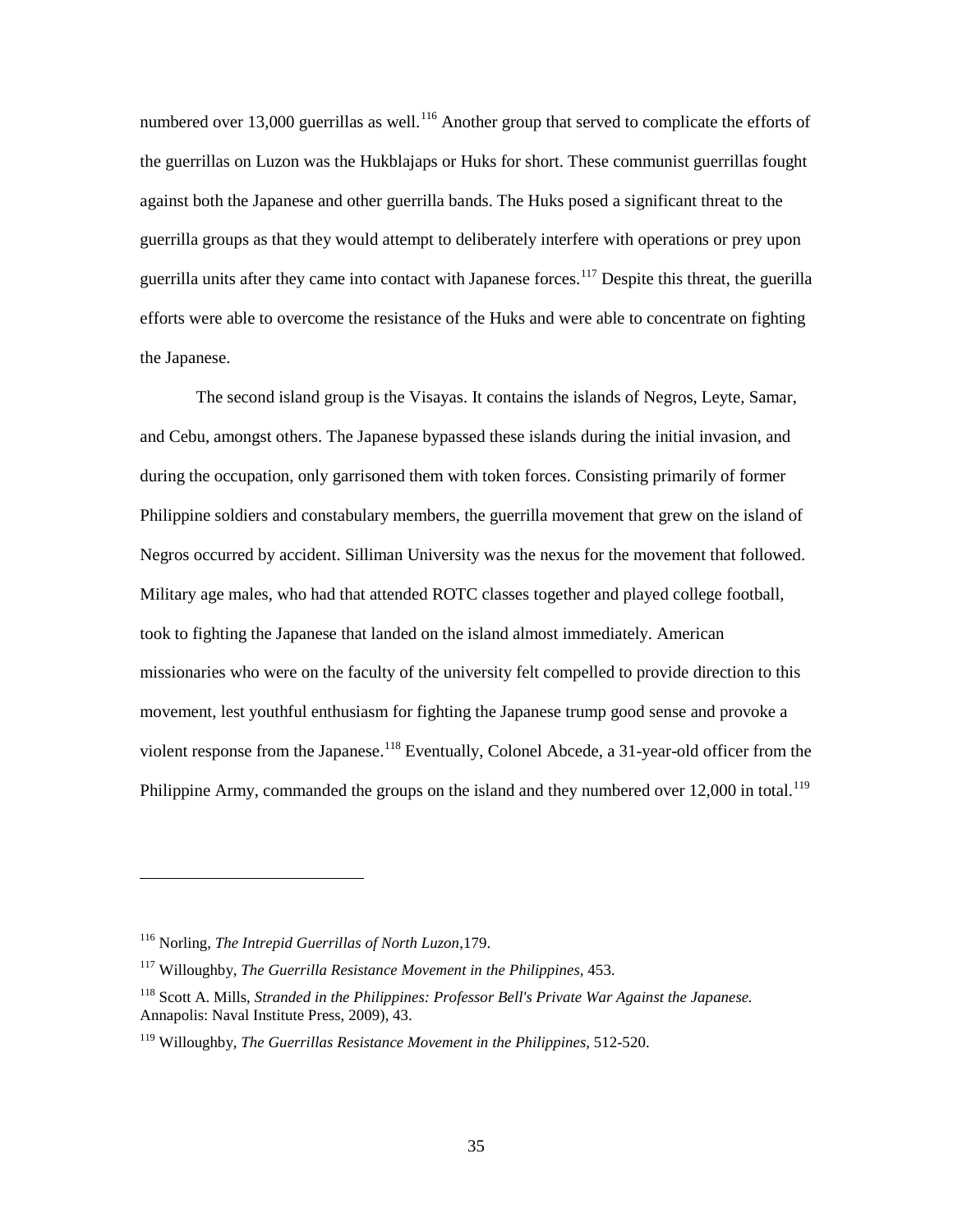Colonel Ruperto Kangelon, Philippine Army, commanded the guerrilla movement on Leyte.<sup>120</sup> He escaped Japanese captivity and was in hiding with his family on the island when others asked him to assume command of the guerrilla effort. Kangelon was finally convinced to come out of retirement and hiding by an AIB agent on a penetration mission to become a leader again. It was through his leadership as the senior officer on the island that he unified the various guerrilla groups and restored discipline to their ranks. Kangelon commanded over 3,000 guerrillas on Leyte and his forces helped provide intelligence used in the liberation of the island in October 1944.<sup>121</sup>

By the time of the liberation of the Philippines, the guerrilla movement on Cebu was led by LTC James Cushing, who along with his two brothers, made the transition from civilian mining engineers to guerrillas. He and his brothers each led their own group on different parts of the Philippines. At its peak, Cushing's command numbered over 5,500 and contained Cebu City, the second largest city in the Philippines.<sup>122</sup>

The last and southernmost island group is the Mindanao region. Mindanao's separation from the other islands, concentration of American and Philippine units, and the relatively late investment by Japanese forces allowed a guerrilla movement to grow and rapidly flourish. The commander of the forces on the island was a former civilian mining engineer by the name of Wendell Fertig. After evading capture, he encountered a local guerrilla band that wanted to name him as their leader and appoint him to the rank of Brigadier General. Realizing that he had no other way to control the excesses of some of the guerrillas on the island, Fertig accepted the

<sup>120</sup> Ibid., 444.

 $121$  Ibid., 445.

<sup>122</sup> Ibid., 479.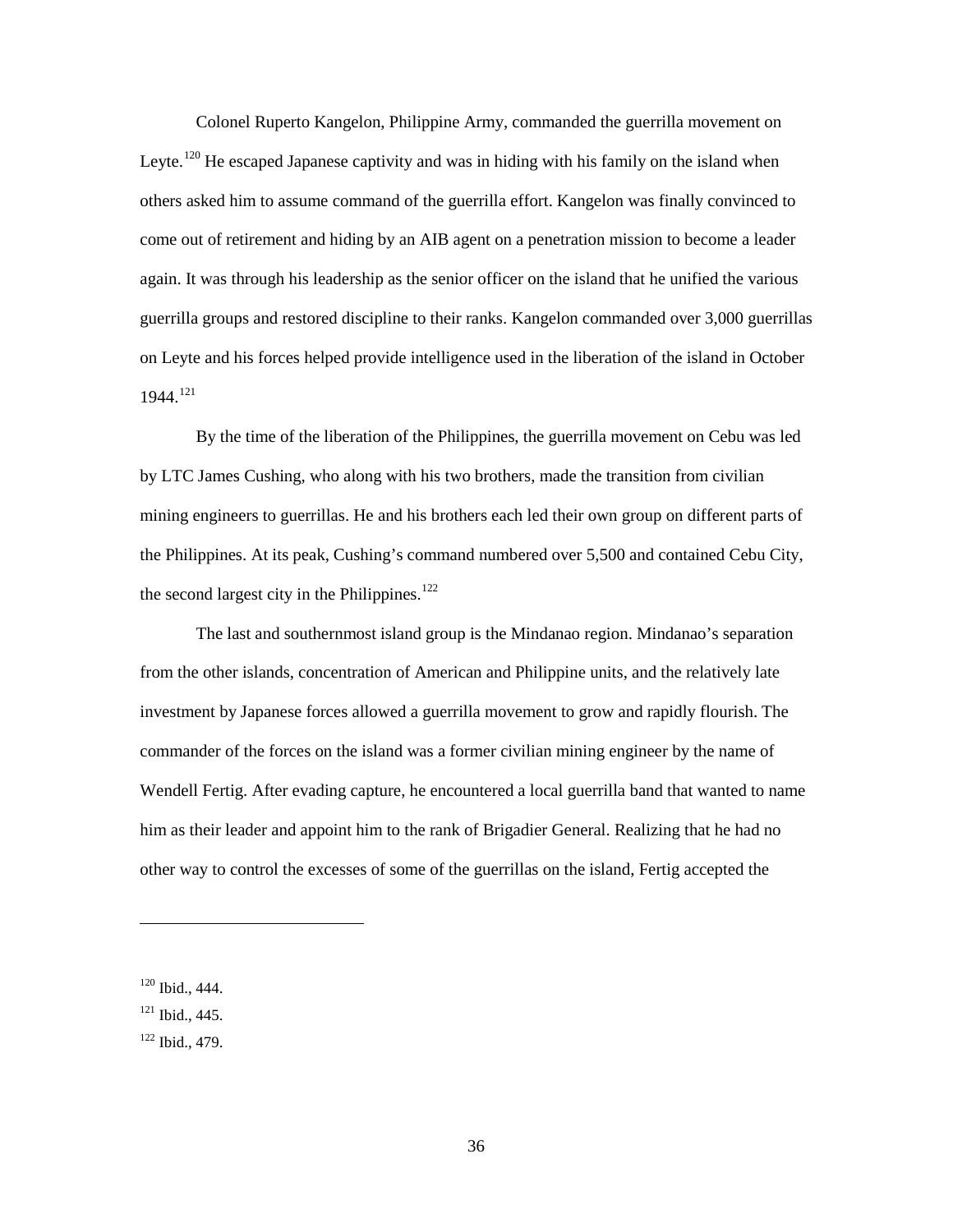appointment. Fertig had to deal with the constant scheming of Captain Luis Morgan as Morgan attempted to undermine Fertig's authority and take over the guerrilla group for himself. Fertig exercised his newfound authority and personality to neutralize disaffected guerrilla bands. Fertig commanded over 33,000 guerrillas at one time on Mindanao.<sup>123</sup>

Fertig also had to contend with the Moro population in southwest Mindanao. His solution to the difficulties in dealing with a population mixed along religious lines was to organize them into Muslim and Christian units. Fertig appointed a fellow American expatriate, Charles Hedges, to lead the Moro guerrilla unit.<sup>124</sup> Hedges was able to maintain the loyalty of the Moros and channeled their efforts into fighting the Japanese; this, however was rumored to be due to a promise made by Hedges to the Moros for the establishment of their own government after the war. $^{125}\,$ 

#### **Allied Support of the Guerrilla Effort Within the Philippines**

Contrary to the popular myth, the Allies did a great deal for the guerrillas within the Philippines. General MacArthur and his staff established a large intelligence structure with portions of it dedicated to intelligence gathering and to the material support of the guerrillas on the Philippines. MacArthur deliberately set out to foment and support a guerrilla movement, not just collect intelligence. This intelligence structure provided the means and organization of supplying the various guerrilla groups throughout the Philippines and endeavored to unify the guerrilla's intelligence collection efforts. Additionally, the agents that the Allied Intelligence

<sup>123</sup> Norling, *The Intrepid Guerrillas of North Luzon,* 179.

<sup>124</sup> Willoughby, *The Guerrillas Resistance Movement in the Philippines*, 535.

<sup>125</sup> Keats, *They Fought Alone,* 214.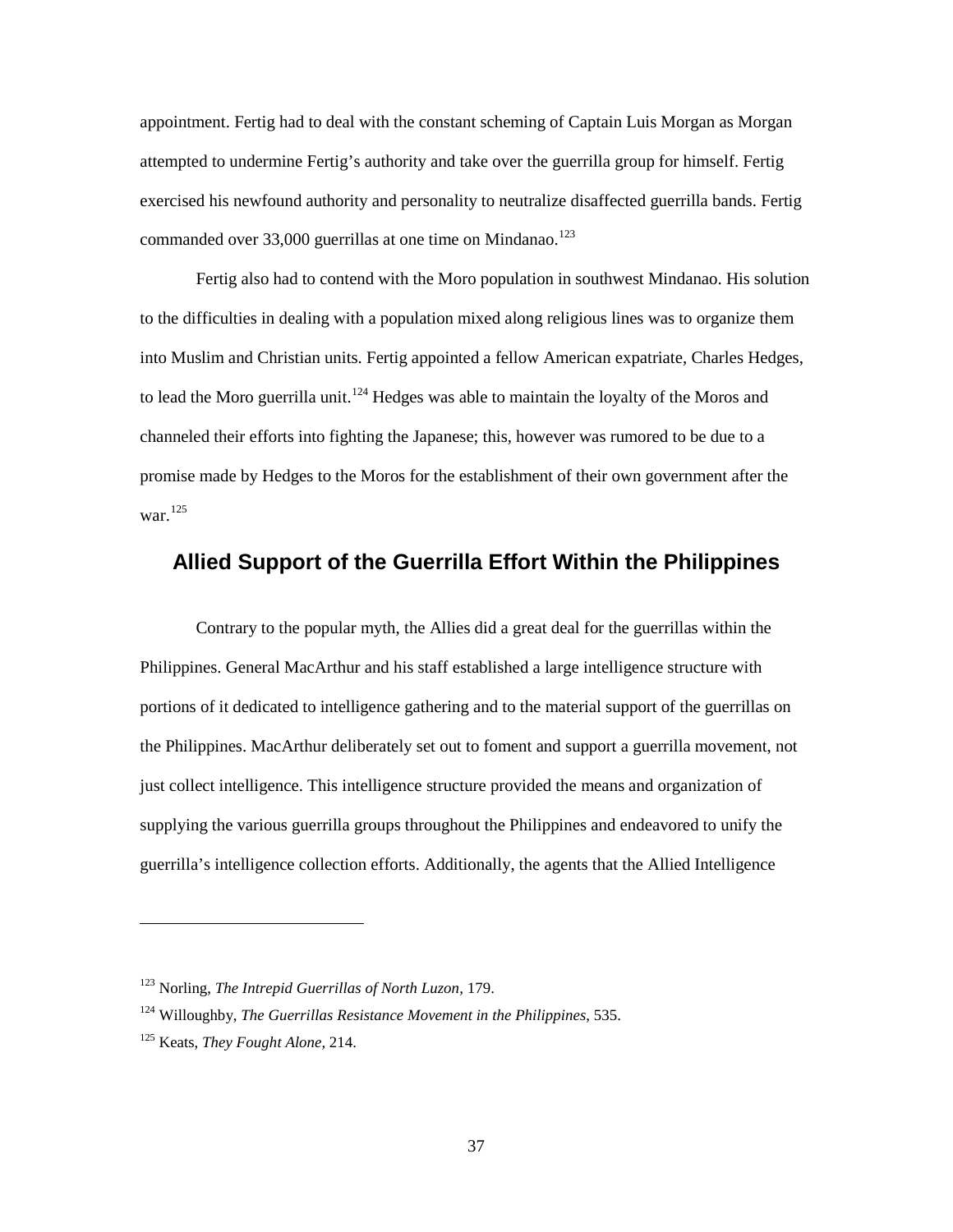Bureau (AIB) sent into the Philippines to make contact with the guerrillas were instrumental to settling disputes between the various guerrilla groups and leaders.  $^{126}$  The AIB agents were key in establishing clear command and control relationships between the various guerrilla groups and leaders. The leadership and assistance provided by the AIB agents allowed for the guerrillas to get past the issue of who was in command of whom and concentrate on the task of defeating the Japanese.

The start of the guerrilla movement actually began with some decisions and orders issued by General MacArthur himself. On February 15, 1942, General MacArthur ordered a LTC Everett Warner to create the  $14<sup>th</sup>$  Infantry Regiment on Luzon with the explicit mission of conducting guerrilla operations behind Japanese lines.<sup>127</sup> LTC Warner may have been a bad choice to be a guerrilla leader, as his alcoholism did not engender the support of the Filipinos, but even Warner recognized that the first order of business was not to directly attack the Japanese, but to gather intelligence and report to General MacArthur.<sup>128</sup> However, when General MacArthur departed the Philippines, he had no idea if LTC Warner's unit or others would survive, let alone become guerrillas.

To facilitate the need for information and intelligence, General MacArthur had his senior intelligence officer, Major General Charles Willoughby, create an intelligence gathering structure, named the Allied Intelligence Bureau (AIB)The AIB was responsible for supervising

<sup>&</sup>lt;sup>126</sup> "Agent" in this context can also mean operative. "Agent" in this context is not the modern usage used to describe a recruited source, but rather the term "agent" is used within the monograph as the same manner as it was used during the time frame covered within the monograph, World War II.

<sup>127</sup> Norling, *The Intrepid Guerrillas of North Luzon*, 72.

<sup>128</sup> Ibid, 72-73.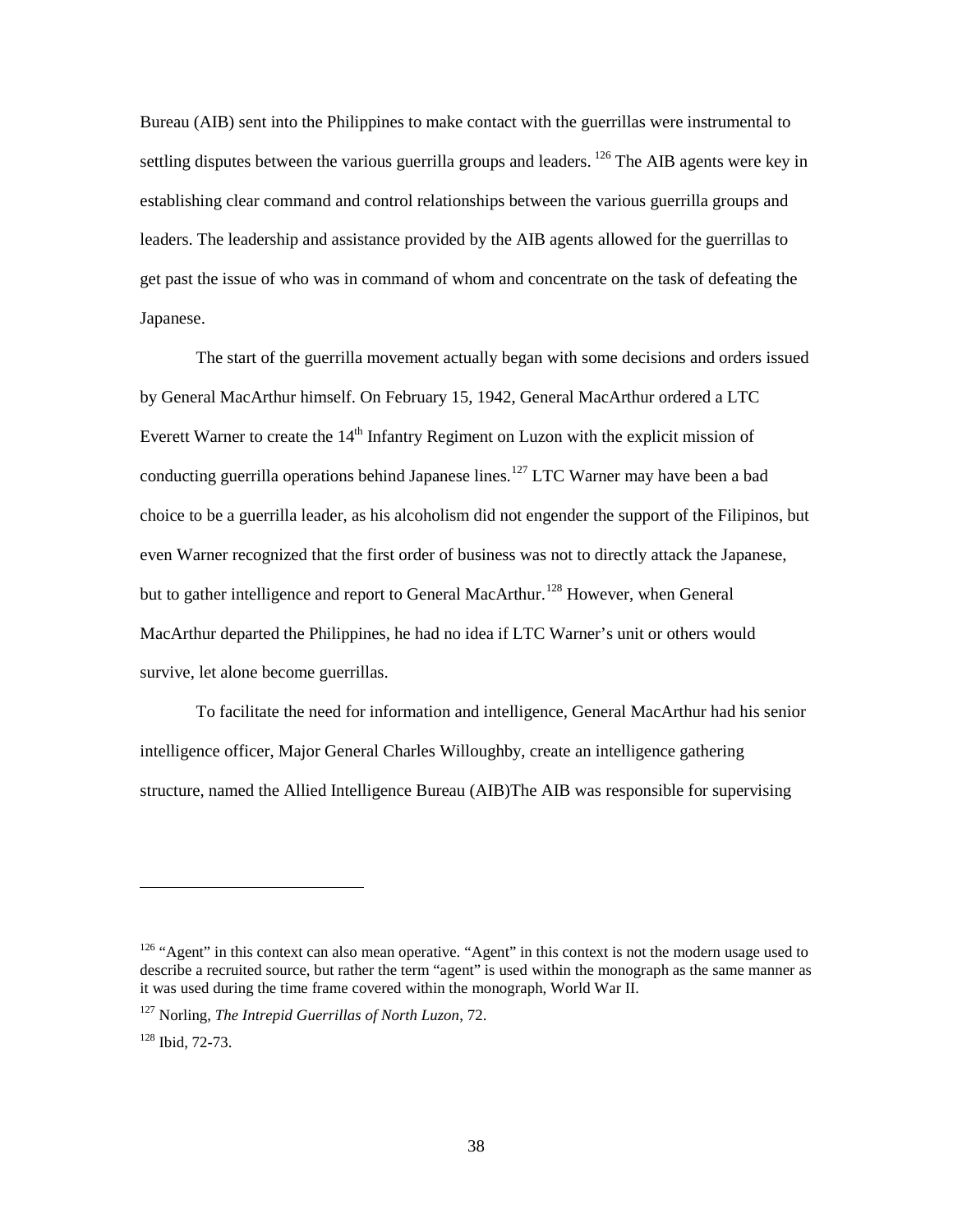and supporting agents within the SWPA area of operations.<sup>129</sup>. These AIB agents were responsible for conducting clandestine operations including sabotage and intelligence collection.<sup>130</sup> The AIB was also responsible for, "... render(ing) aid and assistance to local efforts [guerrillas] in enemy-occupied territories."<sup>131</sup> On July 6, 1942, the AIB started operations under the control of Colonel G.C. Roberts, Australian Army.<sup>132</sup> Captain Allison Ind, United States Army, was the deputy controller and finance officer. Regional desks covered areas formerly controlled by the Dutch and British.<sup>133</sup>

The Philippines created a special requirement for the AIB. Due to the potential for large numbers of isolated personnel and General MacArthur's personal interest in retaking the Philippines, The Philippine Regional Section (PRS) was created on 15 May 1943 and placed under the direction of Colonel Courtney Whitney.<sup>134</sup> Whitney, a World War I fighter pilot and civilian lawyer who had practiced within the Philippines for fifteen years, proved to be a good selection. From his time in the Philippines, Whitney knew key personalities within the

<sup>129</sup> William B. Breuer, *MacArthur's Undercover War: Spies, Saboteurs, Guerrillas, and Secret Missions* (Hoboken, NJ: Castle Books, 1995), 34. Before General MacArthur and Major General Willoughby could establish the AIB, they had to deal with William Donovan and his Office of Strategic Services (OSS). Donovan wanted to get his new organization into war in the Pacific. However, the OSS did not have assets or experience to help General MacArthur. In fact when while negotiations between the OSS and General MacArthur's staff was underway as to who would take the lead in intelligence operations against the Japanese, facts forced the OSS into admitting that they lacked expertise in the area. The OSS expertise and background information on the Pacific included a locked four-drawer file cabinet with only one intelligence file within. After this incident, it solidified the argument that General MacArthur and his staff be solely responsible for intelligence operations against the Japanese, not the OSS, 34.

<sup>130</sup> Willoughby, *The Guerrilla Resistance Movement in the Philippines,* 94-95.

<sup>131</sup> Breuer, *MacArthur's Undercover War,* 37.

 $132$  Ibid.

<sup>133</sup> Willoughby, *The Guerrilla Resistance Movement in the Philippines,* 94.

<sup>134</sup> Breuer, *MacArthur's Undercover War*,114.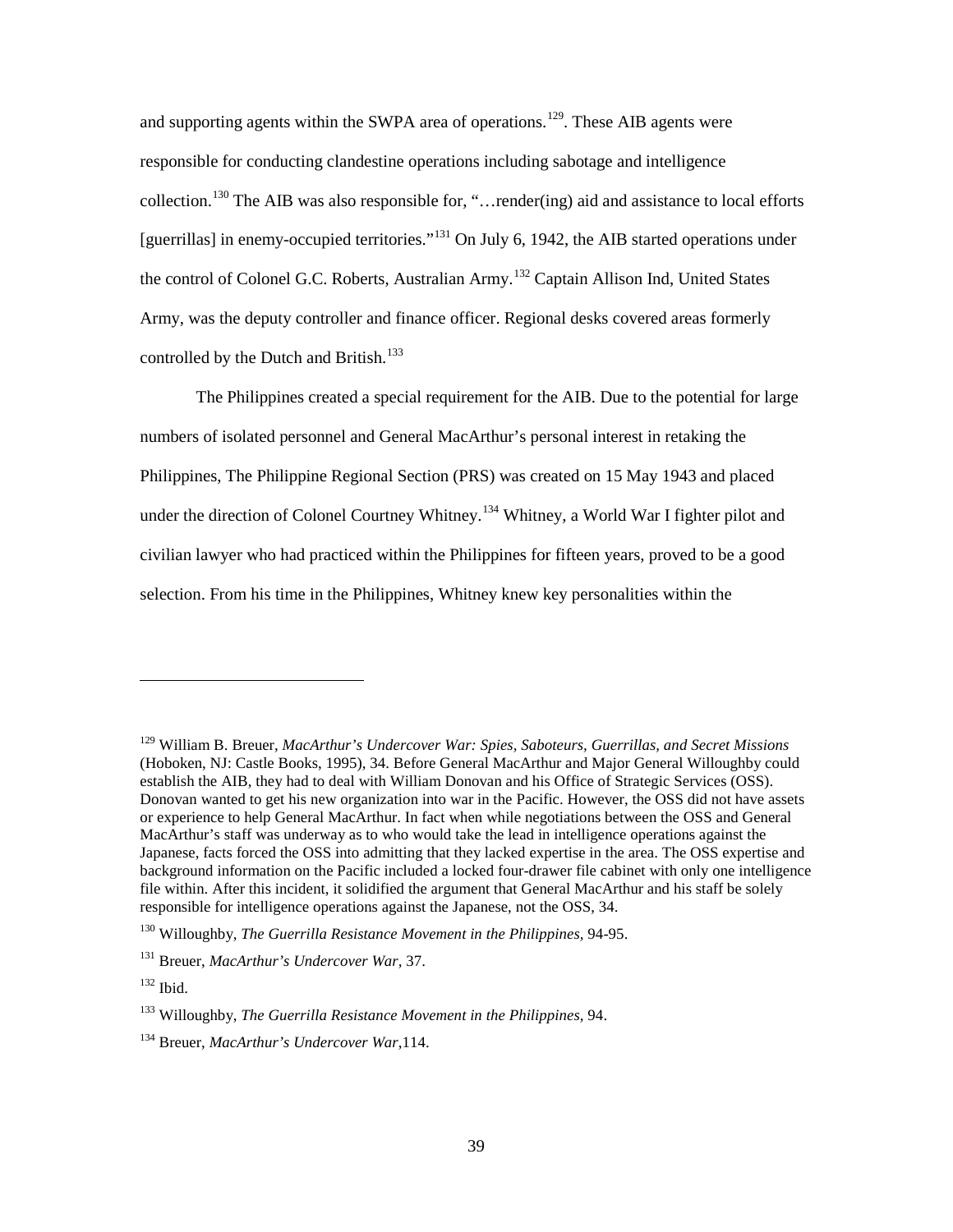archipelago and those would be likely to serve as an intelligence agent. Additionally, Whitney had the task of making contact and supporting the guerrilla groups within the Philippines.

However, MacArthur's desire for secrecy placed the chain of responsibility for the PRS outside that of the AIB. Colonel Whitney reported to General Richard Sutherland, General MacArthur's Chief of Staff, regarding the activities of the PRS.<sup>135</sup> Whitney kept the AIB informed of the PRS operations only as necessary to deconflict operations between the two.<sup>136</sup> Despite the bifurcated reporting channels, the PRS and AIB were effective in gathering intelligence and supporting the guerrillas within the Philippines.

The AIB and PRS established links to the guerrillas through a series of penetration missions to the Philippines.<sup>137</sup> Intermittent radio contact forced the AIB into sending agents in to the islands order to verify and vet the identity of the guerilla leaders and the capability of the guerrilla units that had formed during the Japanese occupation. Between the AIB and PRS, they carried out nineteen penetration missions infiltrating twenty-two agents.<sup>138</sup> Both organizations recruited agents from American expatriates who had lived within the Philippines, Filipinos living outside of the archipelago at the time of the invasion, and Filipinos that were able to escape from Japanese forces.

These agents went to the Philippines to establish a network to facilitate the collection of intelligence and covert actions, establish communications within the islands and back to

 $135$  Ibid.

<sup>&</sup>lt;sup>136</sup> According to Keats, it looks as though this arrangement was due to a personality conflict between Whitney and Willoughby and Willoughby's belief that the guerrilla's efforts in the Philippines were a lost cause.

<sup>&</sup>lt;sup>137</sup> The AIB and PRS conducted the penetration missions sequentially, not simultaneously into the Philippines.

<sup>138</sup> Willoughby, *The Guerrilla Resistance Movement in the Philippines,* 47.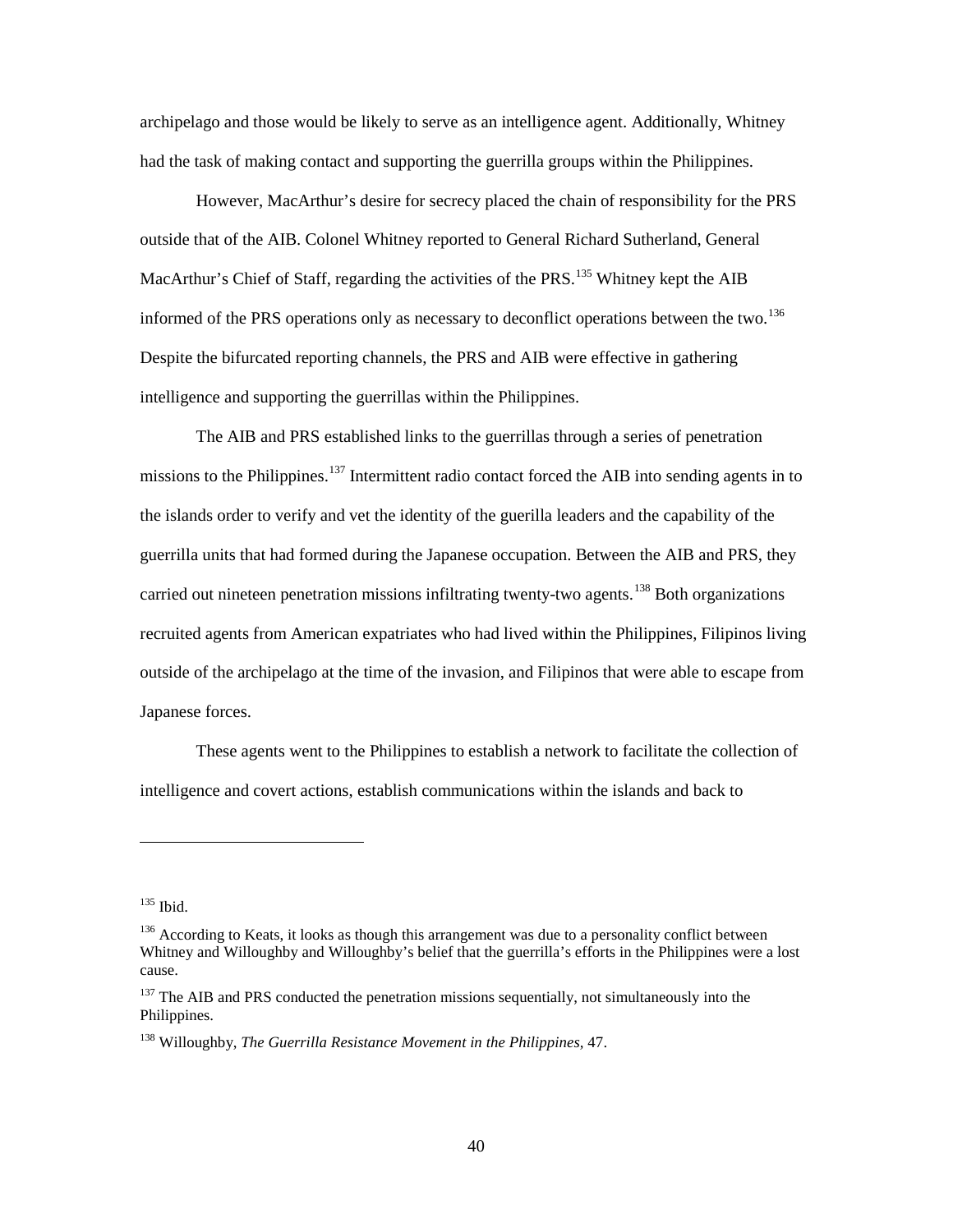Australia, and prepare for the exfiltration of individuals necessary for planning the liberation of the archipelago.<sup>139</sup> They also went forward to vet guerrilla groups, but often had to rise to the challenge of settling disputes between rival groups as to what guerrilla leader was in charge of whom within a local area. The leverage these agents had over the various guerrilla groups was access to supplies and official recognition.<sup>140</sup> If a guerrilla leader was not willing to take direction from General MacArthur's headquarters, then their guerilla group would not receive supplies from official sources or enjoy an official mandate for their activities. The agents wielded access to supplies and official sanctions as a tool and quickly brought the groups under the direction of the South West Pacific Area headquarters.

As the agents traveled and made contact with the various guerrilla groups, they often found themselves in the middle of power struggles. Even more important than access to the supplies that the agents offered, was their leadership in solving command relationship issues between the various guerrilla groups. The first of these agents was Captain Jesus Villamor.<sup>141</sup> Villamor was an inspired choice for selection as an agent. Villamor earned his place in the history of the Philippines as a fighter pilot during the initial Japanese invasion. He managed to shoot down a Japanese Zero fighter in an obsolete fighter and quickly became a hero and celebrity to the Filipinos.<sup>142</sup> Eventually, his skills as a pilot and the loss of his plane placed him in a group due to head to Australia. Once there, he was recruited into the AIB and started training for future missions.

 $\overline{a}$ 

41

<sup>139</sup> Ibid., 46.

<sup>140</sup> Breuer, *Secret War*, 110.

<sup>141</sup> Ibid., 49.

<sup>142</sup> Mills, *Stranded in the Philippines,* 89.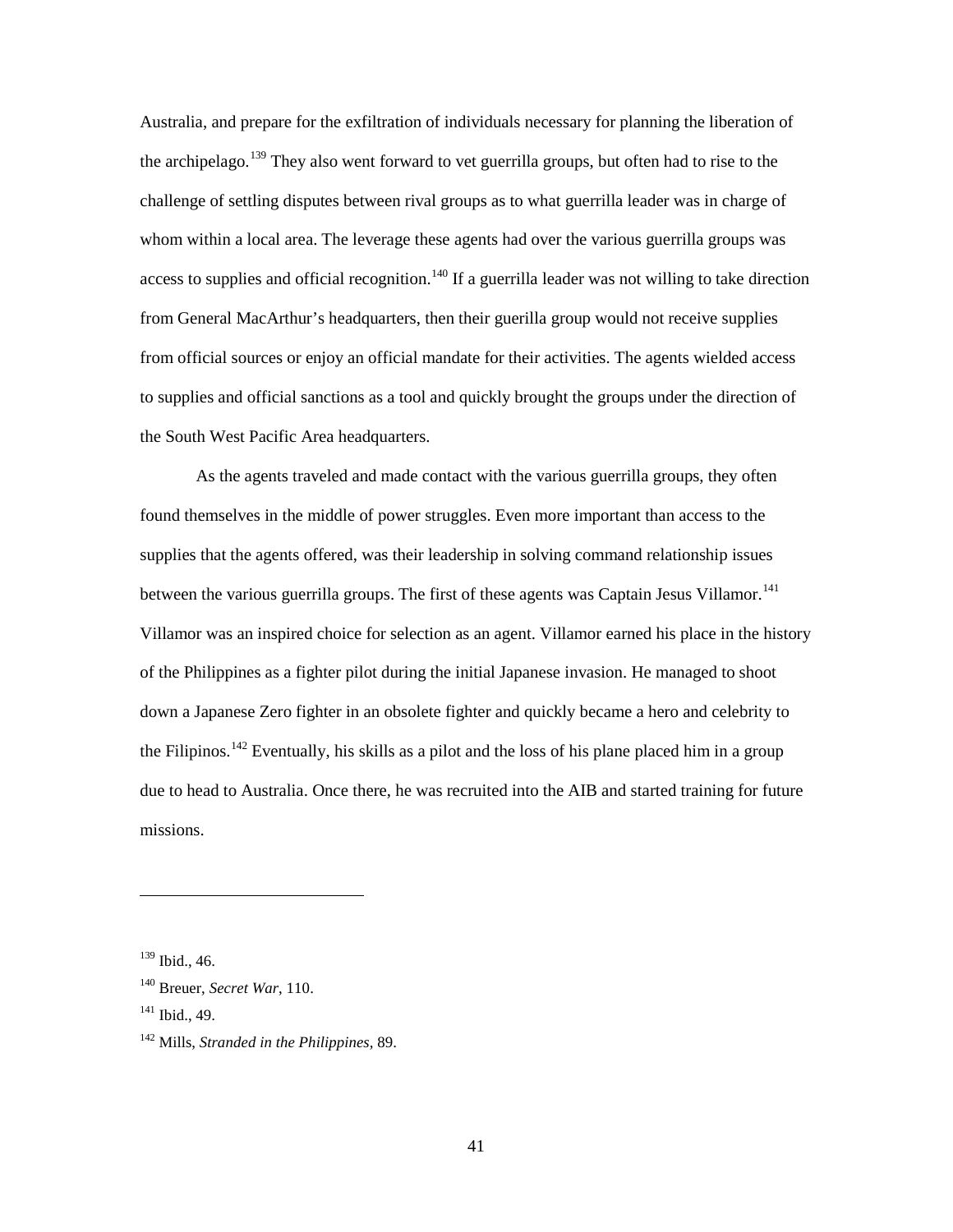The now Major Villamor and his party of five landed on the island of Negros in the Visayas on December 27, 1942. Villamor's fame made him immediately recognizable and he had to conduct operations through his runners in order to avoid detection from the Japanese.<sup>143</sup> The runners brought to Villamor news of fragmented and feuding guerrilla groups in the area. Villamor faced American Colonels Harry Fenton and James Cushing fighting for control within the island of Cebu and a self-appointed Major General Gabriel Gabon, a Filipino who attempted to use his rank to live a life of comfort for himself and his men during the occupation on the island of Negros. <sup>144</sup> Recognizing that conflicts were counterproductive, Villamor called a conference of the guerrilla leaders of the island in order to resolve the issues dividing them once and for all in May 1943.<sup>145</sup> Villimor threatened the summoned leaders at gunpoint, and assumed command by his authority as a personal representative of General MacArthur.<sup>146</sup> A Japanese raid broke up the meeting, forcing Major General Gabon to flee before he could protest further. This left Villamor as the sole commander of the guerrillas on the island.<sup>147</sup> Villamor then declared Gabon's group as an "obstacle" and isolated Gabon's group from any supplies.<sup>148</sup> Gabon subsequently fled to the island of Bicol after his key subordinates joined Villamor's group and later fell victim to the Japanese.<sup>149</sup> Villamor served as the commander of the guerrillas on Negros

<sup>143</sup> Willoughby, *The Guerrilla Resistance Movement in the Philippines,* 46.

<sup>&</sup>lt;sup>144</sup> According to Willoughby, the issue between Fenton and Cushing resolved itself when Filipino subordinates held a court martial, convicted and executed Fenton during Cushing's absence. Cushing then was compelled to go through the same process against the Philippine conspirators, *The Guerrilla Resistance Movement in the Philippines,* 478.

<sup>145</sup> Mills,. *Stranded in the Philippines,* 123

<sup>146</sup> Ibid, 124.

 $147$  Ibid, 125.

<sup>148</sup> Ibid, 126.

<sup>149</sup> Willoughby, *The Guerrilla Resistance Movement in the Philippines,* 515.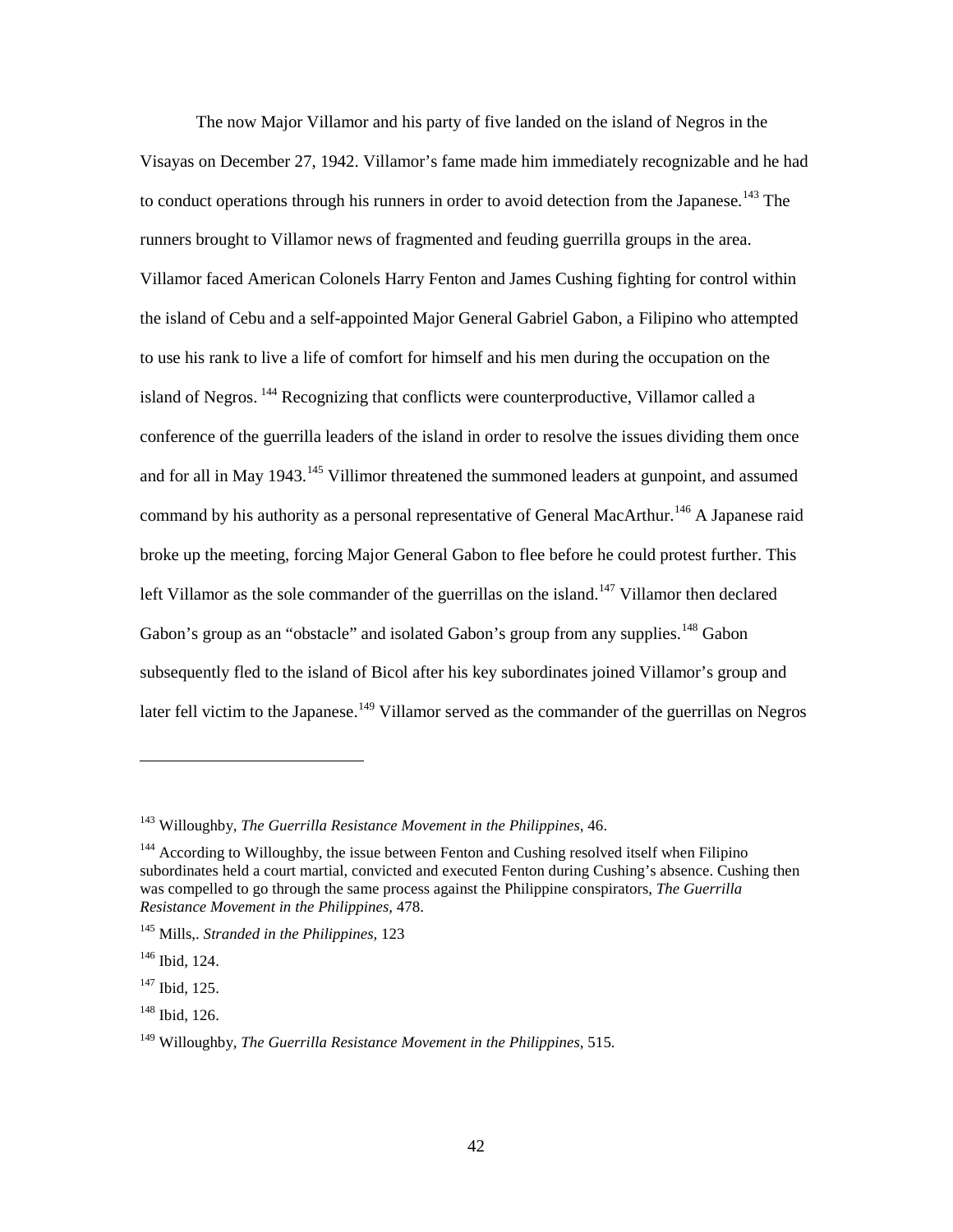until an illness forced him to place a local leader in charge and left the island October 20, 1943.<sup>150</sup> Major Villamor's efforts and personal leadership were key in establishing clear lines of responsibility and areas of operations for the guerillas in the Visayas region of the Philippine Archipelago.

Another agent key in supporting the guerrillas was Lieutenant Commander Charles Parsons. Parsons conducted penetration missions to Mindanao to verify the guerrilla groups operating on the island and positively identify the group's leadership, Colonel Wendell Fertig.<sup>151</sup> This mission was of particular importance to General MacArthur and his staff because Fertig had promoted himself to Brigadier General in order to unify the guerrilla effort on the island of Mindanao.<sup>152</sup> Their concern was for Fertig's emotional state and his ability to exercise the authority he assumed. Parson's time while living on the islands and personal contacts left him uniquely suited to judge the emotional state and the effectiveness of the guerrillas. In the pre-war Philippines, Parsons had many roles, to include serving as the Panamanian proconsul in order to help deal with that nation's shipping concerns.<sup>153</sup> It was this last role that allowed Parsons to flee the islands; when the Japanese questioned him during the occupation; he just showed them his Panamanian diplomatic passport and spoke Spanish.<sup>154</sup> It was a convincing enough act that the Japanese repatriated him and his family to Panama.<sup>155</sup> After debriefing by the Army intelligence

<sup>150</sup> Mills, *Stranded in the Philippines,* 126.

<sup>151</sup> Wise, *Secret Mission to the Philippines,* 76.

<sup>152</sup> Keats, *They Fought Alone,* 88.

<sup>153</sup> Wise, *Secret Mission to the Philippines,* 36.

<sup>154</sup> Ibid., 37.

<sup>155</sup> Ibid., 54.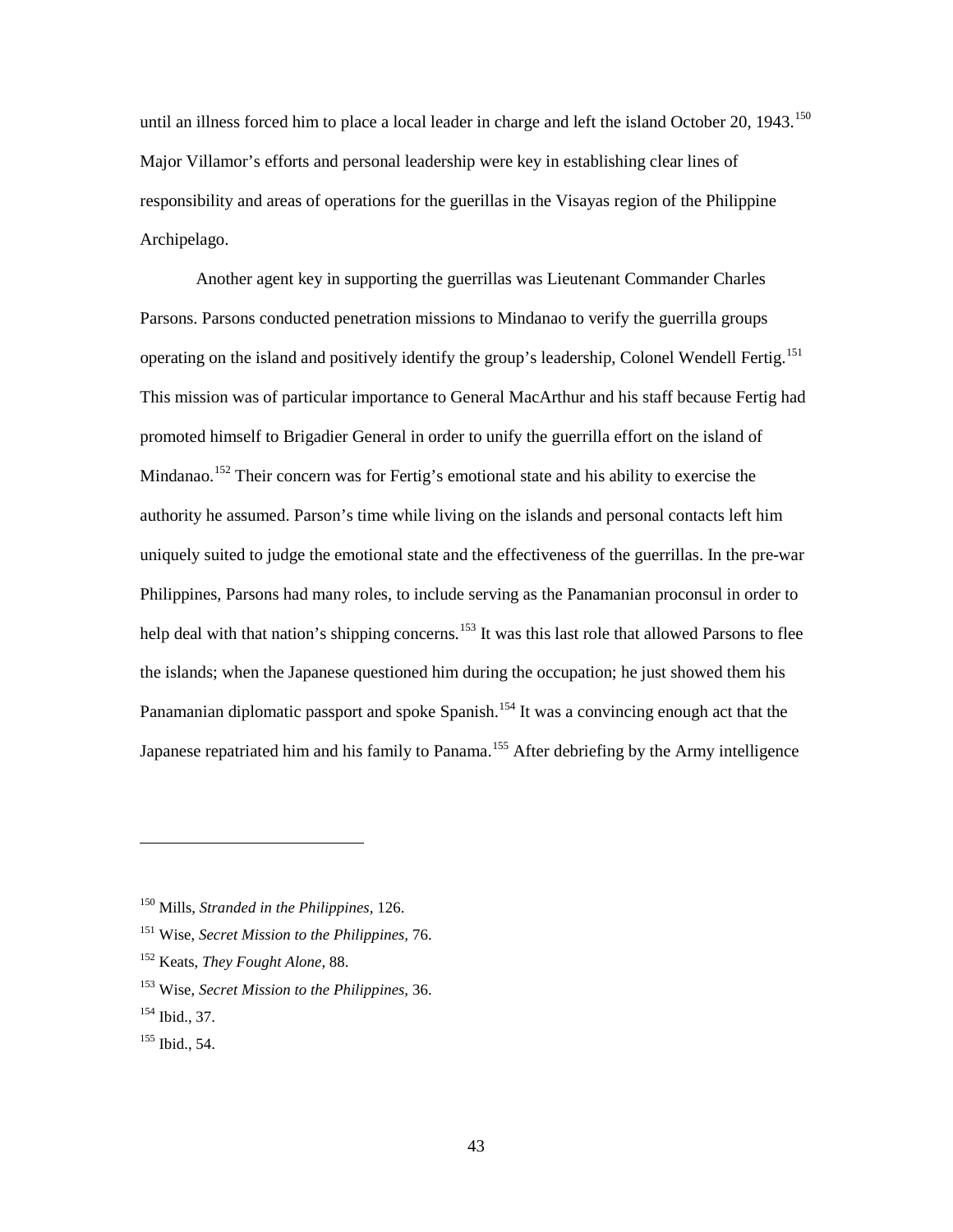section, Parsons came to General MacArthur's attention and he sent the message "SEND PARSONS IMMEDIATELY."156

Parsons reached Australia and joined the AIB with the task of preparing a penetration team to infiltrate Mindanao.<sup>157</sup> Parsons was latter picked to lead the same team and infiltrated the island of Mindanao.<sup>158</sup> Parsons' team brought with them four tons of needed supplies to Fertig and his guerrillas in February 1943.<sup>159</sup> While four tons was a relatively small amount, the morale boost it provided was significant, as it was the first physical contact with allied forces since the Japanese started their occupation. Parson's penetration mission to Mindanao and vetting of Fertig came at a key time. Parsons visit lent legitimacy to Fertig and his guerrilla organization at a key time as that the supplies Parsons brought helped solidify Fertig's position as a leader when he was facing challenges from his Philippine subordinate, Captain Luis Morgan. In reciprocation, Fertig was able to give Parsons use of a diesel powered boat to move about the coast of Mindanao to aid in the reconnaissance of possible landing sites and subordinate guerrilla groups.<sup>160</sup> In this case, both the guerrillas and the AIB agents were able to assist each other in the accomplishment of their missions.

Another important agent was Lieutenant Bartolomeo Cabangbang's and his penetration mission to Luzon. Cabangbang, like Villimor, was a pilot, captured by the Japanese during the defense of the Philippines, and later paroled into the service of the Philippine Constabulary on

<sup>156</sup> Ibid., 70.

<sup>157</sup> Brewer, *MacArthur's Secret War,* 84.

<sup>158</sup> Ibid., 86.

<sup>159</sup> Keats, *They Fought Alone,* 190; Willoughby, *The Guerrilla Resistance Movement in the Philippines,* 47. <sup>160</sup> Brewer, *MacArthur's Secret War,* 87.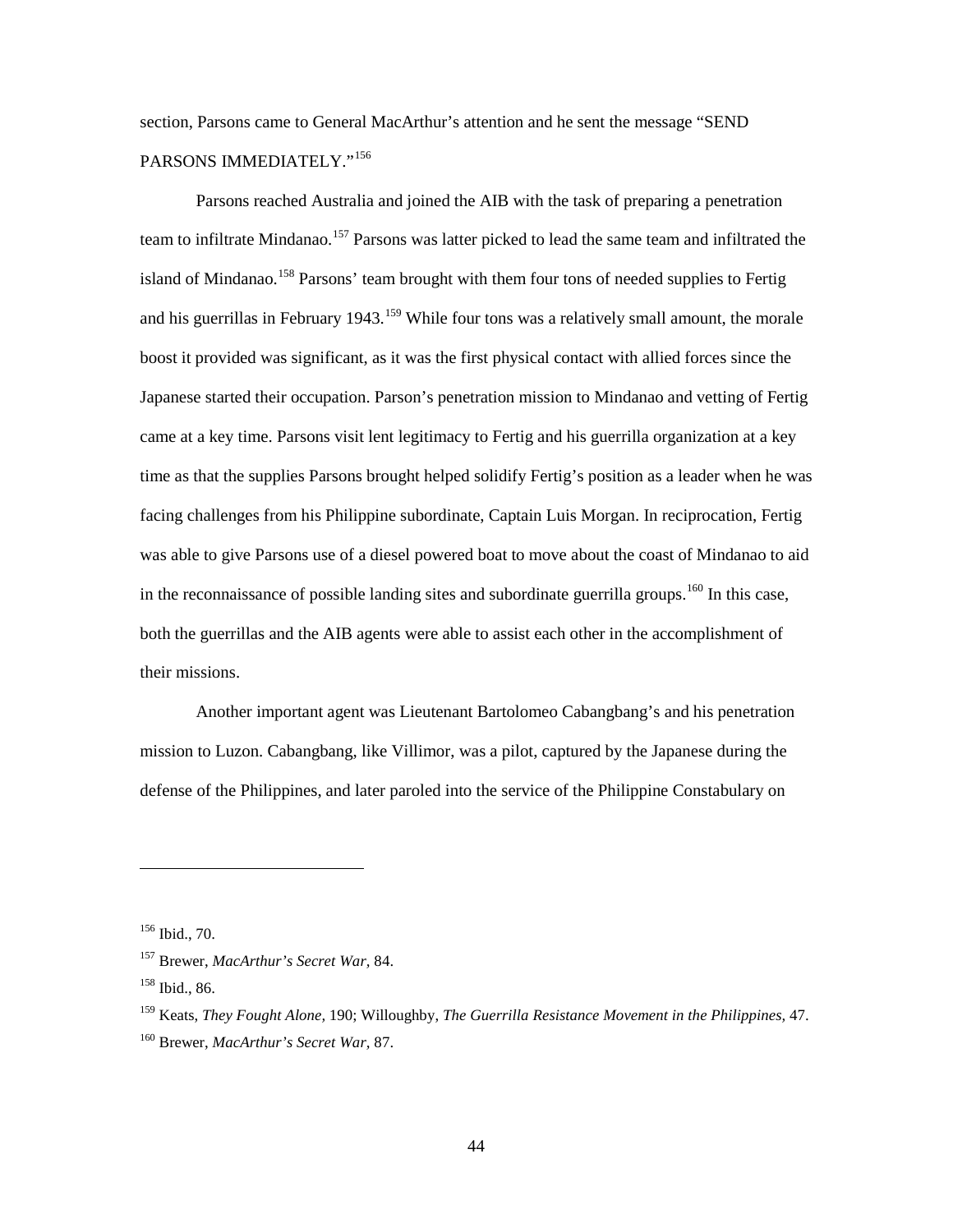Cebu Island.<sup>161</sup> Soon afterwards, he fled from his job and joined a local guerrilla group. Cabangbang made his way to Negros where Villimor recruited him to become an agent for the AIB. Cabangban's leadership was instrumental to the guerrilla effort within Luzon. The overall guerrilla effort on Luzon suffered from the various guerrilla groups trying to absorb and establish dominance over one another. This was due to do guerrilla leadership attempting to become the sole military authority on the island. Cabangbang brought with him the message that each group would report directly to South West Pacific Area, Headquarters (SWPA, HQ) directly and that the groups must stop attempts to absorb other groups.<sup>162</sup> The exasperated Cabangbang asked SWPA, HQ to send a more senior officer to straighten out the command and control relationships.<sup>163</sup> Despite this, the message that Cabangbang delivered, as General MacArthur's herald, was enough for the groups to give up attempts at unification and for those groups to ignore those guerrilla leaders that persisted in unification efforts. While the guerrilla groups operated independently, Cabangbang's efforts unified them in common purpose.

The AIB agents solved many of the command and control issues between the various guerrilla groups, thereby increasing their effectiveness. Just as important was the supplies that the agents provided to the guerrilla groups. The guerrillas did not need supplies in order to survive, but they needed supplies to carry out operations and recruit the population to their cause. Most of the guerrillas day-to-day needs were supplied by scrounging, foraging, and by sympathetic members of the local population. The guerrillas also utilized ingenious methods of creating ersatz replacements for what they could not supply themselves initially such as handmade bullets,

<sup>&</sup>lt;sup>161</sup> Schaefer, Chris. *Bataan Diary: An American Family in World War II, 1941-1945* (Houston, TX: Riverview Publishing, 2004), 246.

<sup>162</sup> Ibid., 254.

<sup>163</sup> Ibid., 255.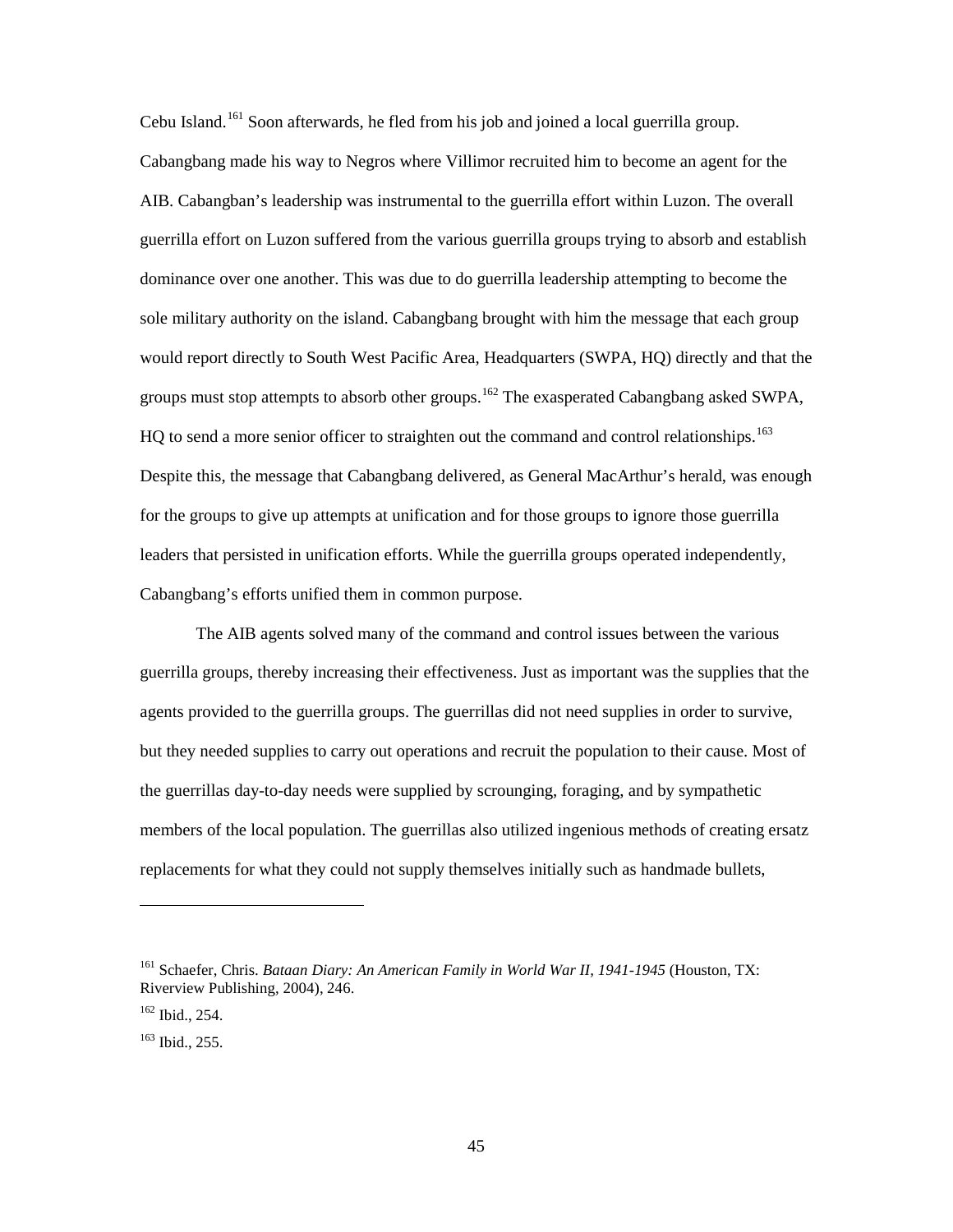currency, and explosives. Fertig and Davidson, for example, established an ordinance factory on Mindanao.<sup>164</sup> This factory was responsible for creating repair parts for rifles and cartridges for firing.<sup>165</sup> The guerrillas made cartridges by hand from curtain rods.<sup>166</sup> Most guerrillas used the arms they had with them when they evaded the Japanese and took Japanese arms with them from successful ambushes. Submarines delivered supplies the guerrillas once AIB agents had made contract. During resupply missions, the submariners would invite American guerrilla leaders aboard for a little hospitality. Often this would take the form of food, new uniforms, news from home, and a shower. As the situation matured, the submarines would take letters and mail from the guerrillas for delivery home. These letters were often the first news families would receive that their loved ones were alive and continuing to fight. In addition to the supply runs, the submarines performed additional service by infiltrating AIB agents and exfiltrating servicemen and civilians from the Philippines. As a sign of gratitude to the submarine crews that brought supplies, Colonel Fertig brought fresh produce to the crew. This also demonstrated Fertig's ability to marshal the resources and respect of the people to his superiors.<sup>167</sup>

The AIB's task was to supply the guerrillas with key types of equipment and supplies that they could not manufacture or find on their own, specifically medicine, weapons, ammunition, and most importantly, radio equipment. <sup>168</sup> AIB also brought with them an inspired selection of items in an attempt to win over the Filipino population, such as sending a quantity of wheat flour so that the predominately Catholic population of the islands could make Communion wafers for

<sup>164</sup> Keats, *They Fought Alone,* 151.

<sup>&</sup>lt;sup>165</sup> Ibid.

<sup>166</sup> Ibid., 136.

<sup>167</sup> Wolfert, *American Guerrilla in the Philippines*,172-173.

<sup>168</sup> Wise, *Secret Mission to the Philippines*,77.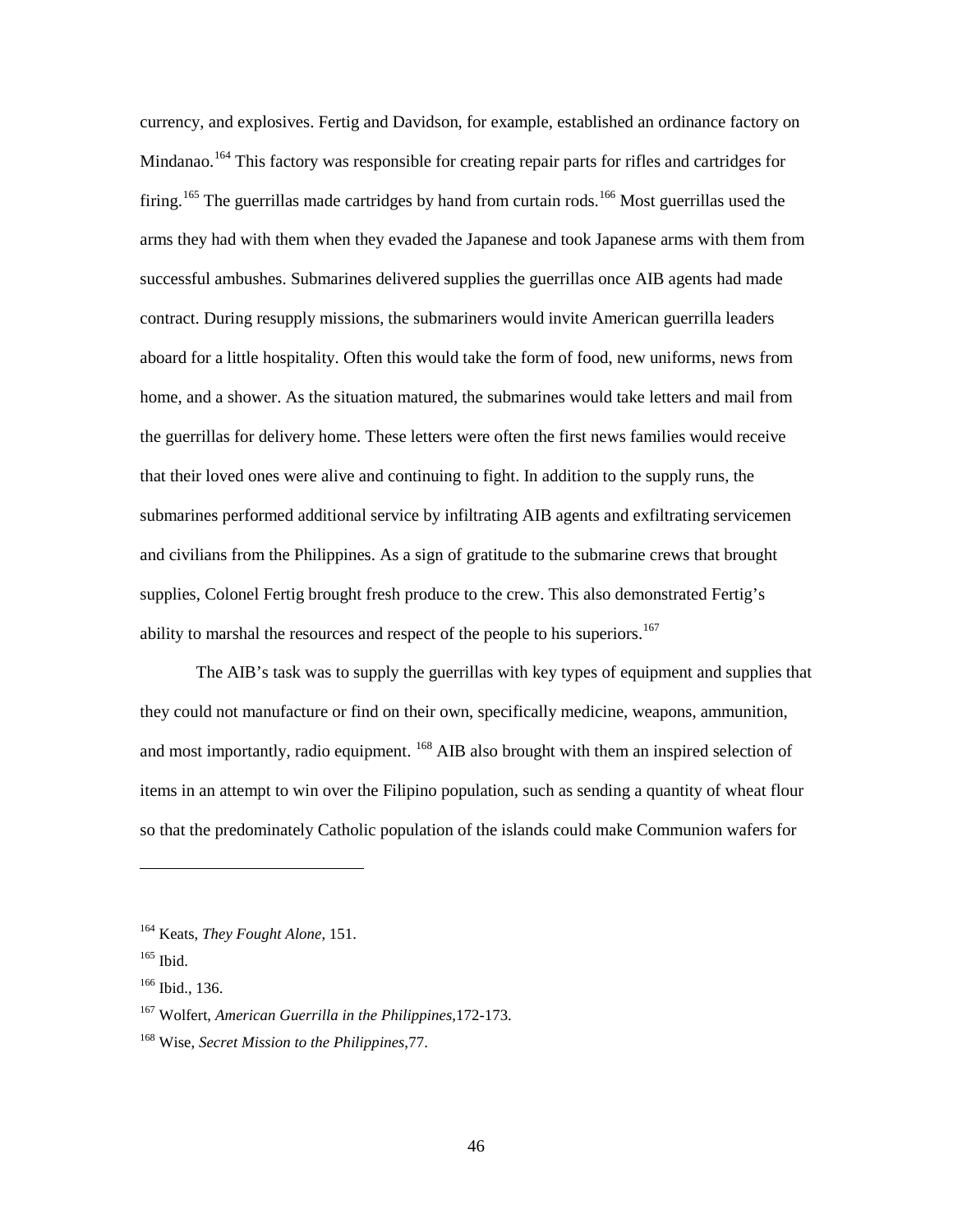Mass.<sup>169</sup> Another issue was the nature of arms and ammunition the AIB provided to the guerrillas. Size constraints limited what a submarine would carry, therefore volume was more a concern rather than weight. This translated into the AIB providing Thompson submachine guns and ammo for the guerrillas rather than the requested shotguns and shells, because a submarine could simply carry more rounds than shells for the same amount of space.<sup>170</sup> Another factor affecting aid given to the guerrillas is that the AIB did not want to provide too much arms and ammunition. This was due to the AIB's fear that the guerrillas would conduct ambushes against the Japanese and provoke retaliation rather than the given mission of intelligence gathering.<sup>171</sup>

The guerrillas received with mixed feelings the propaganda items sent by the AIB. The propaganda took the form of packs of matches, chocolate, and other sundry items that had "I shall return" printed on them.<sup>172</sup> AIB also sent a "Free Philippines" magazine to the islands.<sup>173</sup> Some of the guerrilla groups were not pleased with what the AIB sent. The propaganda was the first batch of supplies that some guerrilla groups received and provided no value other than to keep the morale of the local population up, provide clues to the Japanese forces as to the extent of the guerrillas influence and proof that the guerrillas had been in contact with the outside world. As a retort, Colonel Volckmann, who was especially incensed by this disregard to their needs that he sent back, on the next supply submarine, a native pipe with a container of tobacco and printed on

<sup>169</sup> Ibid., 78.

<sup>170</sup> Ibid., 176.

<sup>171</sup> Keats, *They Fought Alone,*199.

<sup>172</sup> Wolfert, *American Guerrilla in the Philippines*, 174. General MacArthur uttered these words as a pledge to liberate the Philippines from the Japanese. <sup>173</sup> Ibid.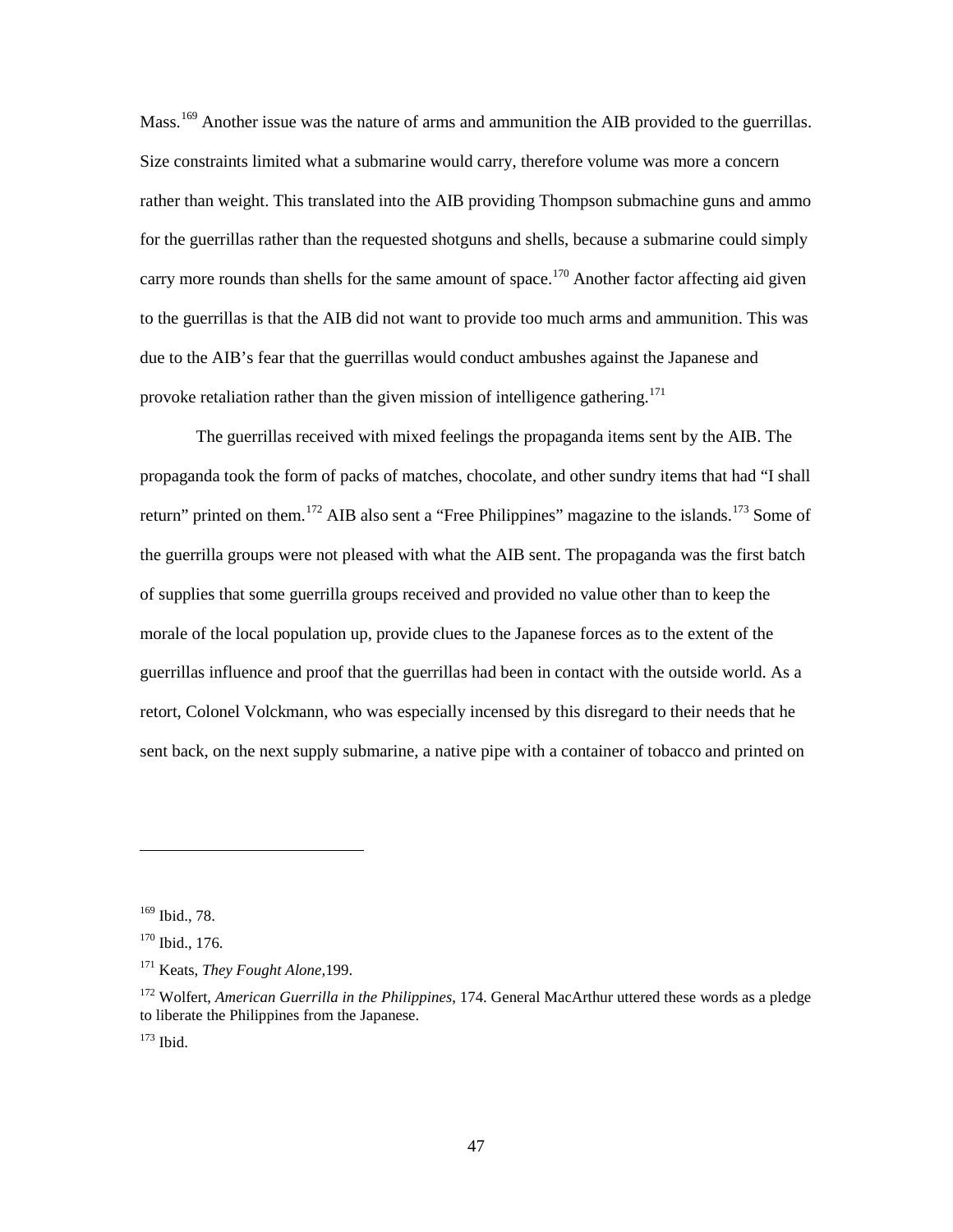the side it read, "WE REMAINED." After this, the AIB supplied the guerrillas with what they needed.<sup>174</sup>

The AIB and the PRS were General MacArthur's primary instrument in providing support and direction to the various guerrilla groups within the Philippines. The agents from these organizations settled disagreements between different guerrilla groups and brought them under MacArthur's authority. The agents intervention in command and control issues amongst the guerrillas allowed them to focus on the tasks of collecting intelligence on the Japanese and preparing to conduct offensive operations in support of the liberation of the Philippines. The supplies, specifically the radio equipment, brought in by the agents during their penetration missions, maximized the guerrilla's potential in their role of gathering intelligence. The assistance and intervention of the AIB and PRS meant the difference between survival and success to the guerrillas as they worked against the Japanese occupiers.

#### **The Guerrilla Contribution to the Liberation of the Philippines**

The guerrillas contributed to the efforts to liberate the Philippines in a variety of ways. These took the form of the specified tasks given to them by General MacArthur prior to and during, and campaign to liberate the Philippines. Additionally, the guerrillas undertook other tasks that allowed them to gain and maintain support of the local population. Some on General MacArthur's staff held these governance tasks and limited raids in a dim light. They felt that they were a distraction from the specified tasks of intelligence collection or undermined the postwar

<sup>174</sup> Volckmann, *We Remained,* 172.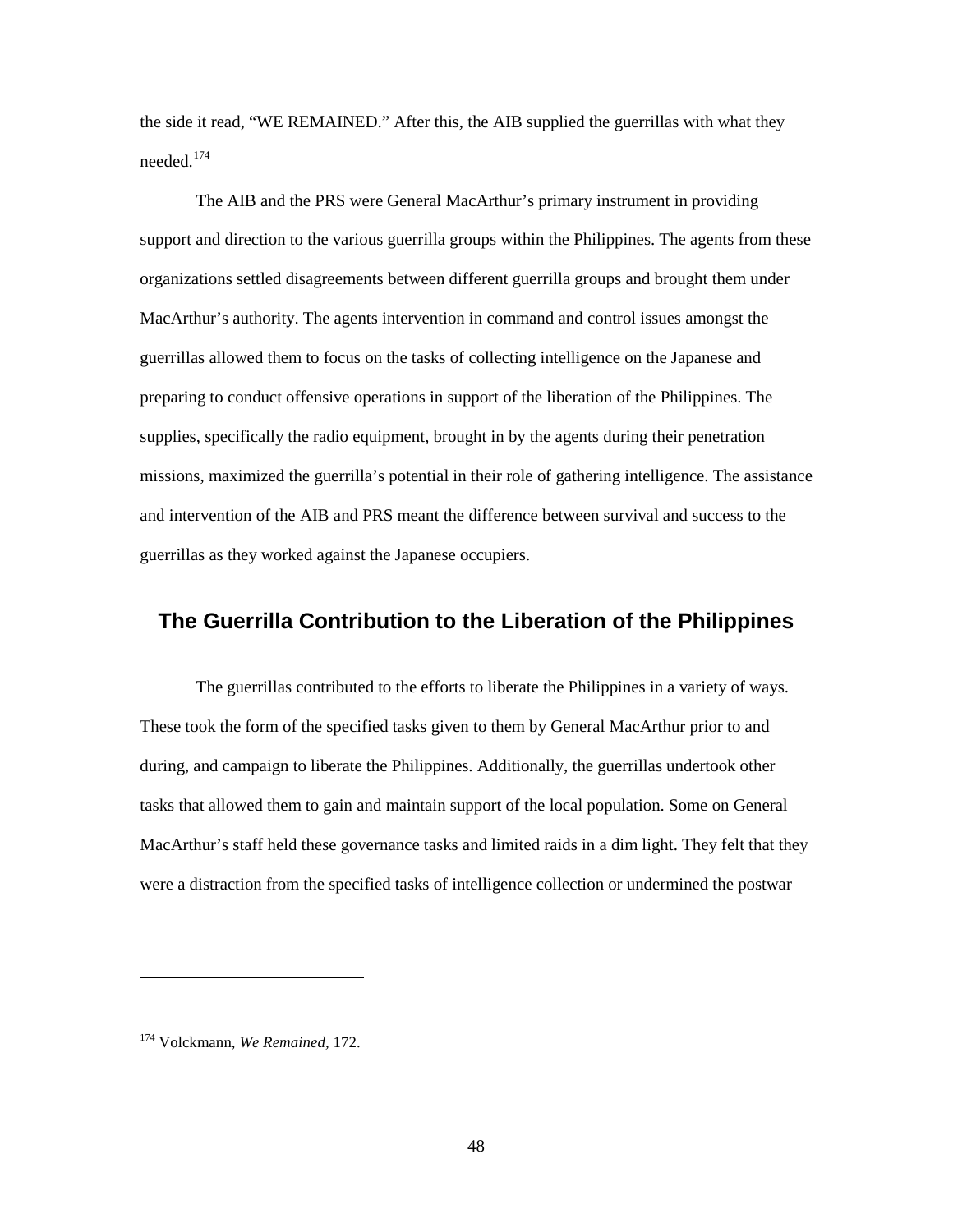Philippines.<sup>175</sup> The net result of the guerrilla's efforts was that they helped MacArthur in an operational sense by facilitating the initial invasion of the Philippines and by keeping the population's morale up during the occupation.<sup>176</sup> Strategically, the guerrillas contributed in shaping the post war Philippines by being a crucible for the future post-war leaders to establish themselves and guerrilla units becoming the cadre of the post war Philippine Army.

As the various guerrilla groups and General MacArthur's headquarters contacted one another, orders issued to the guerrillas gave them instruction for their role in the liberation of the Philippines. The immediate task given to the guerrillas was to gather intelligence while minimizing contact with the enemy.<sup>177</sup> The second task was to prepare for a supporting role during the campaign to retake the Philippines. The third task, which came after the initial landing, was to support the American ground forces to the best of their ability. For this role, direction of the guerrillas stopped coming from General MacArthur's headquarters, but the Army headquarters in the area, either the  $6<sup>th</sup>$  or  $8<sup>th</sup>$  United States Army depending on the location of the guerrillas within the Philippines. This signified the shift in the guerrilla's role from a resistance effort to that of a conventional force.

The guerrillas gathered intelligence on behalf of the AIB. Intelligence gathered by source networks, supporting coastwatchers, and by the guerrillas being in the right place and the right time to exploit fortuitous events. Volckmann's USAFIP-NL had a source network of approximately 100 agents while other groups would have sources that would provide early

<sup>175</sup> Wolfert, *American Guerrilla,*170.

 $176$  The dropping of atomic weapons on Japan compelled their surrender on August 15, 1945. However, word had not reached the Japanese forces fighting in the Philippines of the event and fighting lasted in the Philippines until September 1, 1945.

<sup>177</sup> Mills, *Stranded in the Philippines,* 79.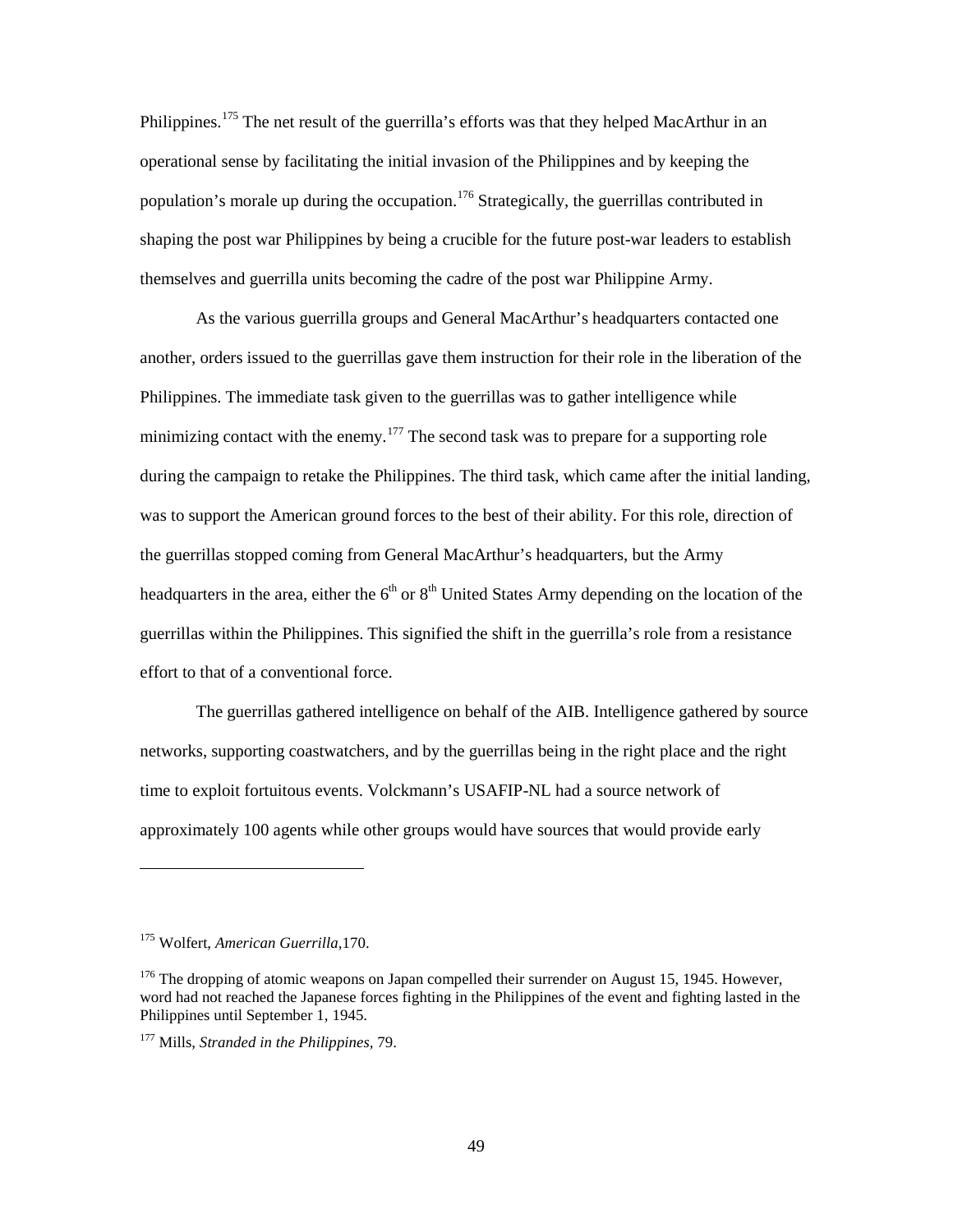warning of a Japanese attack.<sup>178</sup> Volckmann's radio network was part of a larger radio network that encompassed 126 radio stations and 27 weather-monitoring stations.<sup>179</sup> The guerrillas also worked with AIB agents to identify suitable landing sites.<sup>180</sup> Other sources of intelligence came from the guerrillas being in the right time and place to capitalize on events. In November 1944, Volckmann's guerrillas were able to reach the site of a Japanese plane crash within their area of operations. Inside the plane were documents detailing General Yamashita's planned defense of Luzon.<sup>181</sup> They were able to translate the documents and radio the information back to SWPA, HO for exploitation. $^{182}$ 

A similar incident happened on the island of Cebu. LTC James Cushing's men were able to rescue the passengers of a Japanese cargo plane that had crashed just offshore. One of the passengers was Admiral Fukudome, Chief of staff to Admiral Koga, head of the Imperial Japanese Navy. Koga died in the crash and Fukudome did not have the opportunity to destroy the documents detailing the defense of the Philippines or the cipher used to encode them.<sup>183</sup> Cushing secured the documents and attempted to get them and Koga into the hands of the Allies. The local Japanese commander had other plans. LTC Seito Onishi issued the ultimatum for Cushing to turn over Koga, or Onishi would start killing off the local population in thirty-six hours.<sup>184</sup> General MacArthur ordered Cushing not to turn over Koga. Cushing did not have the troops to hold off a

<sup>178</sup> Volckmann, *We Remained,* 130.

<sup>179</sup> Ibid., 180

<sup>180</sup> Ibid., 181-182.

<sup>181</sup> Breuer, *MacArthur's Secret War,* 193.

 $182$  Ibid. Volckmann's guerrillas were unique in that they had a Japanese expatriate working in their headquarters. He earned Volckmann's and the others trust by interrogating prisoners and translating documents for the guerrillas.

<sup>183</sup> Toland, *The Rising Sun,* 478.

<sup>184</sup> Breuer, *MacArthur's Secret War,* 153.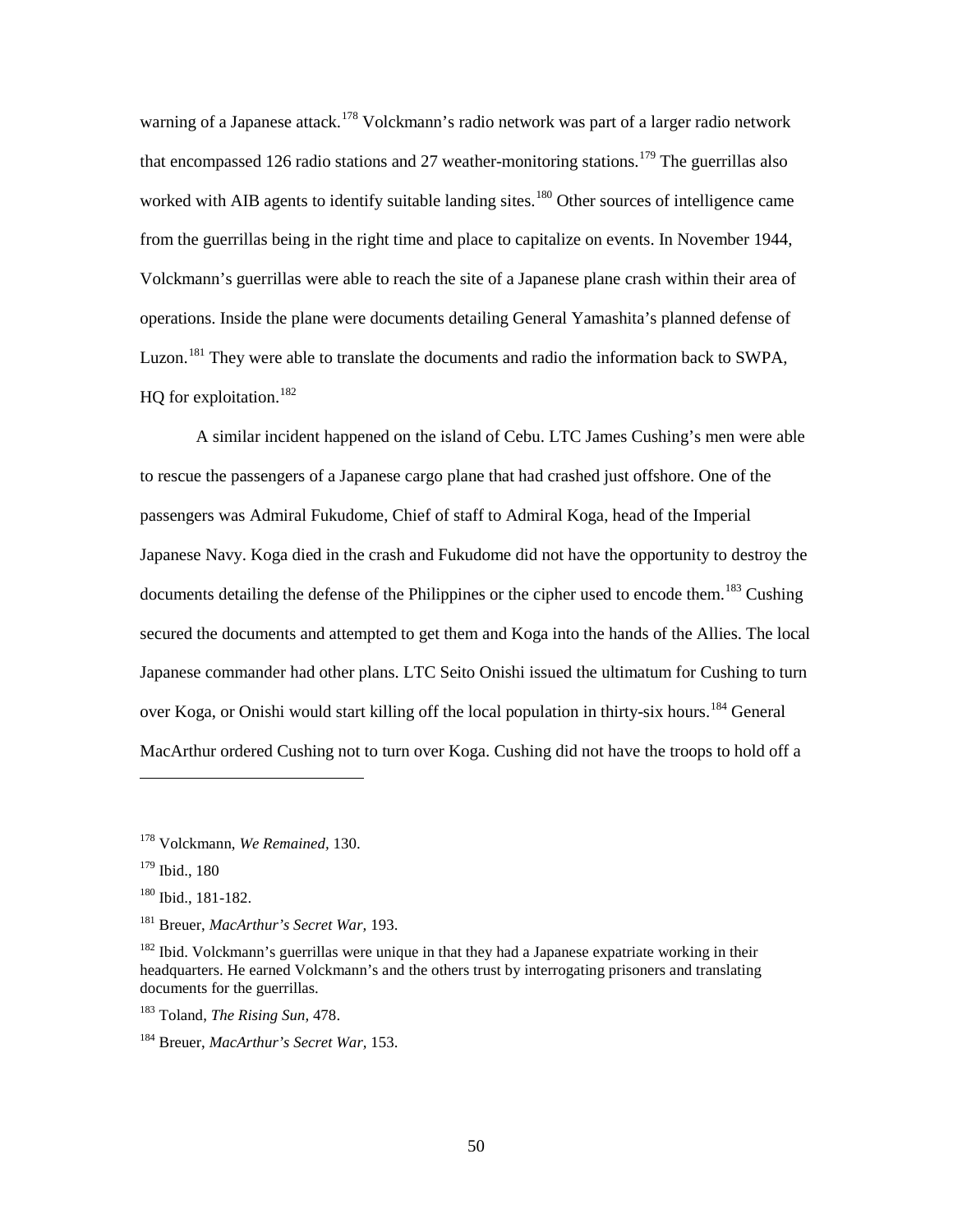Japanese infantry battalion and he was not going to consign hundreds of Filipinos to their deaths. Cushing agreed to the exchange, but not before his guerrillas got the plans and cipher to Fertig, who in turn sent them out on a submarine specifically detailed for the purpose.<sup>185</sup> For Cushing's efforts, MacArthur demoted him from LTC to Private for disobeying a direct order.<sup>186</sup> The guerrillas on Cebu saw this as an insult and impractical and simply allowed Cushing to remain as their leader.

The dilemma for the guerrillas was that they were attempting to accomplish their assigned missions while carrying out the necessary survival tasks and also trying to maintain the support of the population. The guerrillas felt that in order to maintain the support of the population, they needed to conduct a limited amount of attacks against the Japanese. SWPA, HQ felt that intelligence collection should be a priority and attacks against the Japanese held to a minimum.

The various guerrilla groups throughout the Philippines had received a warning order prior to the invasion from SWPA, HQ to be on order to conduct four days of offensive operations without outside assistance.<sup>187</sup> Guerrillas throughout the Philippines received orders to carry out their sabotage plans starting on January 4,  $1945$ <sup>188</sup> Some instances occurred where communication issues delayed the receipt of orders or due to guerrilla leaders being on the move.<sup>189</sup> The phrase within the order that summarized General MacArthur's intent to the

<sup>185</sup> Toland, *The Rising Sun,* 480.

<sup>&</sup>lt;sup>186</sup> Ibid. Whitney was able to get Cushing "reinstated" after the war and Cushing retired with his family within the Philippines.

<sup>187</sup> Lapham, et al, *Lapham's Raiders,* 163. Hunt, et al, *Behind Japanese Lines*, 183. It is of note that the guerrilla groups within the archipelago received this order over the period of a few months.

<sup>188</sup> Lapham, et al, *Lapham's Raiders,*167.

<sup>189</sup> Ramsey, et al, *Lieutenant Ramsey's War,* 301.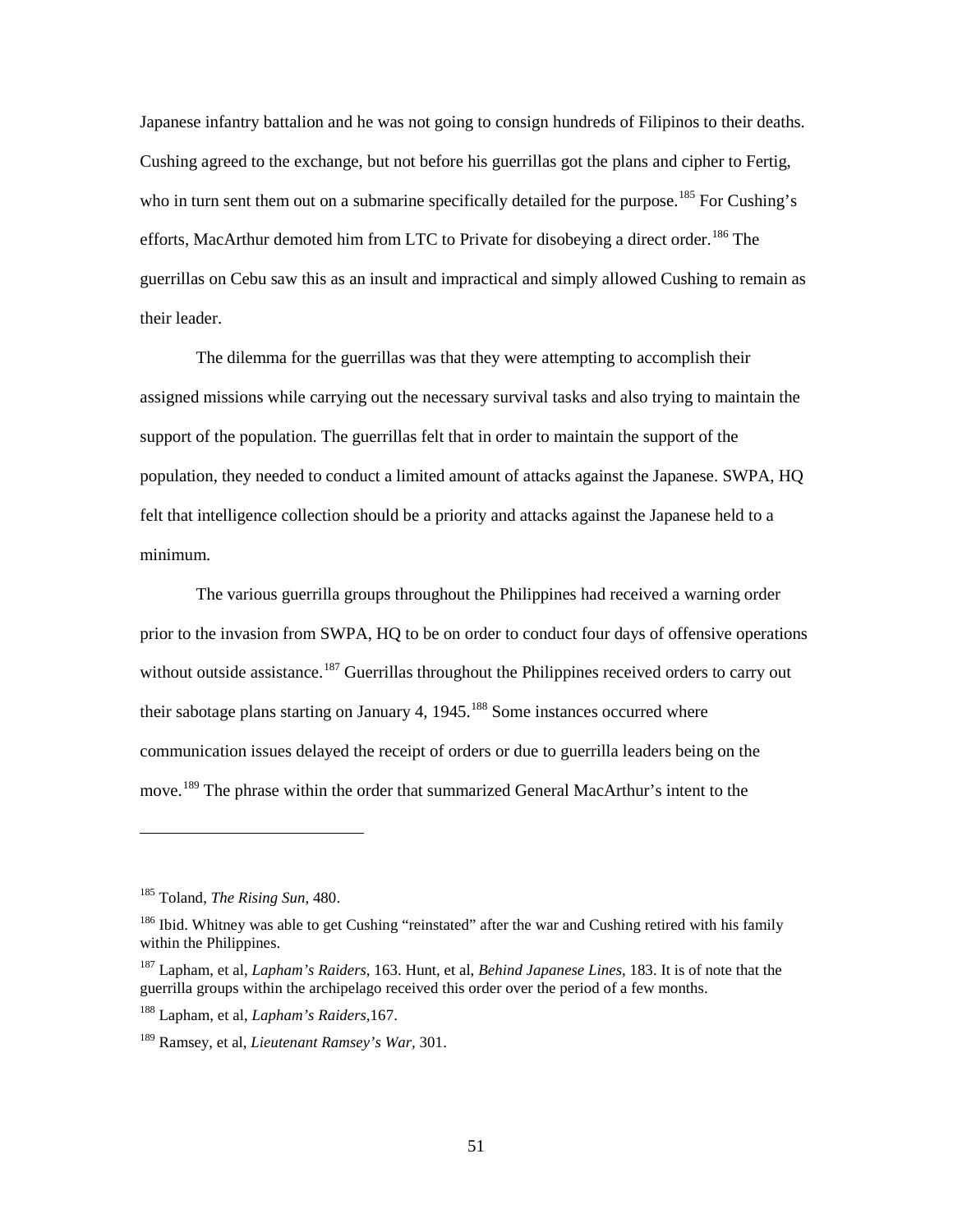guerrillas stated, "Unleash the maximum possible violence against the enemy."<sup>190</sup> The guerrillas relished the chance to inflict damage against the occupying Japanese forces. The impending Allied invasion removed any fear of Japanese retribution. Targets for the guerrillas included supply depots, telegraph lines, airfields, and rolling stock.<sup>191</sup>

The guerrillas also contributed intelligence directly to invading American forces. There were instances of guerrillas taking small launches out to United States Navy ships informing them that they had landing sites secured from the Japanese. In other instances, the guerrillas were able to provided landing forces on the composition and disposition of Japanese forces further inland.<sup>192</sup>

Another example of the assistance provided by the guerrillas was their participation in the raid to liberate American POWs held by the Japanese at the Cabanatuan POW camp.<sup>193</sup> The guerrillas not only provided troops and auxiliaries to help move the soon to be former POWs, but also had insight on the camp that proved useful during the raid.<sup>194</sup> One of the guerrilla commanders, a Captain Juan Pajota, told the commander of  $6<sup>th</sup>$  Ranger Battalion, LTC Henry Mucci that the Japanese guards were distracted by American airplanes flying over the compound and that an over flight could provide time for the Rangers to close from the tree line to the perimeter of the camp.<sup>195</sup> LTC Mucci thought enough of the idea to request an over flight of the

 $190$  Ibid.

<sup>&</sup>lt;sup>191</sup> Ibid.

<sup>192</sup> Wolfert, *American Guerilla in the Philippines,* 196.

<sup>193</sup> Sides, *Ghost Soldiers,* 21.

<sup>194</sup> Lapham, et al, *Lapham's Raiders,* 179. The breakdown of forces that participated on the raid included 122 Rangers, at least 250 guerrillas, and 150 stevedores.

<sup>195</sup> Sides, *Ghost Soldiers,* 179.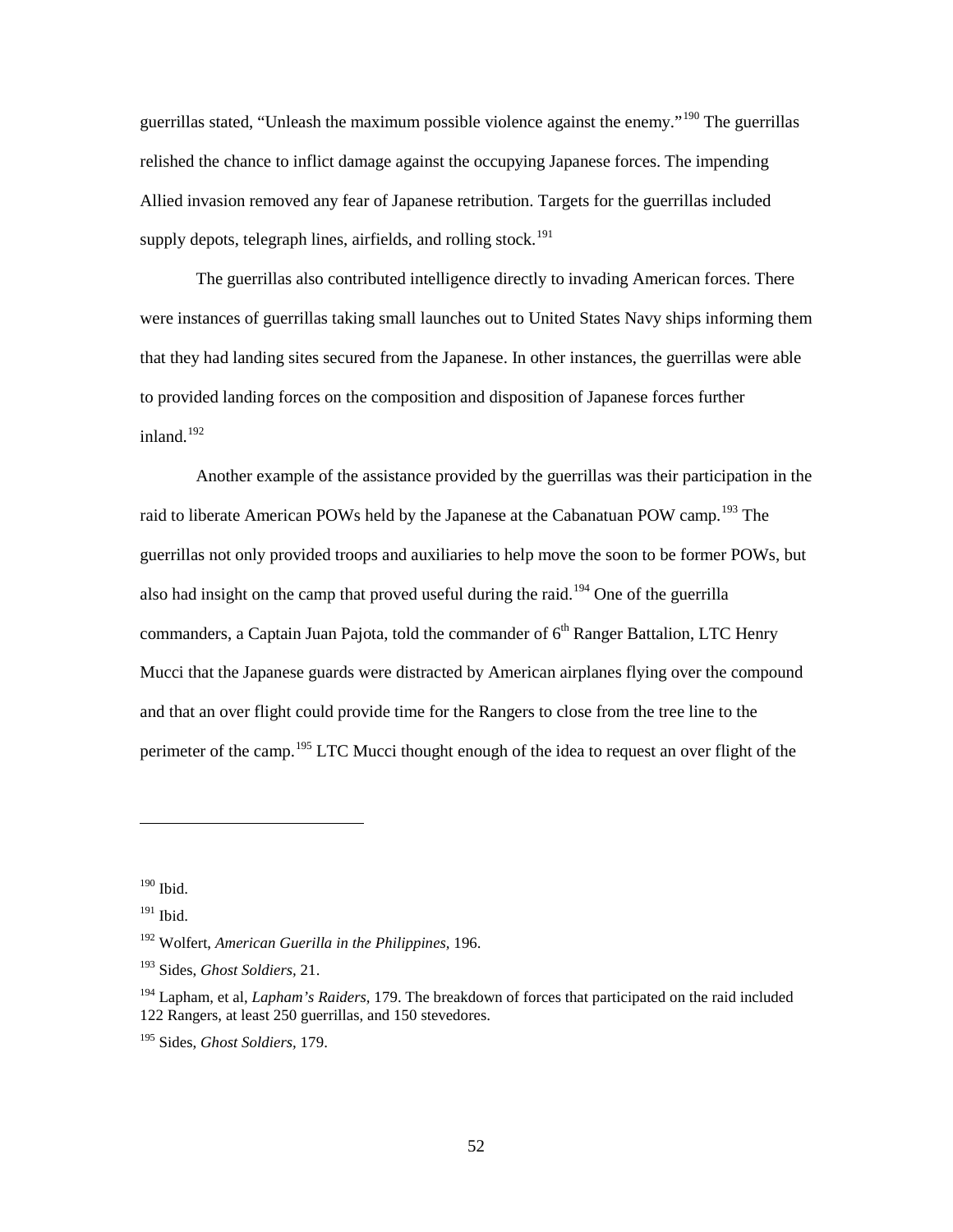POW camp to coincide with the raid.<sup>196</sup> The over flight was approved and distracted the Japanese guards allowing the Rangers to gain entrance to the camp and liberate the prisoners.

The guerrillas shifted roles as they came under the control of either the  $6<sup>th</sup>$  or  $8<sup>th</sup>$  US Army, as both armies moved inland from their beachheads. The armies had different uses for guerrillas. The guerrillas performed duties as guides, translators, and guards for rear areas. After Volckmann's forces had been assigned to  $6<sup>th</sup>$  United States Army, he reached out to its attached  $308<sup>th</sup>$  Bomb Wing and established operating procedures and a network of Forward Air Controllers to provide close air support to the guerrillas.<sup>197</sup> In Luzon, a striking transition occurred as the guerrillas fought alongside conventional forces. Due to intelligence gathered by his guerrillas, LTC Volckmann realized early on that his area of operations would be the site of General Yamashitas's defense. As such, the operations of his guerrilla groups unfolded into two steps after the landing. The first step would have Volckmann's guerrillas fight within their districts in order to harass, pin down, and interdict the Japanese forces before they could reach the initial beachhead.<sup>198</sup> Elsewhere similar phenomena occurred. In the  $8<sup>th</sup>$  United States Army's area of operations, Fertig's forces conducted operations clearing Japanese garrisons and landing sites.<sup>199</sup> The second step involved the guerrillas fighting as a unit. The USAFIP-NL actually fought as a roughly division sized unit from June 1, 1945 until the surrender of Japanese forces on September

<sup>&</sup>lt;sup>196</sup> Ibid., 180;  $6<sup>th</sup>$  US Army agreed and sent a P-61 Black Widow, a night fighter, to overfly the camp during the day. The novelty and uniqueness of this fighter was more than enough to distract the Japanese at the time of the raid as its pilot performed a twenty-minute display of acrobatics to distract the Japanese guarding the camp. The raid resulted in the liberation of 513 American POWs.

<sup>197</sup> Guardia, *American Guerrilla,* 127.

<sup>198</sup> Ibid., 129.

<sup>199</sup> Smith, *Triumph in the Philippines,* 621.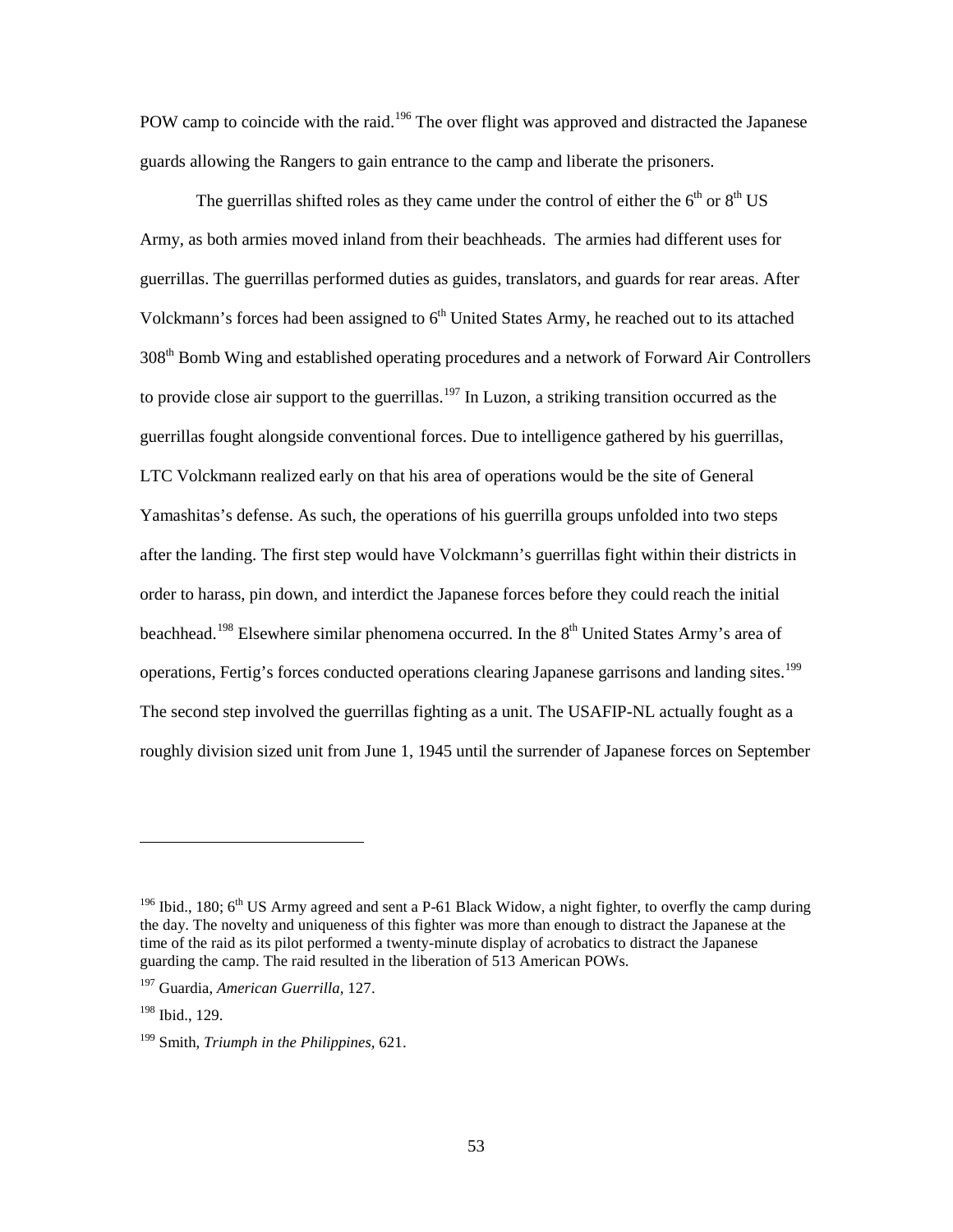1, 1945.<sup>200</sup> Other guerrilla units had to contend with the Japanese without any outside support. They were part of an economy of force mission or the conventional fighting ended before they could fully participate. The guerrilla effort ended in the Philippines with the surrender of General Yamashita's forces to Lieutenant Colonel Volckman's forces in Northern Luzon on September 1, 1945.<sup>201</sup> The effort of the guerrilla leaders did not end with the surrender of the Japanese. The post-war environment left the guerrilla leaders dealing with property issues, integration of guerrilla units into the new Philippine Army, and legal status. Thankfully, the next two presidents of the Philippines, Manuel Roxas and Ramon Magsaysay, had ties to the guerrilla movement during the Japanese occupation and they facilitated the integration of the guerrillas into the Philippine Army, dealt with compensation for the guerrillas, and absolved the guerrillas of possible illegal actions taken during the occupation.<sup>202</sup>

### **Conclusion**

The guerrilla groups on the Philippines did contribute to the efforts to liberate the archipelago from the Japanese occupation. They contributed by gathering intelligence vital to the planning of the liberation of the Philippines and by keeping the population of the Philippines' hopes alive of an eventual liberation. The guerrillas also were key in keeping the population safe from bandits and the Japanese by establishing or supporting local civil-military governments in the areas they controlled.

<sup>200</sup> Guardia, *American Guerrilla,* 129.

 $201$  Ibid., 146.

 $202$  Ibid., 151-156; No American went to trial. Generals MacArthur and Eisenhower were disinclined to allow or move forward with any legal proceedings against any American guerilla. Magsaysay created a board of inquiry to deal with the guerrillas in order to find those people who used the occupation as an opportunity for criminal activities.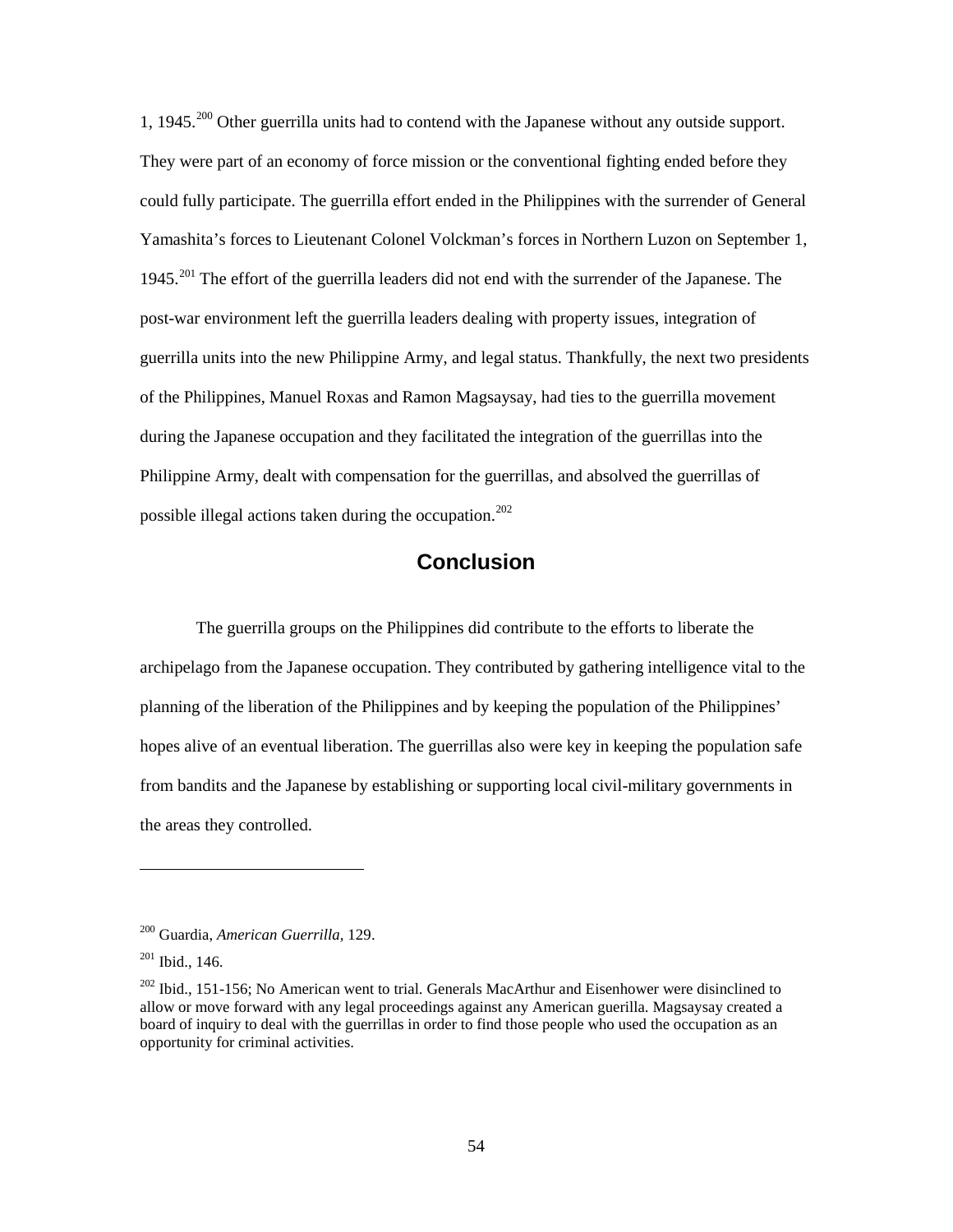The guerrilla movement in the Philippines was able to capitalize on the shortcomings of the Japanese campaign to take the Philippines and its later counter-guerrilla efforts. The unwillingness of the Japanese to admit or even discuss the issue of the guerrillas between units allowed the guerrillas the time and space they needed to form, grow, and operate. The harsh treatment of the Filipinos and American POWs at the hands of the Japanese provided every motivation to resist. The Japanese never gained complete control of the archipelago allowing the guerrillas to start groups and for General MacArthur and his staff to take advantage of the inherent chaos.

The support provided to the guerrillas by the Allies allowed the guerrillas to maximize their effectiveness in gathering intelligence and as a conventional force. The Allies helped the guerrillas by clearing up command issues, providing arms, and radios. Guerrilla leaders took broad latitude in their decisions and those decisions will need to be endorsed or even tolerated by an outside authority. Even if this latitude is given, the guerrilla leaders will make decisions out of necessity that may not be in keeping with laws, ethical standards, and professional standards. Examples include the elimination of enemy collaborators, extra-judicial punishment, and the assumption of civil responsibly and the authority that comes with it. The guerrilla leaders would act within the bounds of their conscience and what they felt they could justify to an outside authority after the war. They were reasonable men living in unreasonable times and forced to make the best ethical decisions they could.

Another lesson that the guerrillas of the Philippines provide is an example of the roles a guerrilla movement can take when dealing with a civilian population. The examples of civilian participation within the governance issues within the Philippines during the Japanese occupation are an example of how a guerrilla movement can win the support of a local population. The guerrillas directly influenced the economy, law and order issues, and worked with the population to address their needs.

55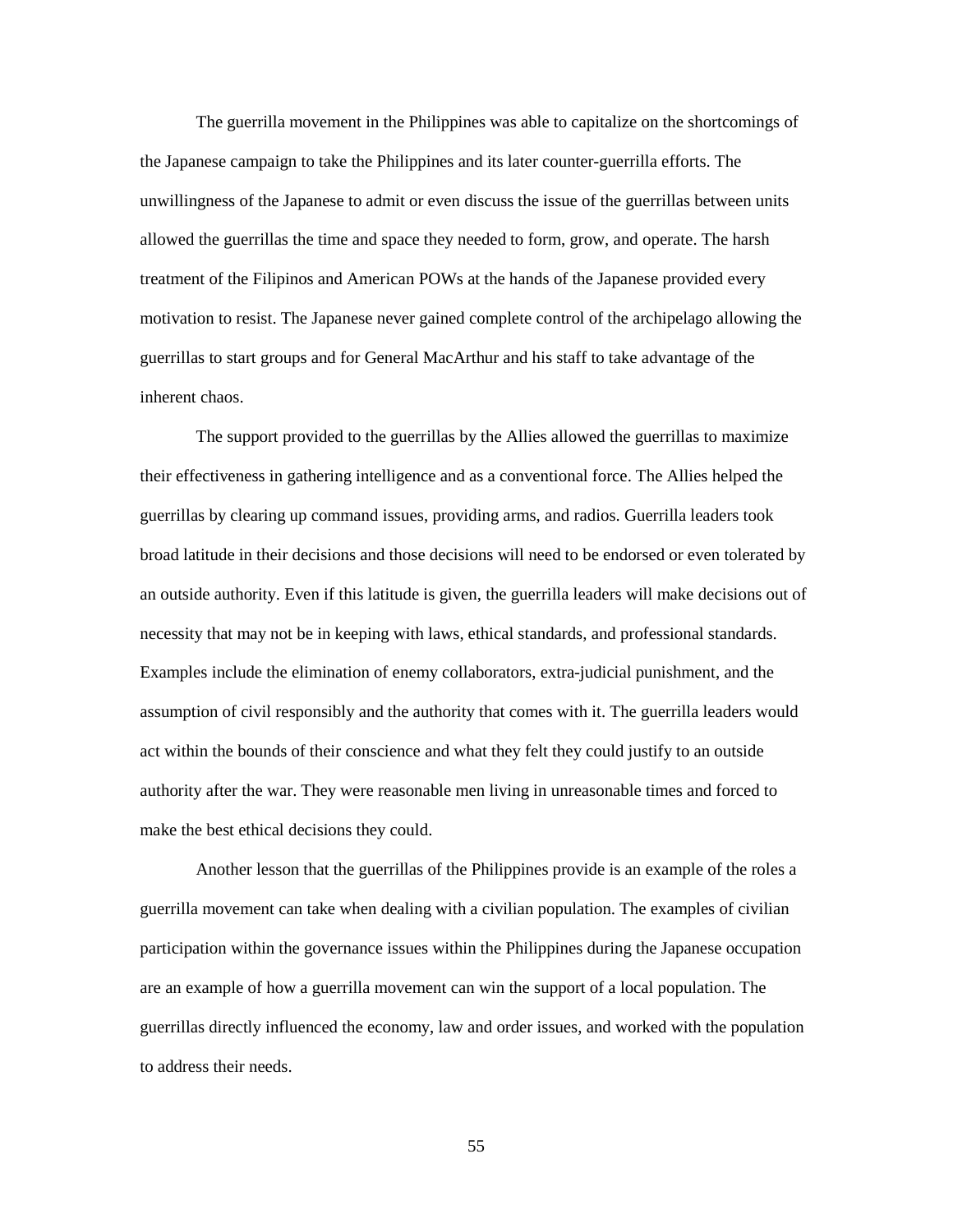Higher headquarters can specify to a guerrilla band as to what operations should occur. However, the leaders of that headquarters need to be mindful of the supporting day-to-day tasks that the guerrillas must undertake in order to gain and maintain the support of the population. The guerrillas must have the freedom of action to work on population support so they can have the ability to carry out the tasks assigned to them from a higher authority.

The guerrillas efforts in the Philippines helped to keep order during the occupation by establishing local governments of various natures and by providing security to the local population from bandits, criminals, and occupying Japanese forces. In return, the population supported the guerrillas with food, shelter, support, and in their own way, security by creating sanctuaries from which the guerrillas could operate. Operationally, the guerrillas contributed to the campaign by providing intelligence, conducting acts of sabotage and raids that hindered the Japanese response to the American invasion. In some instances, the guerrillas helped by performing reconnaissance of landing sites and in some instances securing the sites before the Allies would land on them. Strategically, the guerrillas contributed in shaping the post war Philippines by being a crucible for the future post-war leaders to establish themselves and guerrilla units becoming the cadre of the post war Philippine Army.

Analyzing how the guerrilla movement formed on the Philippines provides insight as to how other insurgent/guerrilla/terrorist groups can from elsewhere. The path that the guerrillas of the Philippines took during their formation provides examples of steps that other guerrilla or insurgent groups may take during formation. From attempting to answer how this guerrilla group and other groups form, possible defeat mechanisms or mechanisms of support can be determined and possibly exploited.

56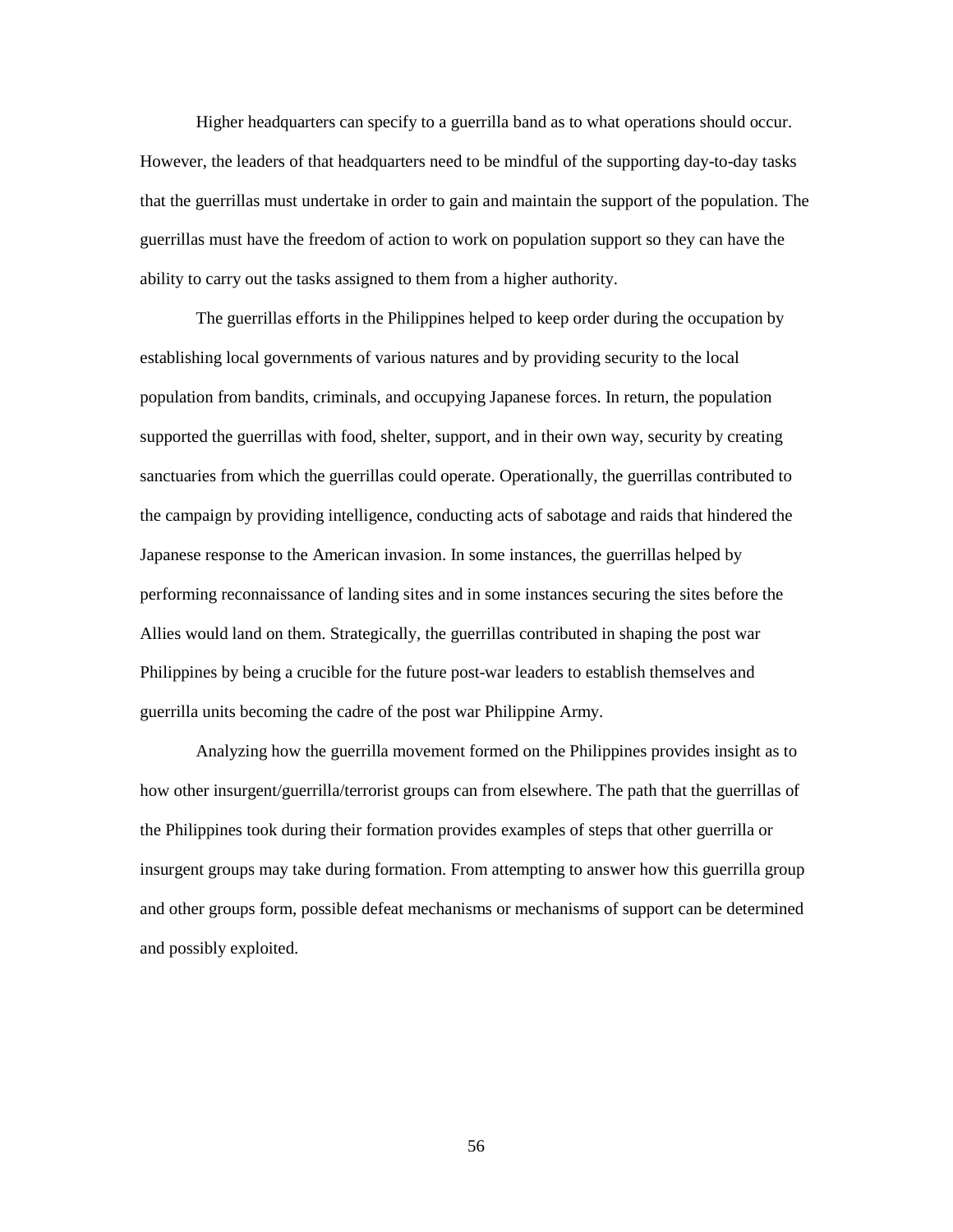The tasks the guerrillas carried out in governance and raising units directly impacted the shape of the post-war Philippines. Filipino guerrilla leaders transitioned from fighting, into the post war government. Examples include Ferdinand Marcos, President of the Philippines and Macanio Penalta, Philippine Secretary of Defense.<sup>203</sup> Guerrilla units, such as the USAFIP-NL became units in the new Philippine Army.<sup>204</sup> The impact of the guerrilla movement on the Philippines influences the country today as it is dealing with Moro separatists in the Mindanao region.

The story of the guerrillas of the Philippines during World War II provide another example of a resistance forming along with the guerrilla movements within Yugoslavia and on the Eastern Front between the Soviet Union and Nazi Germany. What makes the guerrillas of the Philippines different from these other examples is that the majority of the guerrillas came from countries with a democratic background. It is worth further research comparing the growth of these various movements to see if there are any common themes.

Ultimately, the lessons that guerillas learned can teach others, but these lessons come at a high price. It came at the expense of the population of the Philippines living under a brutal occupation for over two years. The lessons came at the price of the lives of the POWs and the guerrillas fell victim to the cruel whims of the Japanese. The success of the guerrillas came at the expense of the lives of the first generation of guerrilla leaders. Praeger, Moses, and Noble were guerrilla leaders that paid with their lives for a free Philippines. The organizations they formed

<sup>203</sup> Lapham, et al., *Lapham Raiders,* 241.

<sup>204</sup> Guardia, *American Guerrilla,* 150. After the war, certain American guerrilla leaders headed back to the Philippines in order to straighten out issues involving pay, rank, and equipment. Furthermore, these leaders dealt with false claims from Filipinos who claimed to be guerrillas.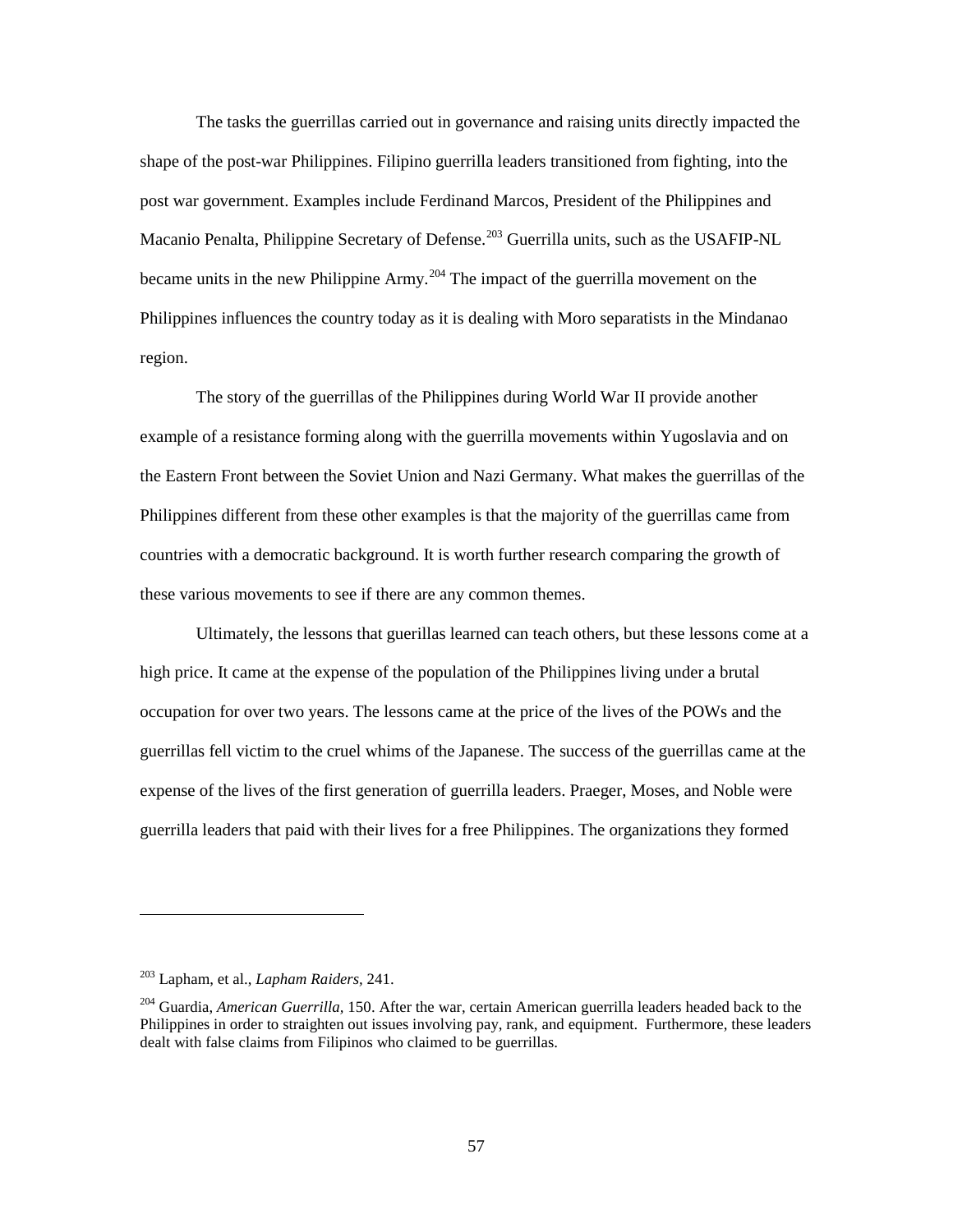contributed to victory over the Japanese and contributed to the Philippines taking its place in the community of nations.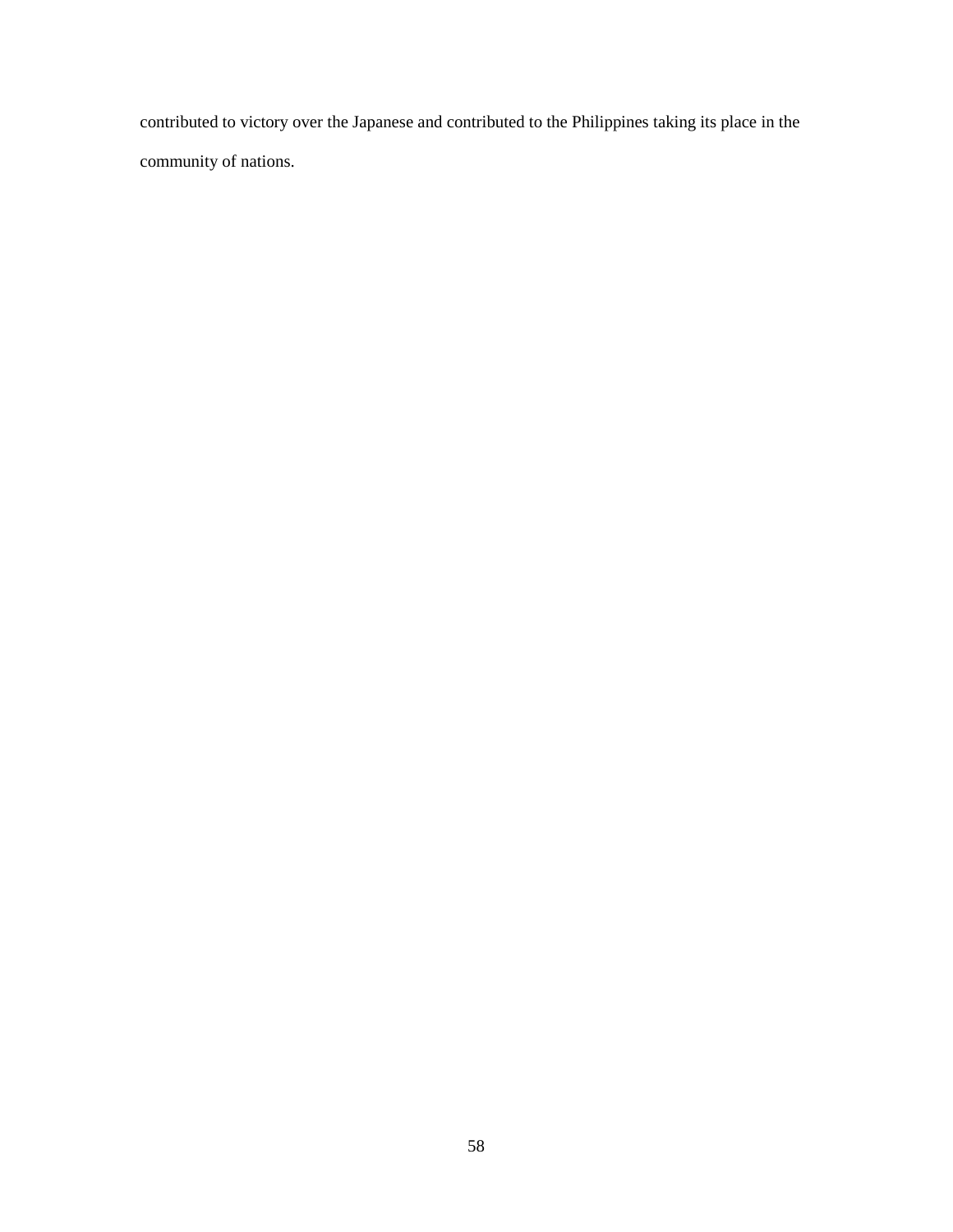# **List of Acronyms**

| AIB              | Allied Intelligence Bureau                                                   |
|------------------|------------------------------------------------------------------------------|
| <b>COL</b>       | Colonel                                                                      |
| <b>IJA</b>       | <b>Imperial Japanese Army</b>                                                |
| <b>IJN</b>       | <b>Imperial Japanese Navy</b>                                                |
| <b>LGAF</b>      | Luzon Guerrilla Armed Forces (commanded by Robert Lapham)                    |
| <b>LTC</b>       | Lieutenant Colonel                                                           |
| <b>LTG</b>       | Lieutenant General                                                           |
| <b>PRS</b>       | Philippine Regional Section                                                  |
| <b>USAFIP-NL</b> | United States Armed Forces in the Philippines, North Luzon                   |
|                  | (commanded by COL Russell Volckmann)                                         |
| <b>USFIP</b>     | United States Forces in the Philippines (commanded by COL Wendell<br>Fertig) |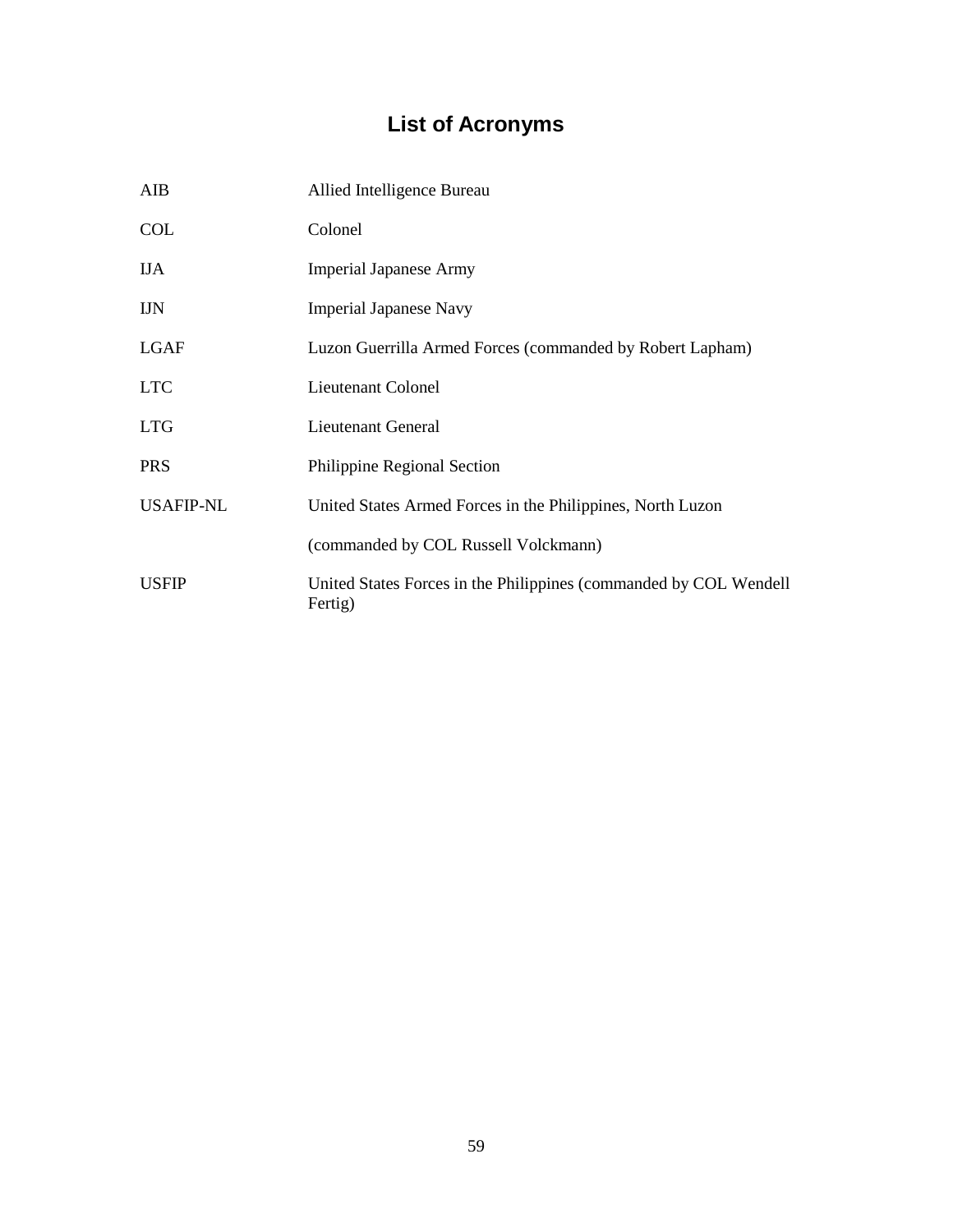### **Bibliography**

#### Books

- Asprey, Robert B. *War in the Shadows: The Guerrilla in History.* Vol. 1. 2 vols. Garden City, NY: Doubleday, 1975.
- Breuer, William B. *MacArthur's Undercover War: Spies, Saboteurs, Guerrillas, and Secret Missions.* 2005 Edition. Hoboken, NJ: Castle Books, 1995.
- Costello, John. *The Pacific War 1941-1945.* 2009 Editon. New York, NY: Harper Perennial, 1982.
- Dach, H. von. *Total Resistance : Swiss Army Guide to Guerrilla Warfare and Underground Operations.* Translated by Hans Lienhard. Boulder, CO: Paladin Press, 1965.
- Drea, Edward J. *Japan's Imperial Army: Its Rise and Fall, 1853-1945.* Lawrence, KS: University Press of Kansas, 2009.
- Esposito, Vincent J., ed. *The West Point Atlas World War II: The Pacific* New York: Tess Press, 1959), 20.
- Francia, Luis H. *A History of the Philippines: From Indios Bravos to Filipinos.* New York, NY: The Overlook Press, 2010.
- Gailey, Harry A. *The War in the Pacific: From Pearl Harbor to Tokyo Bay.* Novato, CA: Presidio Press, 1995.
- Guardia, Mike. *American Guerrilla: The Forgotten Heroics of Russell W. Volckmann.* Philidelphia: Casemate Publishers, 2010.
- Harries, Meirion, and Susie Harries. *Soldiers of the Sun: The Rise and Fall of the Imperial Japanese Army.* New York: Random House, 1991.
- Hoyt, Edwin P. *Japan's War: The Great Pacific Conflcit.* 2001 Edition. New York, NY: Cooper Square Press, 1986.
- Hunt, Ray C., and Bernard Norling. *Behind Japanese Lines: An American Guerrilla in the Philippines.* Lexington: The University Press of Kentucky, 1986.
- Janssen, Sarah, ed. *The World Almanac and Book of Facts.* New York, NY, 2011.
- Keats, John. *They Fought Alone: A True Story of a Modern American Hero.* Philadelphia: Lippincott, 1963.
- Kotani, Ken. *Japanese Intelligence in World War II.* New York, NY: Osprey, 2009.
- Lapham, Robert, and Bernard Norling. *Lapham's Raiders : Guerrillas in the Philippines 1942- 1945.* Lexington, KY: The University Press of Kentucky, 1996.
- Linn, Brian McAllister. *The Philippine War: 1899-1902.* Lawrence, KS: University Press of Kansas, 2000.
- Lukas, John D. *Escape from Davao: The Forgotten Story of the Most Daring Prison Break of the Pacific War.* New York: Simon & Schuster, 2010.
- Manchester, William. *American Ceasar : Douglas MacArthur 1880-1964.* 6th Printing. Boston, MA: Little, Brown, and Company, 1978.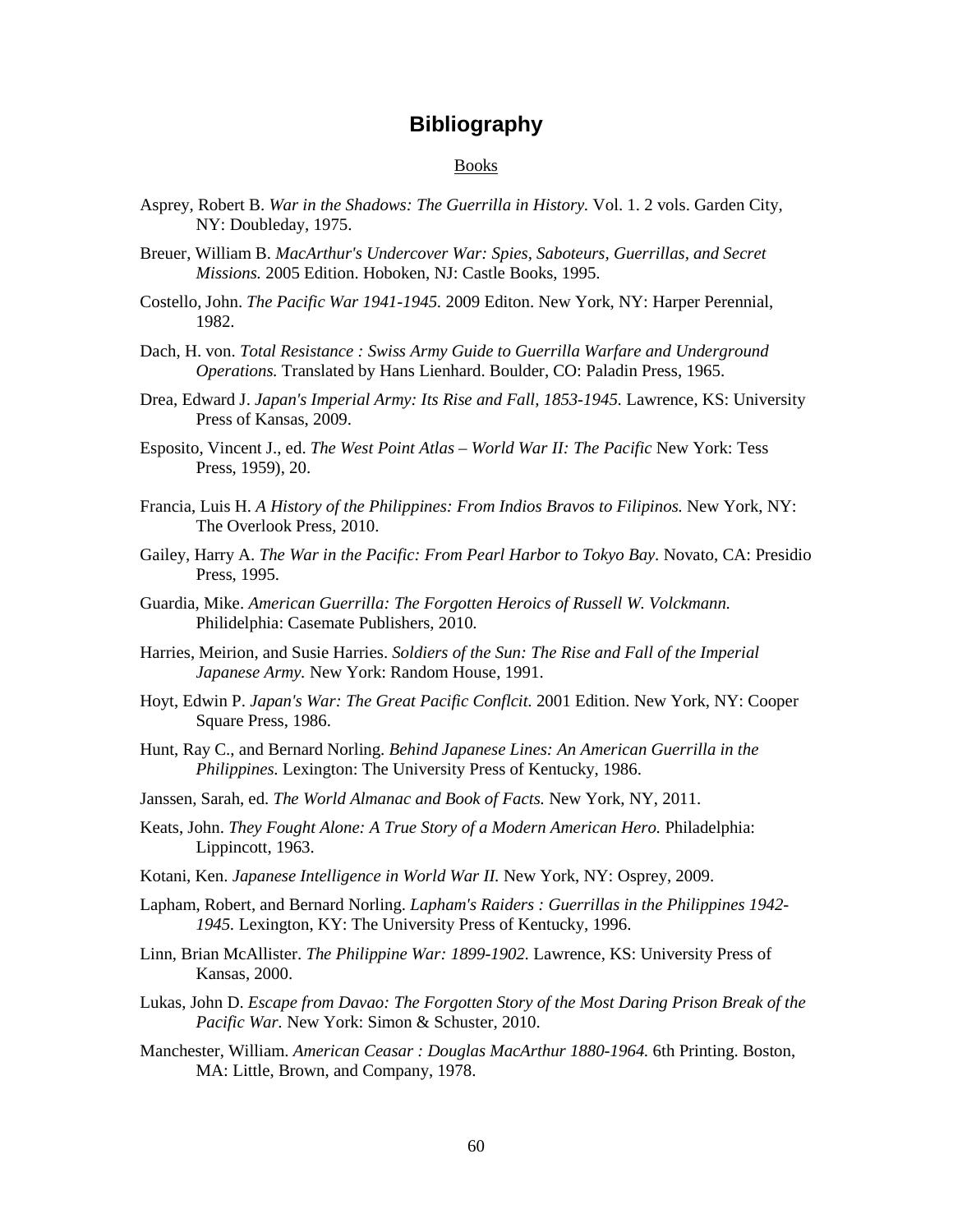- Mills, Scott A. *Stranded in the Philippines : Professor Bell's Private War Against the Japanese.* Annapolis: Naval Institute Press, 2009.
- Norling, Bernard. *The Intrepid Guerrillas of North Luzon.* Lexington, KY: The University Press of Kentucky, 1999.
- Norman, Michael and Elizabeth M. *Tears in the Darkness : The Story of the Bataan Death March and its Aftermath.* New York: Picador, 2009.
- Pabico, Rufino C. *The Exiled Government: The Philippine Commonwealth in the United States During the Second World War.* Amherst, NY: Humanity Books, 2006.
- Pelton, Robery Young. *The World's Most Dangerous Places.* 5th Edition. New York, NY: Collins, 2003.
- Ramsey, Edwin Price, and Stephen J Rivele. *Lieutenant Ramsey's War: From Horse Soldier to Guerrilla Commander.* 2005 Edition. Washington, D.C.: Potomac Books, Inc, 1990.
- Rudi, Norman. *Lang: The WWII Story of an American Guerrilla on Mindanao, Philippine Islands.* McMillen Publishing, 2003.
- Schaefer, Chris. *Bataan Diary: An American Family in World War II, 1941-1945.* Houston, TX: Riverview Publishing, 2004.
- Schmidt, Larry S. *American Involvement in the Filipino Resistance Movement on Mindanao, 1942-1945.* Master's Thesis, Leavenwworth, KS: Command and General Staff College, 1982.
- Sides, Hampton. *Ghost Soldiers: The Forgotten Epic Story or World War II's Most Dramatic Mission.* New York: Doubleday, 2001.
- Smith, Robert Ross. *Triumph in the Philippines.* Washington, D.C.: U.S. Government, 1961.
- Spector, Ronald H. *Eagle Against the Sun: The American War With Japan.* New York: The Free Press, 1985.
- Stevens, Peter F. *The Twilight Riders: The Last Charge of the 26th Cavalry.* Guilford, CN: Lyons Press, 2011.
- Swinson, Authur. *Four Samurai: A quartet of Japanese Army Commanders in the Second World War.* London: Hutchinson, 1968.
- Tierney, John J,. *Chasing Ghosts : Unconventional Warfare in American History.* Paperback Edition. Dulles, VA: Potomac Books, Inc., 2007.
- Toland, John. *The Rising Sun: The Decline and Fall of the Japanese Empire, 1936-1945.* 2003 Modern Library Paperwork Edition. New York: The Modern Libary, 1970.
- Valeriano, Napolean D., and Charles T.R. Bohannan. *Counter-Guerrilla Operations: The Philippine Experience.* 2006. Westport, CT: Praeger Security International, 1962.
- Volckmann, Russell W. *We Remained: Three years behind enemy lines in the Philippines.* New York: W.W. Norton & Company, Inc., 1954.
- Whitehead, Arthur Kendal. *Odyssey of a Philippine Scout : Fighting, Escaping, and Evading the Japanese 1941-1944.* Bedford, PA: Aberjona Press, 2006.
- Willoghby, Charles A., ed. *The Guerrilla Resistance Movement in the Philippines.* New York: Vantage Press, Inc, 1972.